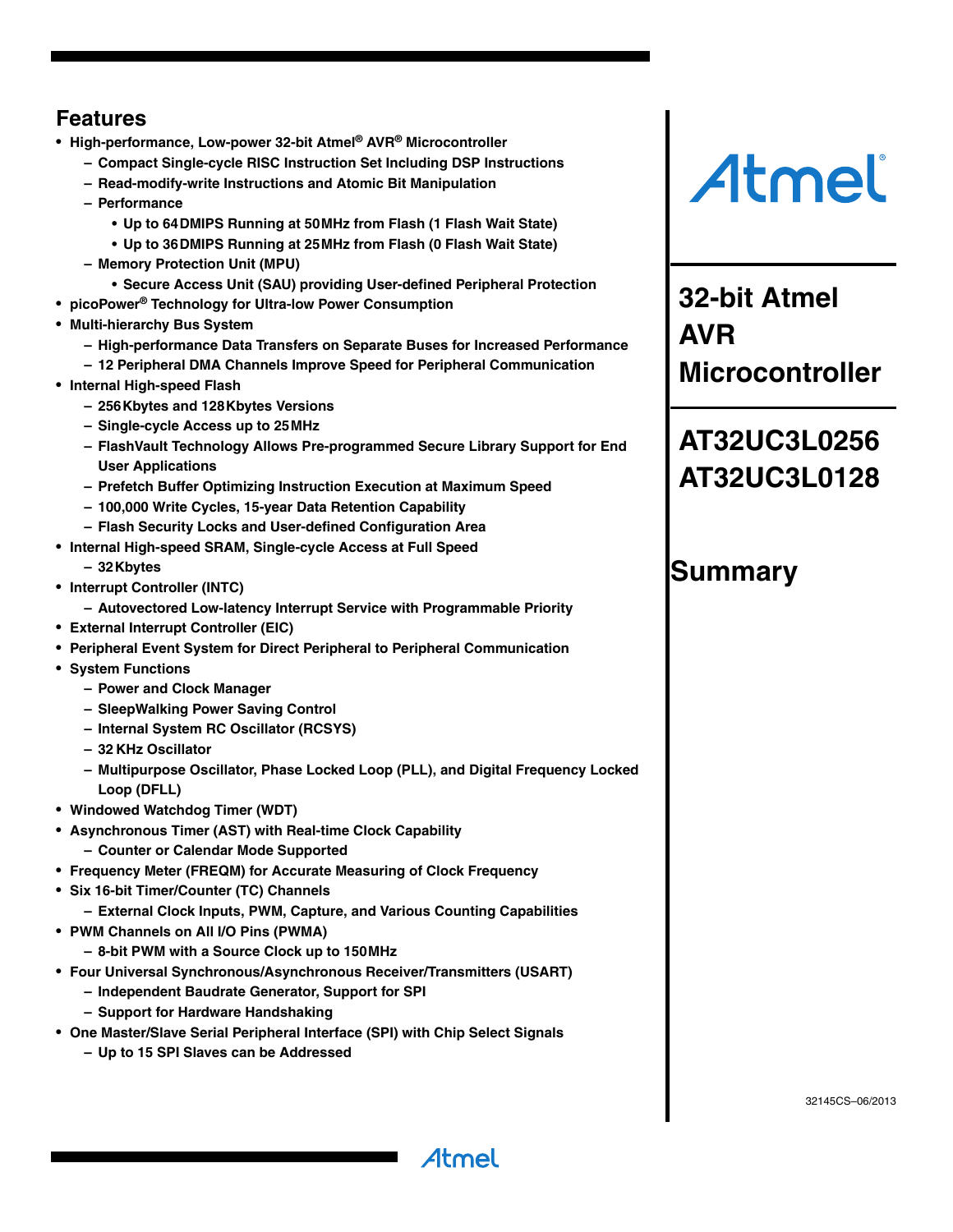# **AT32UC3L0128/256**

- **Two Master and Two Slave Two-wire Interfaces (TWI), 400 kbit/s I<sup>2</sup>C-compatible**
- **One 8-channel Analog-to-digital Converter (ADC) with up to 12 Bits Resolution – Internal Temperature Sensor**
- **Eight Analog Comparators (AC) with Optional Window Detection**
- **Capacitive Touch (CAT) Module**
	- **Hardware-assisted Atmel® AVR® QTouch® and Atmel® AVR® QMatrix Touch Acquisition**
	- **Supports QTouch and QMatrix Capture from Capacitive Touch Sensors**
- **QTouch Library Support**
	- **Capacitive Touch Buttons, Sliders, and Wheels**
	- **QTouch and QMatrix Acquisition**
- **On-chip Non-intrusive Debug System**
	- **Nexus Class 2+, Runtime Control, Non-intrusive Data and Program Trace**
	- **aWire Single-pin Programming Trace and Debug Interface Muxed with Reset Pin**
	- **NanoTrace Provides Trace Capabilities through JTAG or aWire Interface**
- **48-pin TQFP/QFN/TLLGA (36 GPIO Pins)**
- **Five High-drive I/O Pins**
- **Single 1.62-3.6 V Power Supply**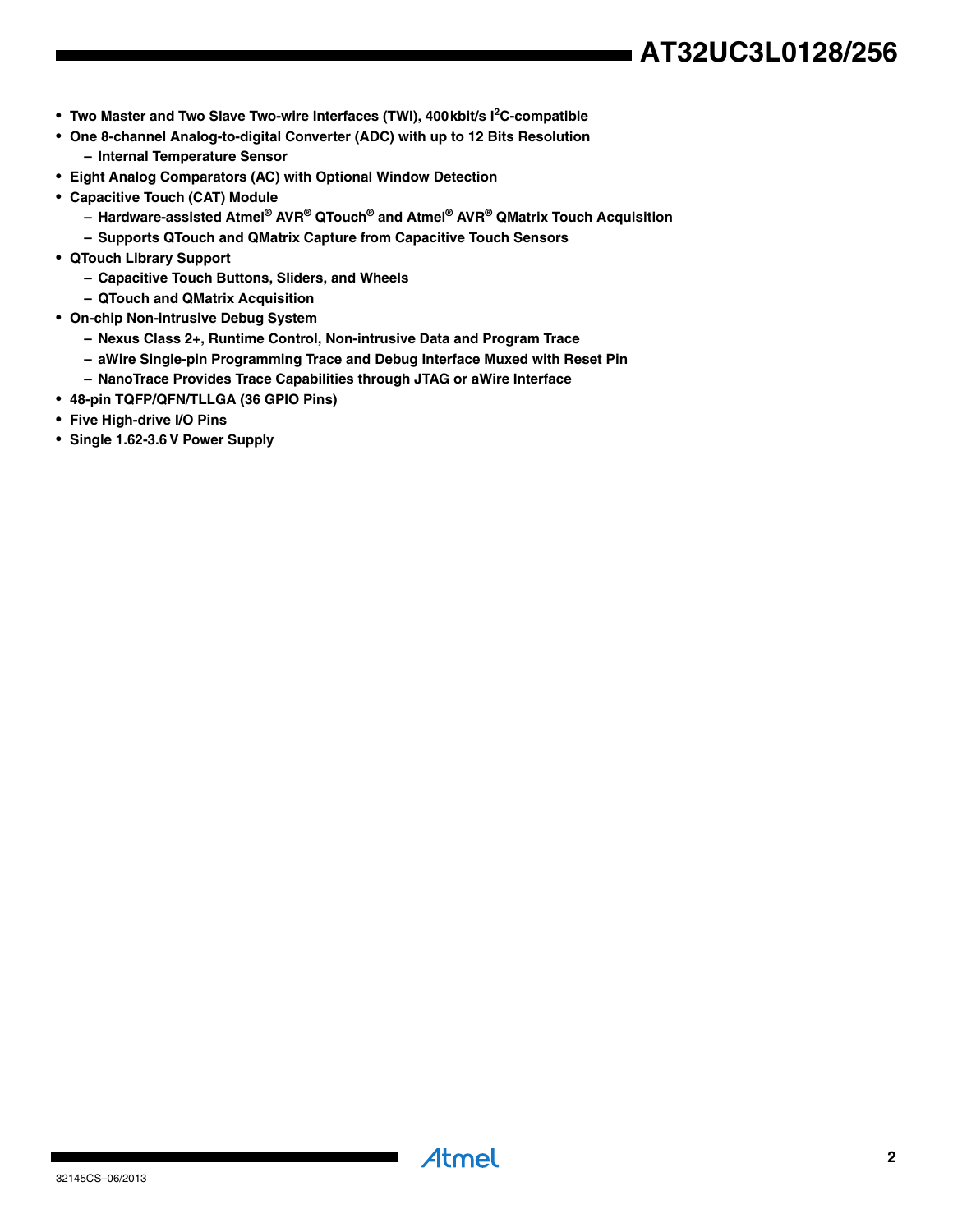# <span id="page-2-0"></span>**1. Description**

The Atmel® AVR® AT32UC3L0128/256 is a complete system-on-chip microcontroller based on the AVR32 UC RISC processor running at frequencies up to 50MHz. AVR32 UC is a high-performance 32-bit RISC microprocessor core, designed for cost-sensitive embedded applications, with particular emphasis on low power consumption, high code density, and high performance.

The processor implements a Memory Protection Unit (MPU) and a fast and flexible interrupt controller for supporting modern and real-time operating systems. The Secure Access Unit (SAU) is used together with the MPU to provide the required security and integrity.

Higher computation capability is achieved using a rich set of DSP instructions.

The AT32UC3L0128/256 embeds state-of-the-art picoPower technology for ultra-low power consumption. Combined power control techniques are used to bring active current consumption down to 174µA/MHz, and leakage down to 220nA while still retaining a bank of backup registers. The device allows a wide range of trade-offs between functionality and power consumption, giving the user the ability to reach the lowest possible power consumption with the feature set required for the application.

The Peripheral Direct Memory Access (DMA) controller enables data transfers between peripherals and memories without processor involvement. The Peripheral DMA controller drastically reduces processing overhead when transferring continuous and large data streams.

The AT32UC3L0128/256 incorporates on-chip Flash and SRAM memories for secure and fast access. The FlashVault technology allows secure libraries to be programmed into the device. The secure libraries can be executed while the CPU is in Secure State, but not read by nonsecure software in the device. The device can thus be shipped to end customers, who will be able to program their own code into the device to access the secure libraries, but without risk of compromising the proprietary secure code.

The External Interrupt Controller (EIC) allows pins to be configured as external interrupts. Each external interrupt has its own interrupt request and can be individually masked.

The Peripheral Event System allows peripherals to receive, react to, and send peripheral events without CPU intervention. Asynchronous interrupts allow advanced peripheral operation in low power sleep modes.

The Power Manager (PM) improves design flexibility and security. The Power Manager supports SleepWalking functionality, by which a module can be selectively activated based on peripheral events, even in sleep modes where the module clock is stopped. Power monitoring is supported by on-chip Power-on Reset (POR), Brown-out Detector (BOD), and Supply Monitor (SM). The device features several oscillators, such as Phase Locked Loop (PLL), Digital Frequency Locked Loop (DFLL), Oscillator 0 (OSC0), and system RC oscillator (RCSYS). Either of these oscillators can be used as source for the system clock. The DFLL is a programmable internal oscillator from 20 to 150MHz. It can be tuned to a high accuracy if an accurate reference clock is running, e.g. the 32KHz crystal oscillator.

The Watchdog Timer (WDT) will reset the device unless it is periodically serviced by the software. This allows the device to recover from a condition that has caused the system to be unstable.

The Asynchronous Timer (AST) combined with the 32KHz crystal oscillator supports powerful real-time clock capabilities, with a maximum timeout of up to 136 years. The AST can operate in counter mode or calendar mode.

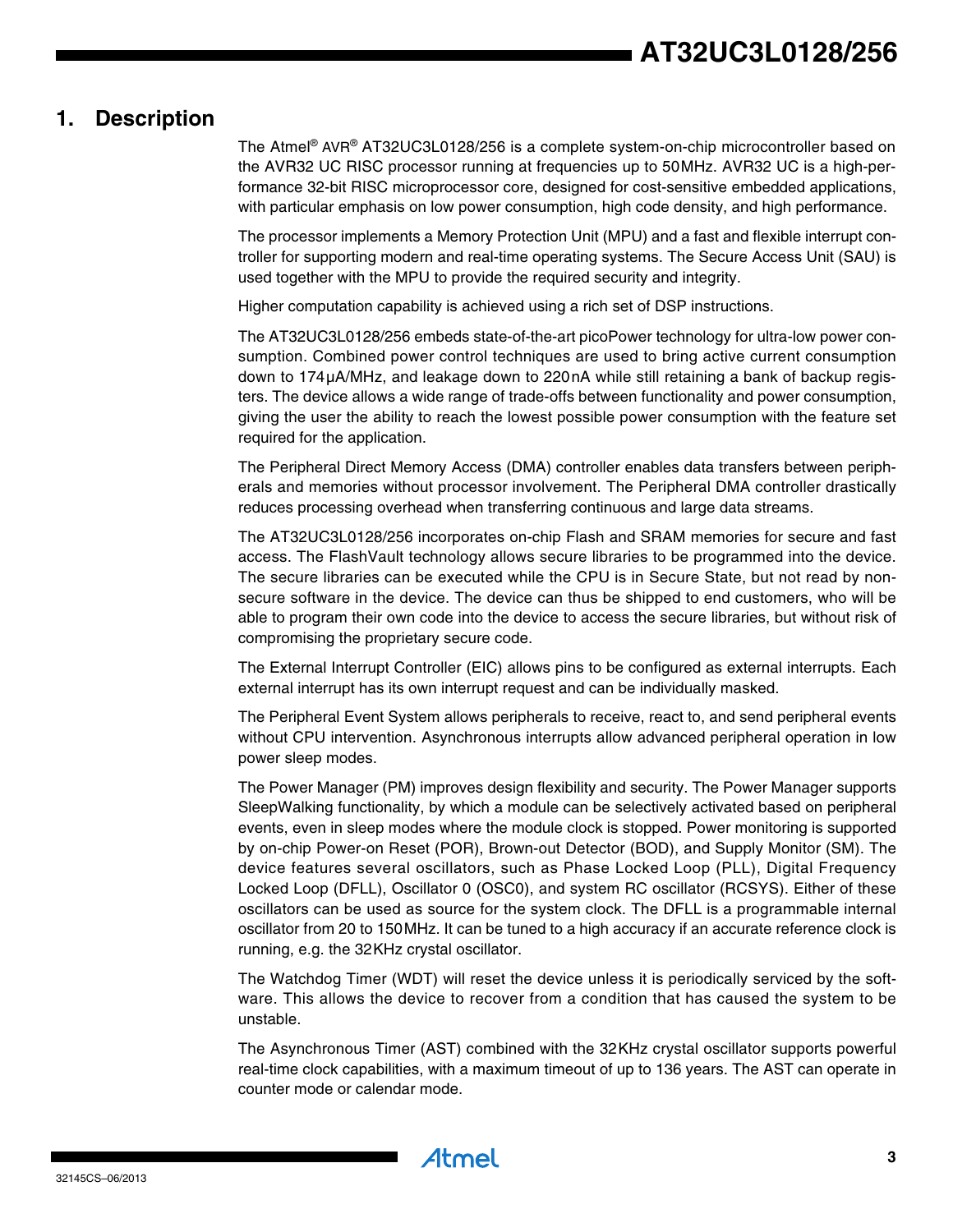The Frequency Meter (FREQM) allows accurate measuring of a clock frequency by comparing it to a known reference clock.

The device includes six identical 16-bit Timer/Counter (TC) channels. Each channel can be independently programmed to perform frequency measurement, event counting, interval measurement, pulse generation, delay timing, and pulse width modulation.

The Pulse Width Modulation controller (PWMA) provides 8-bit PWM channels which can be synchronized and controlled from a common timer. One PWM channel is available for each I/O pin on the device, enabling applications that require multiple PWM outputs, such as LCD backlight control. The PWM channels can operate independently, with duty cycles set individually, or in interlinked mode, with multiple channels changed at the same time.

The AT32UC3L0128/256 also features many communication interfaces, like USART, SPI, and TWI, for communication intensive applications. The USART supports different communication modes, like SPI Mode and LIN Mode.

A general purpose 8-channel ADC is provided, as well as eight analog comparators (AC). The ADC can operate in 10-bit mode at full speed or in enhanced mode at reduced speed, offering up to 12-bit resolution. The ADC also provides an internal temperature sensor input channel. The analog comparators can be paired to detect when the sensing voltage is within or outside the defined reference window.

The Capacitive Touch (CAT) module senses touch on external capacitive touch sensors, using the QTouch technology. Capacitive touch sensors use no external mechanical components, unlike normal push buttons, and therefore demand less maintenance in the user application. The CAT module allows up to 17 touch sensors, or up to 16 by 8 matrix sensors to be interfaced. All touch sensors can be configured to operate autonomously without software interaction, allowing wakeup from sleep modes when activated.

Atmel offers the QTouch library for embedding capacitive touch buttons, sliders, and wheels functionality into AVR microcontrollers. The patented charge-transfer signal acquisition offers robust sensing and includes fully debounced reporting of touch keys as well as Adjacent Key Suppression**®** (AKS**®**) technology for unambiguous detection of key events. The easy-to-use QTouch Suite toolchain allows you to explore, develop, and debug your own touch applications.

The AT32UC3L0128/256 integrates a class 2+ Nexus 2.0 On-chip Debug (OCD) System, with non-intrusive real-time trace and full-speed read/write memory access, in addition to basic runtime control. The NanoTrace interface enables trace feature for aWire- or JTAG-based debuggers. The single-pin aWire interface allows all features available through the JTAG interface to be accessed through the RESET pin, allowing the JTAG pins to be used for GPIO or peripherals.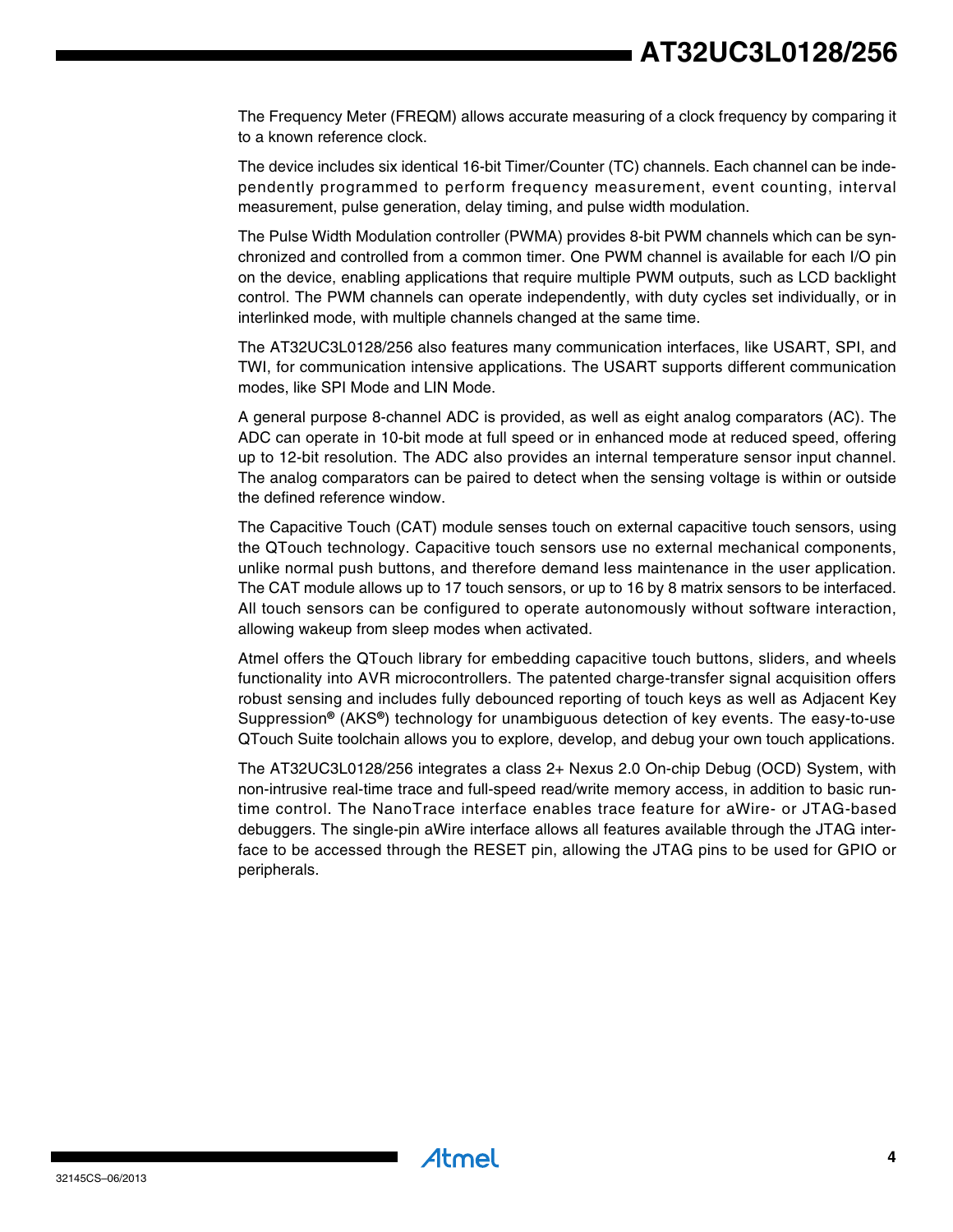# <span id="page-4-0"></span>**2. Overview**

# <span id="page-4-1"></span>**2.1 Block Diagram**

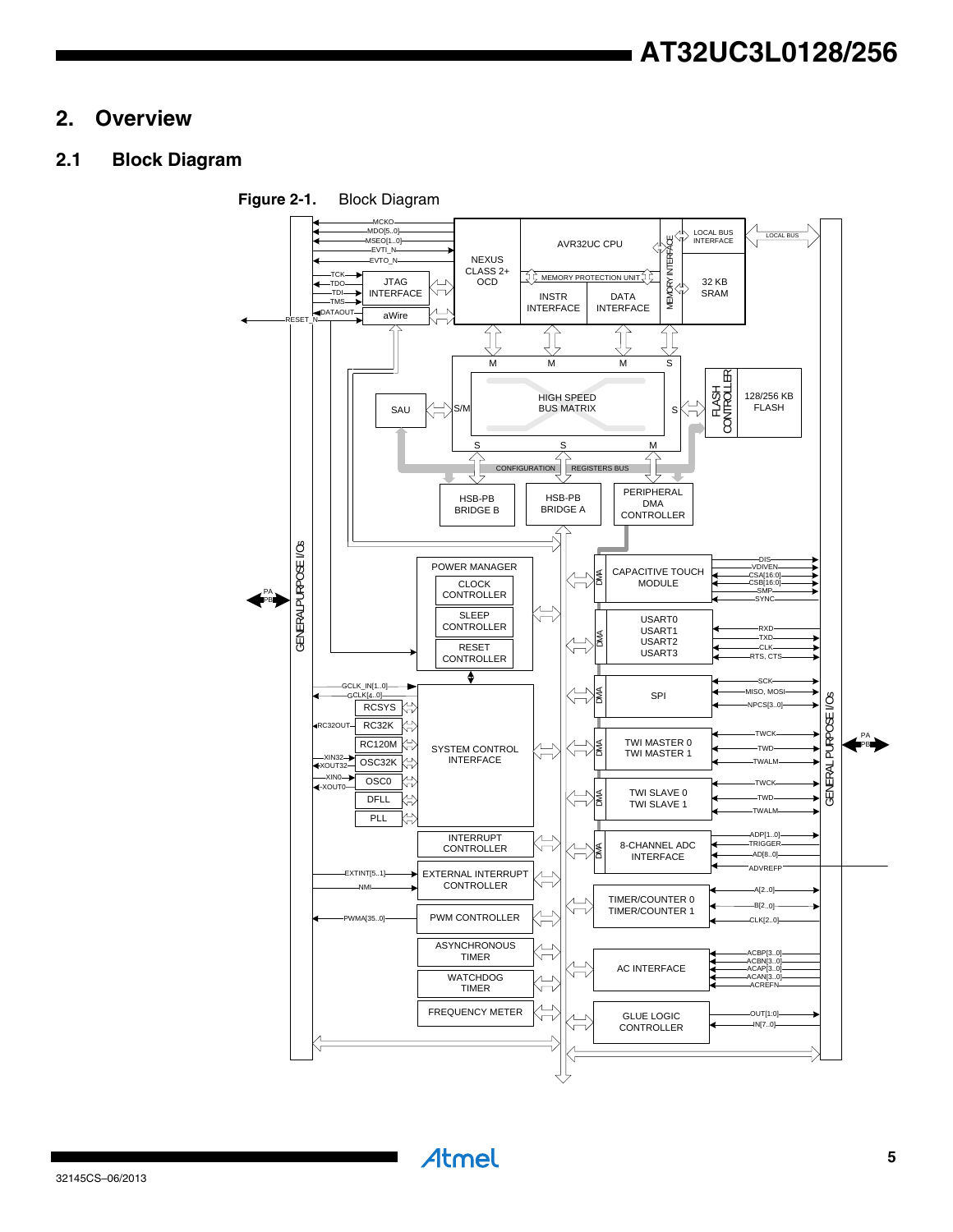# <span id="page-5-0"></span>**2.2 Configuration Summary**

**Table 2-1.** Configuration Summary

| <b>Feature</b>                | AT32UC3L0256                                                                                                                                                                                                                                                           | AT32UC3L0128 |  |  |  |
|-------------------------------|------------------------------------------------------------------------------------------------------------------------------------------------------------------------------------------------------------------------------------------------------------------------|--------------|--|--|--|
| Flash                         | 256 KB                                                                                                                                                                                                                                                                 | 128KB        |  |  |  |
| <b>SRAM</b>                   | 32KB                                                                                                                                                                                                                                                                   |              |  |  |  |
| <b>GPIO</b>                   | 36                                                                                                                                                                                                                                                                     |              |  |  |  |
| High-drive pins               | 5                                                                                                                                                                                                                                                                      |              |  |  |  |
| <b>External Interrupts</b>    | 6                                                                                                                                                                                                                                                                      |              |  |  |  |
| <b>TWI</b>                    | 2                                                                                                                                                                                                                                                                      |              |  |  |  |
| <b>USART</b>                  | 4                                                                                                                                                                                                                                                                      |              |  |  |  |
| Peripheral DMA Channels       | 12                                                                                                                                                                                                                                                                     |              |  |  |  |
| Peripheral Event System       | $\mathbf{1}$                                                                                                                                                                                                                                                           |              |  |  |  |
| SPI                           | $\mathbf{1}$                                                                                                                                                                                                                                                           |              |  |  |  |
| <b>Asynchronous Timers</b>    | 1                                                                                                                                                                                                                                                                      |              |  |  |  |
| <b>Timer/Counter Channels</b> | 6                                                                                                                                                                                                                                                                      |              |  |  |  |
| <b>PWM</b> channels           | 36                                                                                                                                                                                                                                                                     |              |  |  |  |
| <b>Frequency Meter</b>        | 1                                                                                                                                                                                                                                                                      |              |  |  |  |
| Watchdog Timer                | 1                                                                                                                                                                                                                                                                      |              |  |  |  |
| Power Manager                 | 1                                                                                                                                                                                                                                                                      |              |  |  |  |
| Secure Access Unit            | 1                                                                                                                                                                                                                                                                      |              |  |  |  |
| Glue Logic Controller         | 1                                                                                                                                                                                                                                                                      |              |  |  |  |
| Oscillators                   | Digital Frequency Locked Loop 20-150 MHz (DFLL)<br>Phase Locked Loop 40-240 MHz (PLL)<br>Crystal Oscillator 0.45-16 MHz (OSC0)<br>Crystal Oscillator 32 KHz (OSC32K)<br>RC Oscillator 120MHz (RC120M)<br>RC Oscillator 115 kHz (RCSYS)<br>RC Oscillator 32 kHz (RC32K) |              |  |  |  |
| <b>ADC</b>                    | 8-channel 12-bit                                                                                                                                                                                                                                                       |              |  |  |  |
| <b>Temperature Sensor</b>     | 1                                                                                                                                                                                                                                                                      |              |  |  |  |
| <b>Analog Comparators</b>     | 8                                                                                                                                                                                                                                                                      |              |  |  |  |
| Capacitive Touch Module       | $\mathbf{1}$                                                                                                                                                                                                                                                           |              |  |  |  |
| <b>JTAG</b>                   | $\mathbf{1}$                                                                                                                                                                                                                                                           |              |  |  |  |
| aWire                         | $\mathbf{1}$                                                                                                                                                                                                                                                           |              |  |  |  |
| Max Frequency                 | 50 MHz                                                                                                                                                                                                                                                                 |              |  |  |  |
| Packages                      | TQFP48/QFN48/TLLGA48                                                                                                                                                                                                                                                   |              |  |  |  |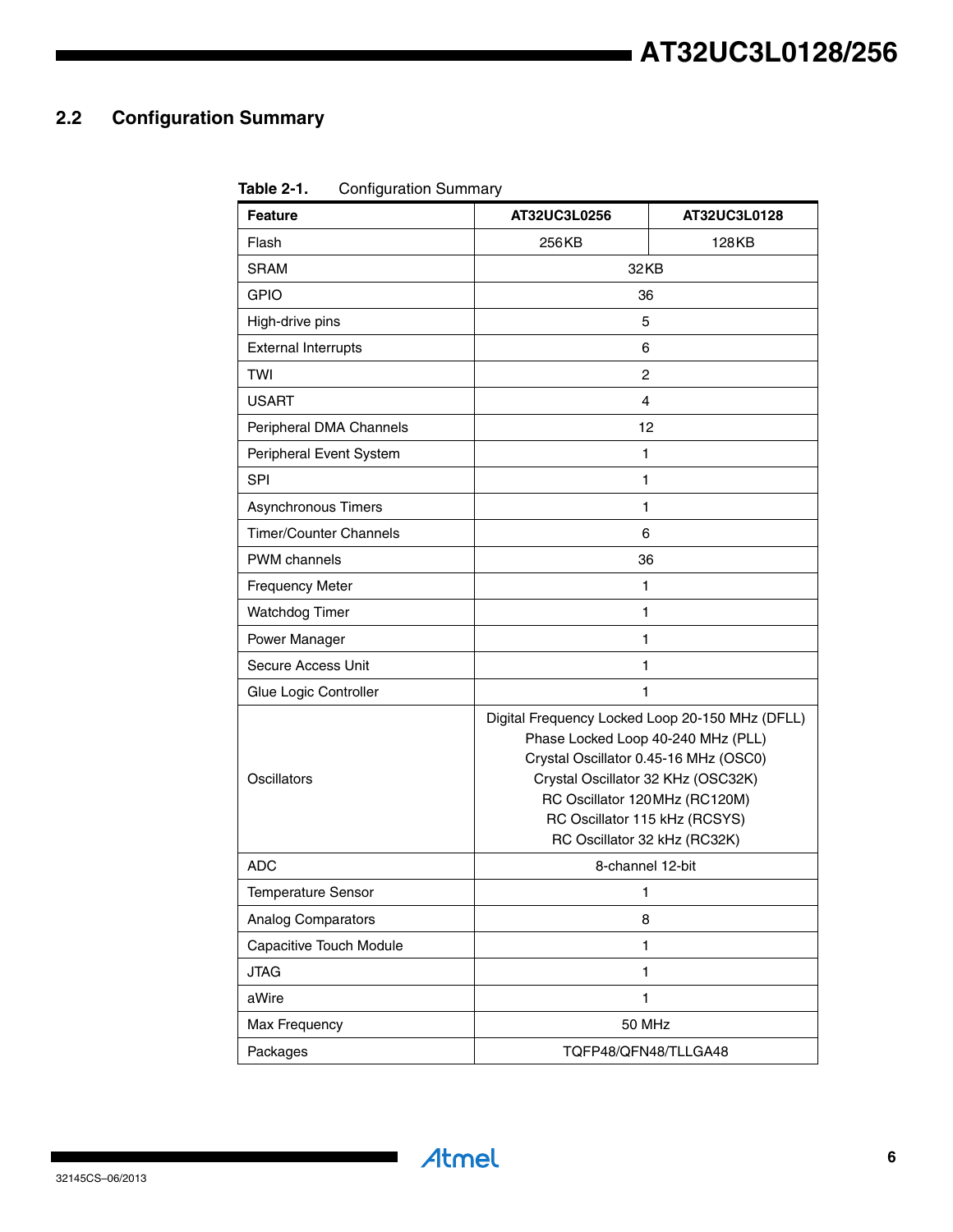# <span id="page-6-0"></span>**3. Package and Pinout**

### <span id="page-6-1"></span>**3.1 Package**

The device pins are multiplexed with peripheral functions as described in [Section 3.2.1](#page-7-0).



Atmel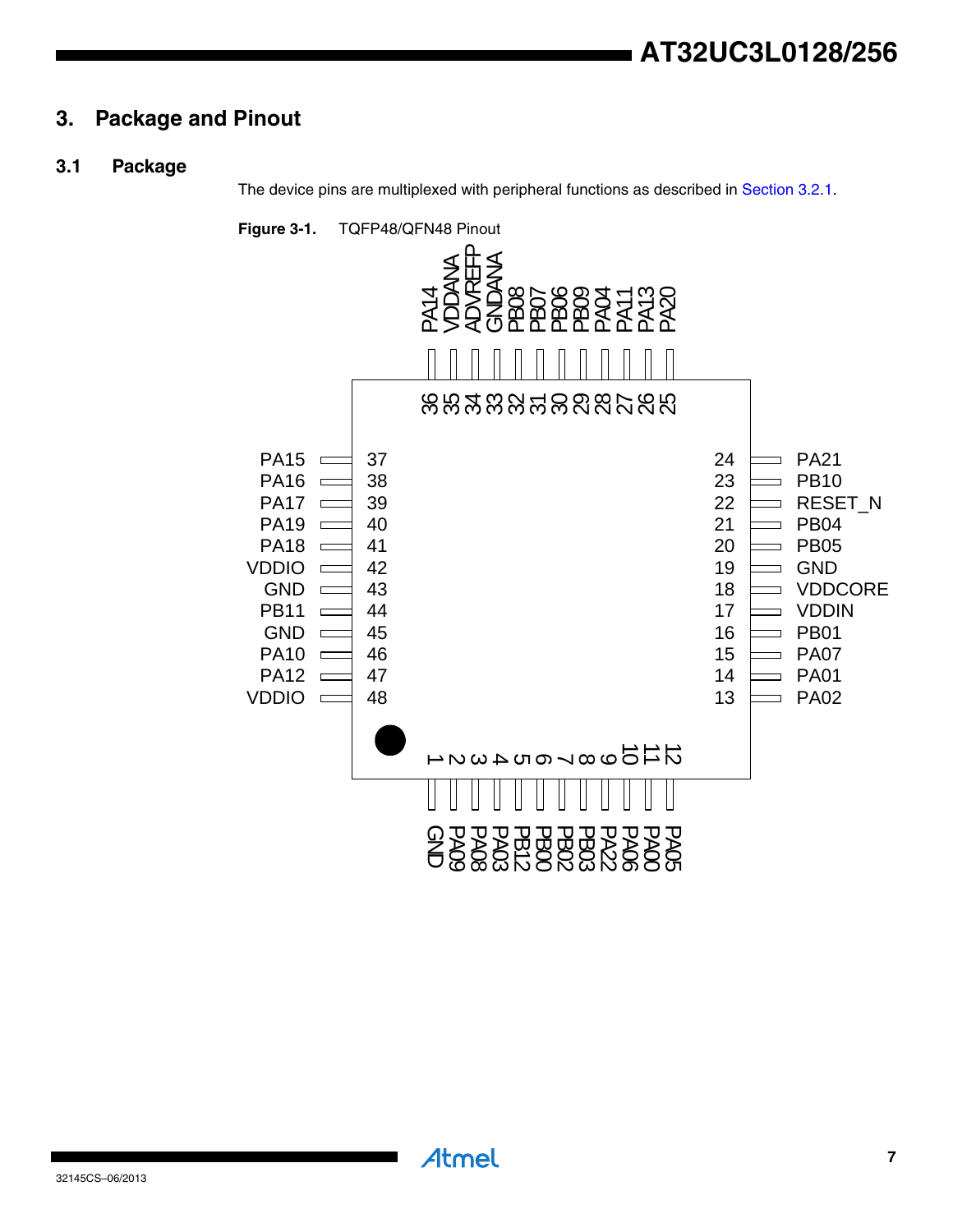



# <span id="page-7-1"></span>**3.2 Peripheral Multiplexing on I/O Lines**

#### <span id="page-7-0"></span>**3.2.1 Multiplexed Signals**

Each GPIO line can be assigned to one of the peripheral functions. The following table

|            |             | G        |               |                    |                      | <b>GPIO Function</b> |                       |                      |                        |                         |                               |               |
|------------|-------------|----------|---------------|--------------------|----------------------|----------------------|-----------------------|----------------------|------------------------|-------------------------|-------------------------------|---------------|
| 48-<br>pin | <b>PIN</b>  | Þ<br>O   | <b>Supply</b> | <b>Pin</b><br>Type | A                    | в                    | С                     | D                    | Е                      |                         | G                             | н             |
| 11         | <b>PA00</b> | $\Omega$ | <b>VDDIO</b>  | Normal<br>1/O      | USART0<br><b>TXD</b> | USART1<br><b>RTS</b> | <b>SPI</b><br>NPCS[2] |                      | <b>PWMA</b><br>PWMA[0] |                         | <b>SCIF</b><br>GCLK[0]        | CAT<br>CSA[2] |
| 14         | <b>PA01</b> |          | <b>VDDIO</b>  | Normal<br>1/O      | USART0<br><b>RXD</b> | USART1<br><b>CTS</b> | <b>SPI</b><br>NPCS[3] | USART1<br><b>CLK</b> | <b>PWMA</b><br>PWMA[1] | <b>ACIFB</b><br>ACAP[0] | <b>TWIMS0</b><br><b>TWALM</b> | CAT<br>CSA[1] |

**Table 3-1.** GPIO Controller Function Multiplexing

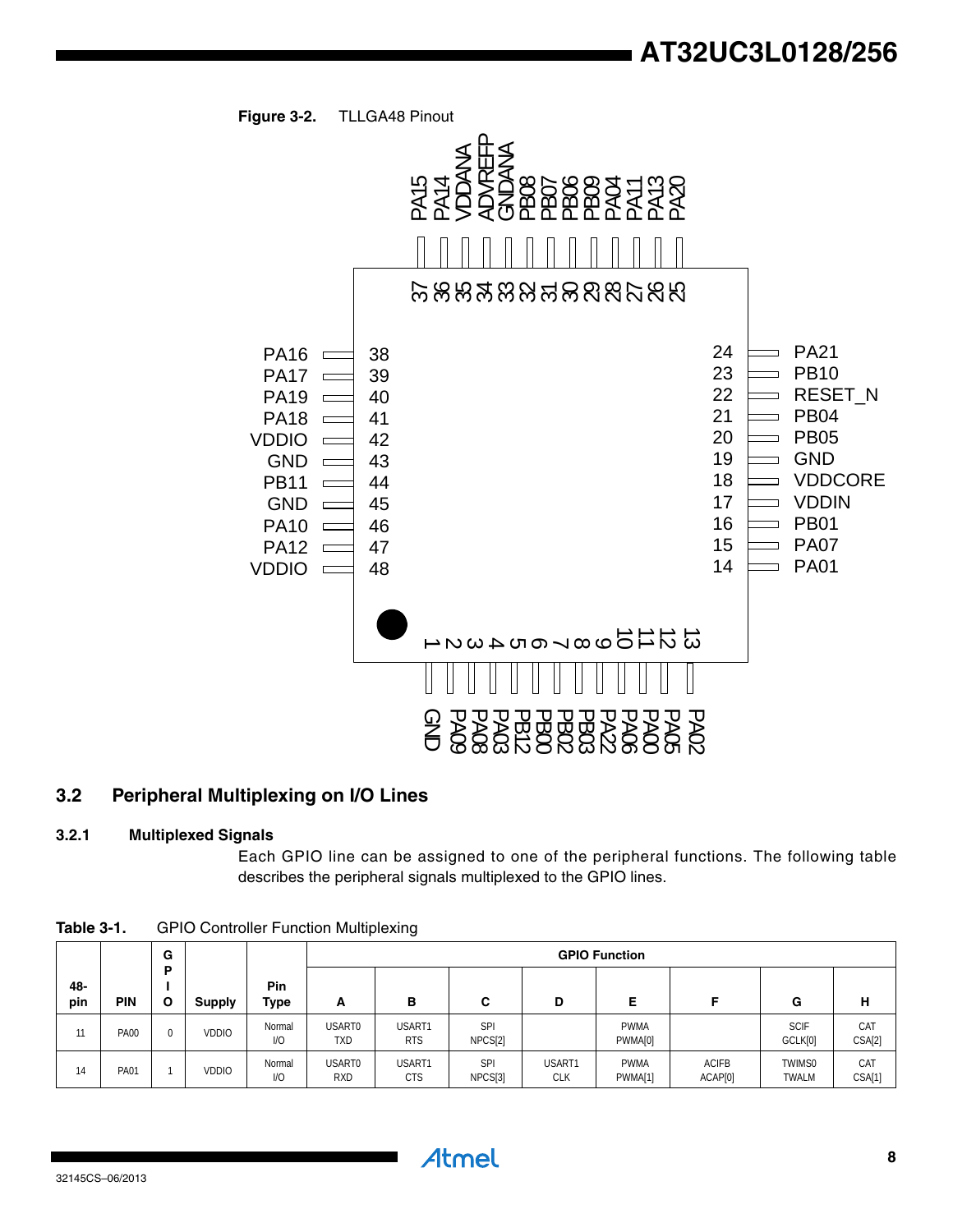# **AT32UC3L0128/256**

**Table 3-1.** GPIO Controller Function Multiplexing

| 13              | <b>PA02</b> | $\overline{2}$ | VDDIO        | High-<br>drive I/O                               | USART0<br><b>RTS</b>     | <b>ADCIFB</b><br><b>TRIGGER</b> | USART2<br><b>TXD</b>              | TC <sub>0</sub><br>A <sub>0</sub> | <b>PWMA</b><br>PWMA[2]         | <b>ACIFB</b><br>ACBP[0]       | USART0<br>CLK                   | CAT<br>CSA[3]     |
|-----------------|-------------|----------------|--------------|--------------------------------------------------|--------------------------|---------------------------------|-----------------------------------|-----------------------------------|--------------------------------|-------------------------------|---------------------------------|-------------------|
| $\overline{4}$  | PA03        | $\overline{3}$ | VDDIO        | Normal<br>I/O                                    | USART0<br><b>CTS</b>     | SPI<br>NPCS[1]                  | USART2<br><b>TXD</b>              | TC <sub>0</sub><br>B <sub>0</sub> | <b>PWMA</b><br>PWMA[3]         | <b>ACIFB</b><br>ACBN[3]       | USART0<br>CLK                   | CAT<br>CSB[3]     |
| 28              | <b>PA04</b> | $\overline{4}$ | VDDIO        | Normal<br>I/O                                    | SPI<br><b>MISO</b>       | TWIMS0<br><b>TWCK</b>           | USART1<br><b>RXD</b>              | TC <sub>0</sub><br><b>B1</b>      | <b>PWMA</b><br>PWMA[4]         | <b>ACIFB</b><br>ACBP[1]       |                                 | CAT<br>CSA[7]     |
| 12              | <b>PA05</b> | 5              | VDDIO        | Normal<br>I/O (TWI)                              | SPI<br><b>MOSI</b>       | TWIMS1<br><b>TWCK</b>           | USART1<br><b>TXD</b>              | TC <sub>0</sub><br>A1             | <b>PWMA</b><br>PWMA[5]         | <b>ACIFB</b><br>ACBN[0]       | TWIMS0<br><b>TWD</b>            | CAT<br>CSB[7]     |
| 10              | PA06        | 6              | VDDIO        | High-<br>drive I/O,<br>5V<br>tolerant            | <b>SPI</b><br><b>SCK</b> | USART2<br><b>TXD</b>            | USART1<br>CLK                     | TC <sub>0</sub><br>B <sub>0</sub> | <b>PWMA</b><br>PWMA[6]         | EIC<br>EXTINT[2]              | <b>SCIF</b><br>GCLK[1]          | CAT<br>CSB[1]     |
| 15              | <b>PA07</b> | $\overline{7}$ | VDDIO        | Normal<br>I/O (TWI)                              | SPI<br>NPCS[0]           | USART2<br><b>RXD</b>            | TWIMS1<br>TWALM                   | TWIMS0<br><b>TWCK</b>             | <b>PWMA</b><br>PWMA[7]         | <b>ACIFB</b><br>ACAN[0]       | EIC<br><b>NMI</b><br>(EXINT[0]) | CAT<br>CSB[2]     |
| 3               | <b>PA08</b> | 8              | <b>VDDIO</b> | High-<br>drive I/O                               | USART1<br><b>TXD</b>     | <b>SPI</b><br>NPCS[2]           | TC <sub>0</sub><br>A <sub>2</sub> | <b>ADCIFB</b><br>ADP[0]           | <b>PWMA</b><br>PWMA[8]         |                               |                                 | CAT<br>CSA[4]     |
| $\overline{2}$  | PA09        | 9              | <b>VDDIO</b> | High-<br>drive I/O                               | USART1<br><b>RXD</b>     | <b>SPI</b><br>NPCS[3]           | TC <sub>0</sub><br>B <sub>2</sub> | <b>ADCIFB</b><br>ADP[1]           | <b>PWMA</b><br>PWMA[9]         | SCIF<br>GCLK[2]               | EIC<br>EXTINT[1]                | CAT<br>CSB[4]     |
| 46              | <b>PA10</b> | 10             | <b>VDDIO</b> | Normal<br>1/O                                    | TWIMS0<br>TWD            |                                 | TC <sub>0</sub><br>A <sub>0</sub> |                                   | <b>PWMA</b><br><b>PWMA[10]</b> | <b>ACIFB</b><br>ACAP[1]       | <b>SCIF</b><br>GCLK[2]          | CAT<br>CSA[5]     |
| 27              | <b>PA11</b> | 11             | <b>VDDIN</b> | Normal<br>1/O                                    |                          |                                 |                                   |                                   | <b>PWMA</b><br><b>PWMA[11]</b> |                               |                                 |                   |
| 47              | <b>PA12</b> | 12             | VDDIO        | Normal<br>1/O                                    |                          | USART2<br><b>CLK</b>            | TC <sub>0</sub><br>CLK1           | CAT<br><b>SMP</b>                 | <b>PWMA</b><br><b>PWMA[12]</b> | <b>ACIFB</b><br>ACAN[1]       | <b>SCIF</b><br>GCLK[3]          | CAT<br>CSB[5]     |
| 26              | <b>PA13</b> | 13             | <b>VDDIN</b> | Normal<br>1/O                                    | GLOC<br>OUT[0]           | GLOC<br>IN[7]                   | TC <sub>0</sub><br>A <sub>0</sub> | SCIF<br>GCLK[2]                   | <b>PWMA</b><br><b>PWMA[13]</b> | CAT<br><b>SMP</b>             | EIC<br>EXTINT[2]                | CAT<br>CSA[0]     |
| 36              | <b>PA14</b> | 14             | VDDIO        | Normal<br>1/O                                    | <b>ADCIFB</b><br>AD[0]   | TC <sub>0</sub><br>CLK2         | USART2<br><b>RTS</b>              | CAT<br><b>SMP</b>                 | <b>PWMA</b><br>PWMA[14]        |                               | <b>SCIF</b><br>GCLK[4]          | CAT<br>CSA[6]     |
| 37              | <b>PA15</b> | 15             | VDDIO        | Normal<br>1/O                                    | <b>ADCIFB</b><br>AD[1]   | TC <sub>0</sub><br>CLK1         |                                   | GLOC<br>IN[6]                     | <b>PWMA</b><br><b>PWMA[15]</b> | CAT<br><b>SYNC</b>            | EIC<br>EXTINT[3]                | CAT<br>CSB[6]     |
| 38              | PA16        | 16             | VDDIO        | Normal<br>1/O                                    | <b>ADCIFB</b><br>AD[2]   | TC <sub>0</sub><br>CLK0         |                                   | GLOC<br>IN[5]                     | <b>PWMA</b><br>PWMA[16]        | <b>ACIFB</b><br><b>ACREFN</b> | EIC<br>EXTINT[4]                | CAT<br>CSA[8]     |
| 39              | <b>PA17</b> | 17             | <b>VDDIO</b> | Normal<br>I/O (TWI)                              |                          | TC <sub>0</sub><br>A1           | USART2<br><b>CTS</b>              | TWIMS1<br>TWD                     | <b>PWMA</b><br><b>PWMA[17]</b> | CAT<br><b>SMP</b>             | CAT<br><b>DIS</b>               | CAT<br>CSB[8]     |
| 41              | <b>PA18</b> | 18             | <b>VDDIO</b> | Normal<br>1/O                                    | <b>ADCIFB</b><br>AD[4]   | TC <sub>0</sub><br><b>B1</b>    |                                   | GLOC<br>IN[4]                     | <b>PWMA</b><br>PWMA[18]        | CAT<br><b>SYNC</b>            | EIC<br>EXTINT[5]                | CAT<br>CSB[0]     |
| 40              | <b>PA19</b> | 19             | VDDIO        | Normal<br>I/O                                    | <b>ADCIFB</b><br>AD[5]   |                                 | TC <sub>0</sub><br>A2             | TWIMS1<br>TWALM                   | <b>PWMA</b><br><b>PWMA[19]</b> | SCIF<br>GCLK_IN[0]            | CAT<br><b>SYNC</b>              | CAT<br>CSA[10]    |
| 25              | <b>PA20</b> | 20             | <b>VDDIN</b> | Normal<br>I/O                                    | USART2<br><b>TXD</b>     |                                 | TC <sub>0</sub><br>A <sub>1</sub> | GLOC<br>IN[3]                     | PWMA<br><b>PWMA[20]</b>        | <b>SCIF</b><br>RC32OUT        |                                 | CAT<br>CSA[12]    |
| 24              | PA21        | 21             | <b>VDDIN</b> | Normal<br>I/O (TWI,<br>5V<br>tolerant,<br>SMBus) | USART2<br><b>RXD</b>     | TWIMS0<br>TWD                   | TC <sub>0</sub><br><b>B1</b>      | <b>ADCIFB</b><br>TRIGGER          | <b>PWMA</b><br><b>PWMA[21]</b> | <b>PWMA</b><br>PWMAOD[21]     | SCIF<br>GCLK[0]                 | CAT<br><b>SMP</b> |
| 9               | <b>PA22</b> | 22             | <b>VDDIO</b> | Normal<br>1/O                                    | USART0<br><b>CTS</b>     | USART2<br><b>CLK</b>            | TC <sub>0</sub><br>B <sub>2</sub> | CAT<br><b>SMP</b>                 | <b>PWMA</b><br><b>PWMA[22]</b> | <b>ACIFB</b><br>ACBN[2]       |                                 | CAT<br>CSB[10]    |
| 6               | <b>PB00</b> | 32             | <b>VDDIO</b> | Normal<br>I/O                                    | USART3<br><b>TXD</b>     | <b>ADCIFB</b><br>ADP[0]         | SPI<br>NPCS[0]                    | TC <sub>0</sub><br>A1             | <b>PWMA</b><br><b>PWMA[23]</b> | <b>ACIFB</b><br>ACAP[2]       | TC1<br>A <sub>0</sub>           | CAT<br>CSA[9]     |
| 16              | <b>PB01</b> | 33             | <b>VDDIO</b> | High-<br>drive I/O                               | USART3<br>RXD            | <b>ADCIFB</b><br>ADP[1]         | <b>SPI</b><br><b>SCK</b>          | TC <sub>0</sub><br>Β1             | <b>PWMA</b><br><b>PWMA[24]</b> |                               | TC1<br>A1                       | CAT<br>CSB[9]     |
| $7\phantom{.0}$ | PB02        | 34             | <b>VDDIO</b> | Normal<br>I/O                                    | USART3<br><b>RTS</b>     | USART3<br><b>CLK</b>            | <b>SPI</b><br><b>MISO</b>         | TC <sub>0</sub><br>A <sub>2</sub> | PWMA<br><b>PWMA[25]</b>        | ACIFB<br>ACAN[2]              | <b>SCIF</b><br>GCLK[1]          | CAT<br>CSB[11]    |

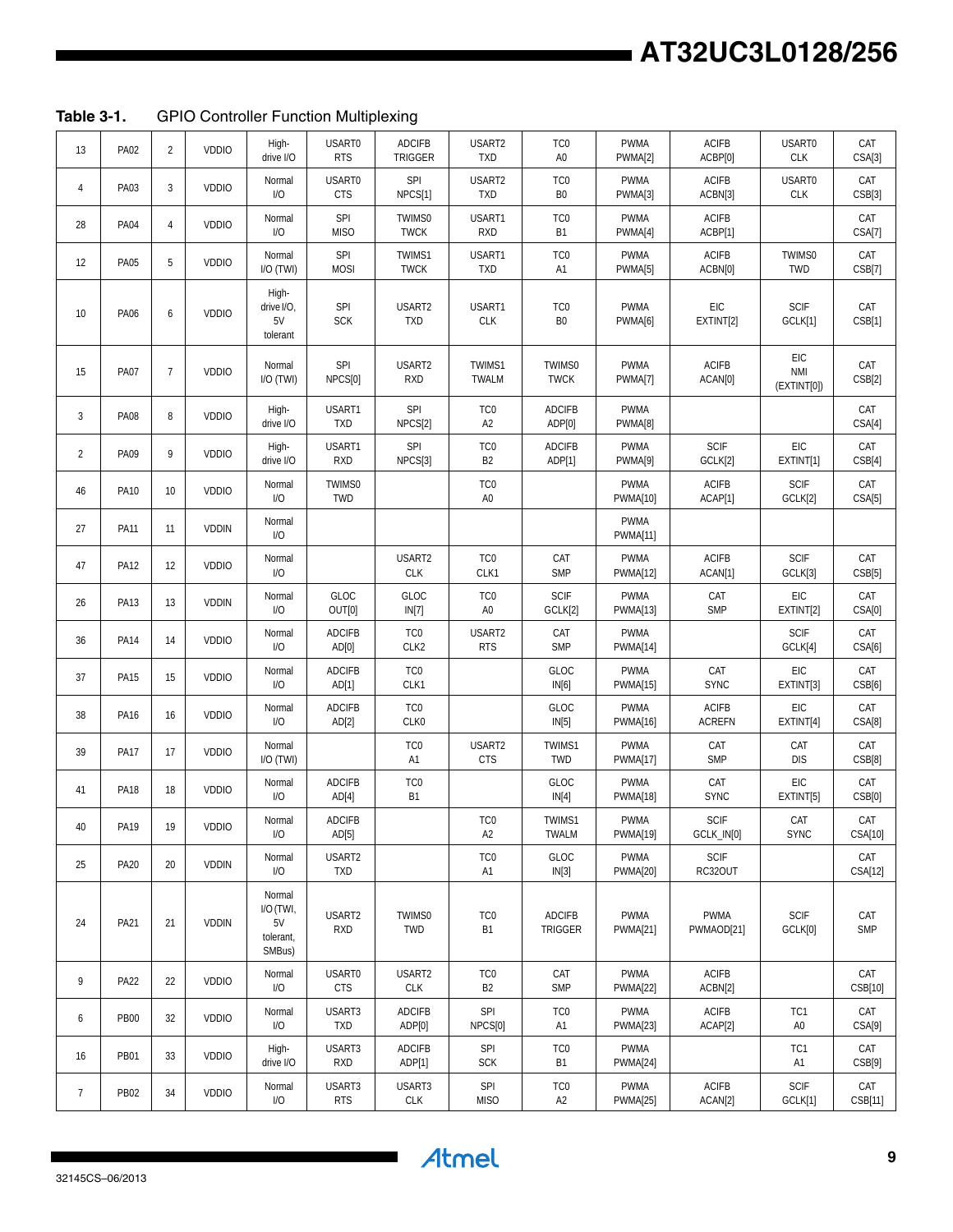| 8  | <b>PB03</b> | 35 | <b>VDDIO</b> | Normal<br>1/O                                    | USART3<br><b>CTS</b>    | USART3<br><b>CLK</b> | SPI<br><b>MOSI</b>     | TC <sub>0</sub><br>B <sub>2</sub> | <b>PWMA</b><br><b>PWMA[26]</b> | <b>ACIFB</b><br>ACBP[2]   | TC <sub>1</sub><br>A2           | CAT<br>CSA[11] |
|----|-------------|----|--------------|--------------------------------------------------|-------------------------|----------------------|------------------------|-----------------------------------|--------------------------------|---------------------------|---------------------------------|----------------|
| 21 | <b>PB04</b> | 36 | <b>VDDIN</b> | Normal<br>I/O (TWI,<br>5V<br>tolerant.<br>SMBus) | TC1<br>A <sub>0</sub>   | USART1<br><b>RTS</b> | USART1<br><b>CLK</b>   | TWIMS0<br><b>TWALM</b>            | <b>PWMA</b><br><b>PWMA[27]</b> | <b>PWMA</b><br>PWMAOD[27] | TWIMS1<br><b>TWCK</b>           | CAT<br>CSA[14] |
| 20 | <b>PB05</b> | 37 | <b>VDDIN</b> | Normal<br>I/O (TWI,<br>5V<br>tolerant.<br>SMBus) | TC1<br>B <sub>0</sub>   | USART1<br><b>CTS</b> | USART1<br><b>CLK</b>   | TWIMS0<br><b>TWCK</b>             | <b>PWMA</b><br><b>PWMA[28]</b> | <b>PWMA</b><br>PWMAOD[28] | <b>SCIF</b><br>GCLK[3]          | CAT<br>CSB[14] |
| 30 | <b>PB06</b> | 38 | <b>VDDIO</b> | Normal<br>1/O                                    | TC1<br>A1               | USART3<br><b>TXD</b> | <b>ADCIFB</b><br>AD[6] | <b>GLOC</b><br>IN[2]              | <b>PWMA</b><br><b>PWMA[29]</b> | <b>ACIFB</b><br>ACAN[3]   | EIC<br><b>NMI</b><br>(EXINT[0]) | CAT<br>CSB[13] |
| 31 | <b>PB07</b> | 39 | <b>VDDIO</b> | Normal<br>1/O                                    | TC1<br>B <sub>1</sub>   | USART3<br><b>RXD</b> | <b>ADCIFB</b><br>AD[7] | GLOC<br>IN[1]                     | <b>PWMA</b><br><b>PWMA[30]</b> | <b>ACIFB</b><br>ACAP[3]   | <b>EIC</b><br>EXTINT[1]         | CAT<br>CSA[13] |
| 32 | <b>PB08</b> | 40 | <b>VDDIO</b> | Normal<br>1/O                                    | TC1<br>A2               | USART3<br><b>RTS</b> | <b>ADCIFB</b><br>AD[8] | GLOC<br>IN[0]                     | <b>PWMA</b><br><b>PWMA[31]</b> | CAT<br><b>SYNC</b>        | <b>EIC</b><br>EXTINT[2]         | CAT<br>CSB[12] |
| 29 | <b>PB09</b> | 41 | <b>VDDIO</b> | Normal<br>1/O                                    | TC1<br>B <sub>2</sub>   | USART3<br><b>CTS</b> | USART3<br><b>CLK</b>   |                                   | <b>PWMA</b><br><b>PWMA[32]</b> | <b>ACIFB</b><br>ACBN[1]   | <b>EIC</b><br>EXTINT[3]         | CAT<br>CSB[15] |
| 23 | PB10        | 42 | <b>VDDIN</b> | Normal<br>1/O                                    | TC1<br>CLK0             | USART1<br><b>TXD</b> | USART3<br><b>CLK</b>   | GLOC.<br>OUT[1]                   | <b>PWMA</b><br><b>PWMA[33]</b> | <b>SCIF</b><br>GCLK_IN[1] | <b>FIC</b><br>EXTINT[4]         | CAT<br>CSB[16] |
| 44 | <b>PB11</b> | 43 | <b>VDDIO</b> | Normal<br>1/0                                    | TC1<br>CLK1             | USART1<br><b>RXD</b> |                        | <b>ADCIFB</b><br><b>TRIGGER</b>   | <b>PWMA</b><br>PWMA[34]        | CAT<br><b>VDIVEN</b>      | <b>EIC</b><br>EXTINT[5]         | CAT<br>CSA[16] |
| 5  | <b>PB12</b> | 44 | <b>VDDIO</b> | Normal<br>1/0                                    | TC1<br>CLK <sub>2</sub> |                      | TWIMS1<br><b>TWALM</b> | CAT<br><b>SYNC</b>                | <b>PWMA</b><br><b>PWMA[35]</b> | <b>ACIFB</b><br>ACBP[3]   | <b>SCIF</b><br>GCLK[4]          | CAT<br>CSA[15] |

**Table 3-1.** GPIO Controller Function Multiplexing

See [Section 3.3](#page-12-0) for a description of the various peripheral signals.

Refer to "Electrical Characteristics" on page 791 for a description of the electrical properties of the pin types used.

# **3.2.2 TWI, 5V Tolerant, and SMBUS Pins**

Some normal I/O pins offer TWI, 5V tolerance, and SMBUS features. These features are only available when either of the TWI functions or the PWMAOD function in the PWMA are selected for these pins.

Refer to the "TWI Pin Characteristics(1)" on page 798 for a description of the electrical properties of the TWI, 5V tolerance, and SMBUS pins.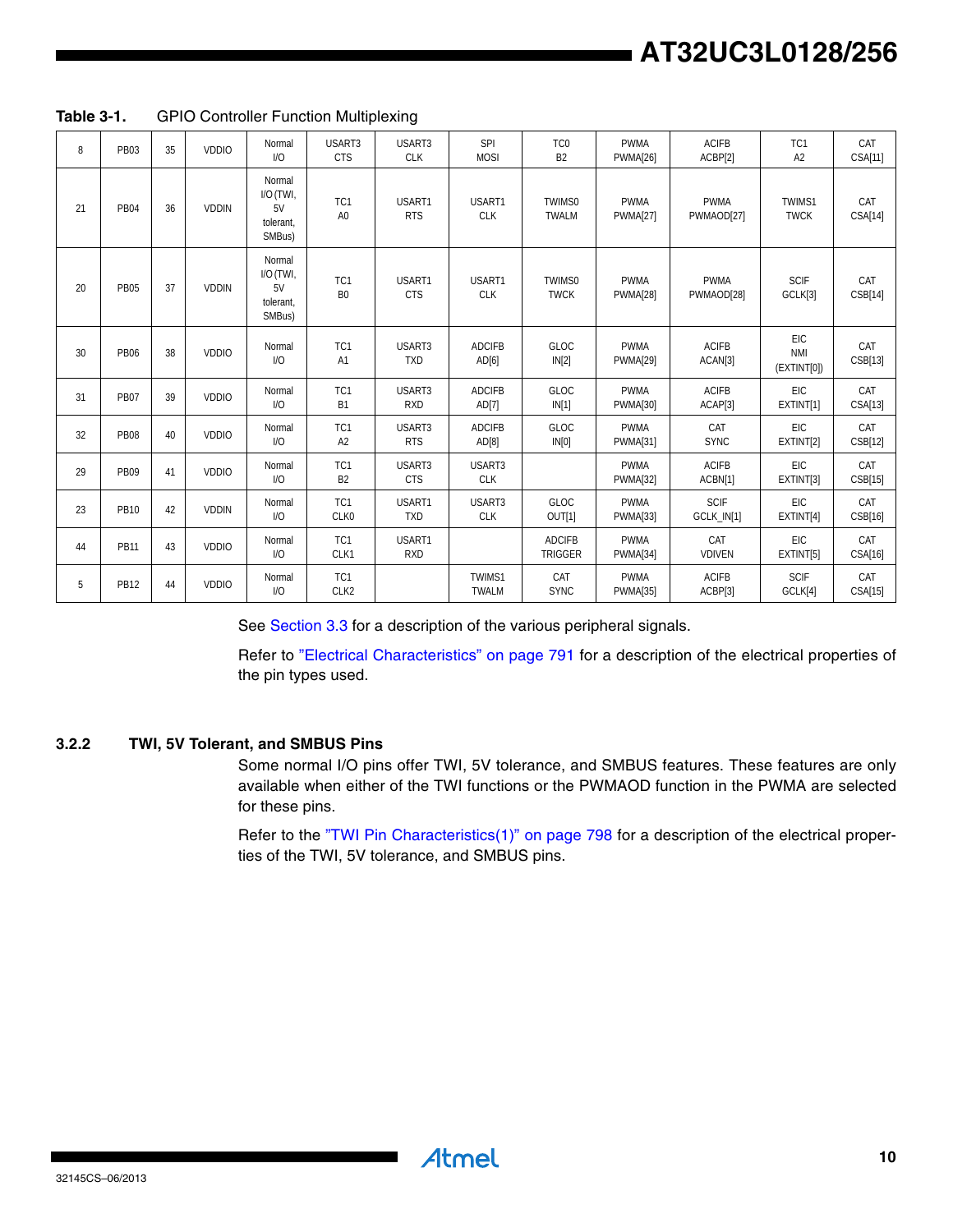#### **3.2.3 Peripheral Functions**

Each GPIO line can be assigned to one of several peripheral functions. The following table describes how the various peripheral functions are selected. The last listed function has priority in case multiple functions are enabled on the same pin.

**Table 3-2.** Peripheral Functions

| <b>Function</b>                              | <b>Description</b>                        |
|----------------------------------------------|-------------------------------------------|
| <b>GPIO Controller Function multiplexing</b> | GPIO and GPIO peripheral selection A to H |
| Nexus OCD AUX port connections               | OCD trace system                          |
| aWire DATAOUT                                | aWire output in two-pin mode              |
| JTAG port connections                        | JTAG debug port                           |
| Oscillators                                  | OSC0, OSC32                               |

#### <span id="page-10-0"></span>**3.2.4 JTAG Port Connections**

If the JTAG is enabled, the JTAG will take control over a number of pins, irrespectively of the I/O Controller configuration.

| .uwiv v-v.<br>0.179111001 |             |                 |  |  |  |  |
|---------------------------|-------------|-----------------|--|--|--|--|
| 48-pin                    | Pin name    | <b>JTAG pin</b> |  |  |  |  |
| 11                        | <b>PA00</b> | <b>TCK</b>      |  |  |  |  |
| 14                        | <b>PA01</b> | <b>TMS</b>      |  |  |  |  |
| 13                        | <b>PA02</b> | <b>TDO</b>      |  |  |  |  |
|                           | <b>PA03</b> | TDI             |  |  |  |  |

#### **Table 3-3.** JTAG Pinout

#### **3.2.5 Nexus OCD AUX Port Connections**

If the OCD trace system is enabled, the trace system will take control over a number of pins, irrespectively of the I/O Controller configuration. Two different OCD trace pin mappings are possible, depending on the configuration of the OCD AXS register. For details, see the AVR32 UC Technical Reference Manual*.*

| Pin    | $AXS=1$     | $AXS=0$          |
|--------|-------------|------------------|
| EVTI_N | <b>PA05</b> | <b>PB08</b>      |
| MDO[5] | PA10        | PB <sub>00</sub> |
| MDO[4] | PA18        | <b>PB04</b>      |
| MDO[3] | PA17        | <b>PB05</b>      |
| MDO[2] | PA16        | <b>PB03</b>      |
| MDO[1] | PA15        | <b>PB02</b>      |
| MDO[0] | <b>PA14</b> | <b>PB09</b>      |

Atmel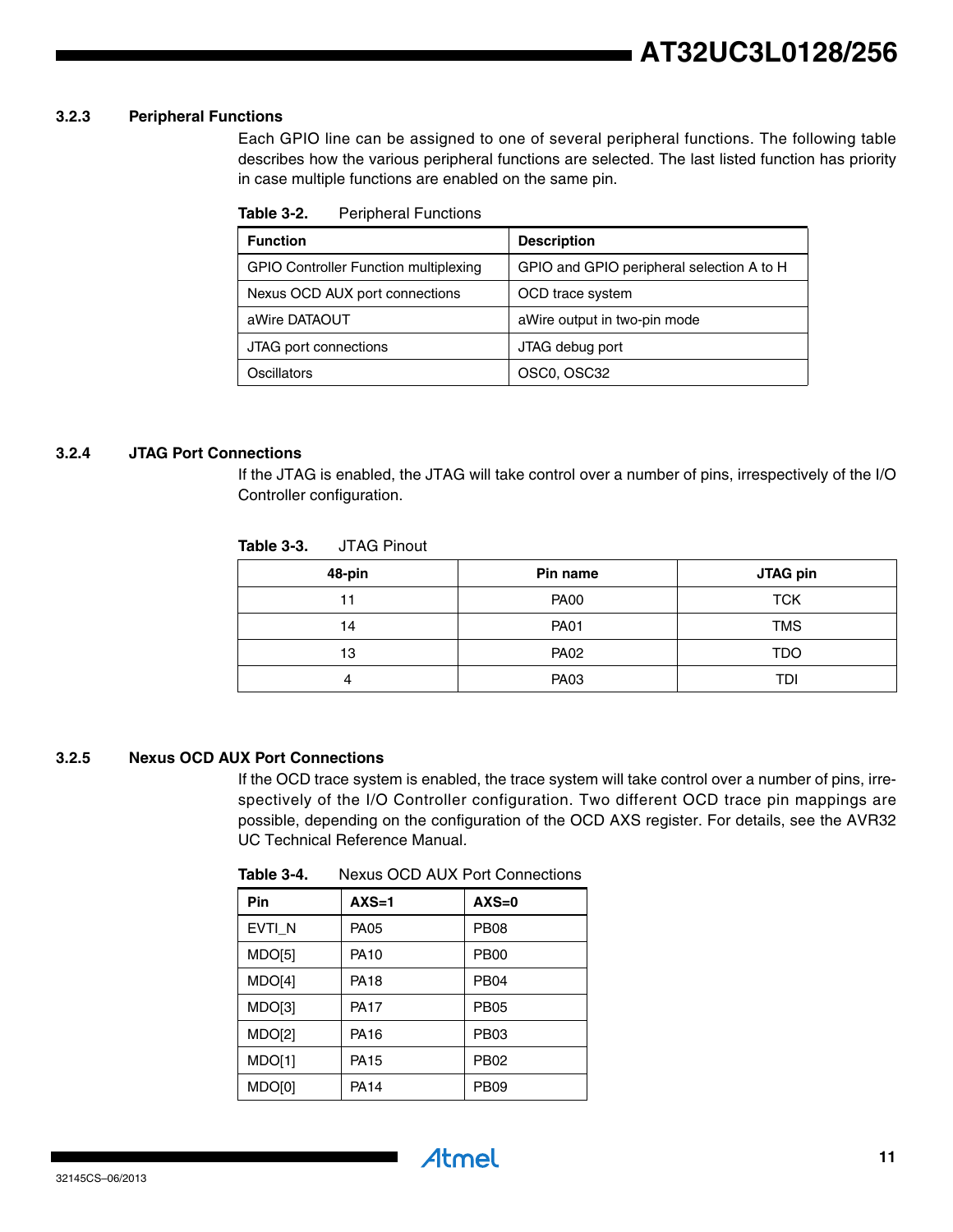| Pin         | $AXS=1$     | $AXS=0$          |
|-------------|-------------|------------------|
| EVTO N      | <b>PA04</b> | <b>PA04</b>      |
| <b>MCKO</b> | <b>PA06</b> | PB <sub>01</sub> |
| MSEO[1]     | <b>PA07</b> | <b>PB11</b>      |
| MSEO[0]     | <b>PA11</b> | <b>PB12</b>      |

**Table 3-4.** Nexus OCD AUX Port Connections

#### **3.2.6 Oscillator Pinout**

The oscillators are not mapped to the normal GPIO functions and their muxings are controlled by registers in the System Control Interface (SCIF). Please refer to the SCIF chapter for more information about this.

| 48-pin | <b>Pin Name</b> | <b>Oscillator Pin</b> |
|--------|-----------------|-----------------------|
| 3      | <b>PA08</b>     | XIN <sub>0</sub>      |
| 46     | <b>PA10</b>     | XIN32                 |
| 26     | <b>PA13</b>     | XIN32_2               |
| 2      | <b>PA09</b>     | <b>XOUT0</b>          |
| 47     | <b>PA12</b>     | XOUT32                |
| 25     | <b>PA20</b>     | XOUT32_2              |

**Table 3-5.** Oscillator Pinout

#### **3.2.7 Other Functions**

The functions listed in [Table 3-6](#page-11-0) are not mapped to the normal GPIO functions. The aWire DATA pin will only be active after the aWire is enabled. The aWire DATAOUT pin will only be active after the aWire is enabled and the 2\_PIN\_MODE command has been sent. The WAKE\_N pin is always enabled. Please refer to Section 6.1.4 on page 40 for constraints on the WAKE\_N pin.

<span id="page-11-0"></span>

| Table 3-6. | <b>Other Functions</b> |
|------------|------------------------|
|            |                        |

| 48-pin | <b>Pin</b>     | <b>Function</b> |
|--------|----------------|-----------------|
| 27     | <b>PA11</b>    | WAKE N          |
| 22     | <b>RESET N</b> | aWire DATA      |
|        | <b>PA00</b>    | aWire DATAOUT   |

**Atmel**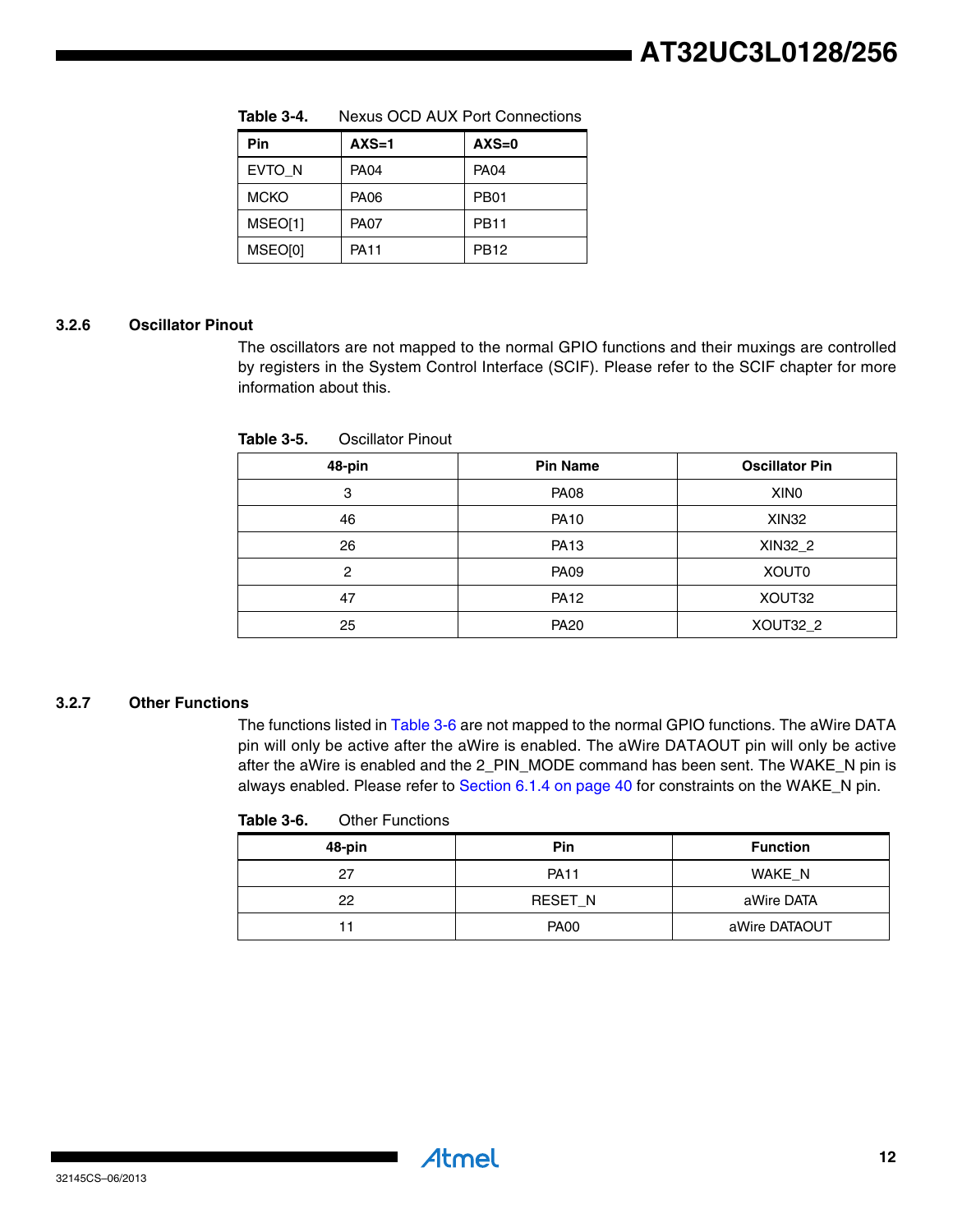# <span id="page-12-0"></span>**3.3 Signal Descriptions**

The following table gives details on signal names classified by peripheral.

|  | Table 3-7. | <b>Signal Descriptions List</b> |
|--|------------|---------------------------------|
|--|------------|---------------------------------|

| <b>Signal Name</b>                         | <b>Function</b>                            | <b>Type</b> | <b>Active</b><br>Level | <b>Comments</b> |
|--------------------------------------------|--------------------------------------------|-------------|------------------------|-----------------|
| <b>Analog Comparator Interface - ACIFB</b> |                                            |             |                        |                 |
| ACAN3 - ACAN0                              | Negative inputs for comparators "A"        | Analog      |                        |                 |
| ACAP3 - ACAP0                              | Positive inputs for comparators "A"        | Analog      |                        |                 |
| ACBN3 - ACBN0                              | Negative inputs for comparators "B"        | Analog      |                        |                 |
| ACBP3 - ACBP0                              | Positive inputs for comparators "B"        | Analog      |                        |                 |
| <b>ACREFN</b>                              | Common negative reference                  | Analog      |                        |                 |
|                                            | <b>ADC Interface - ADCIFB</b>              |             |                        |                 |
| AD8 - AD0                                  | Analog Signal                              | Analog      |                        |                 |
| ADP1 - ADP0                                | Drive Pin for resistive touch screen       | Output      |                        |                 |
| <b>TRIGGER</b>                             | <b>External trigger</b>                    | Input       |                        |                 |
|                                            | aWire - AW                                 |             |                        |                 |
| <b>DATA</b>                                | aWire data                                 | 1/O         |                        |                 |
| <b>DATAOUT</b>                             | aWire data output for 2-pin mode           | I/O         |                        |                 |
|                                            | <b>Capacitive Touch Module - CAT</b>       |             |                        |                 |
| CSA16 - CSA0                               | Capacitive Sense A                         | I/O         |                        |                 |
| CSB16 - CSB0                               | Capacitive Sense B                         | 1/O         |                        |                 |
| <b>DIS</b>                                 | Discharge current control                  | Analog      |                        |                 |
| <b>SMP</b>                                 | SMP signal                                 | Output      |                        |                 |
| <b>SYNC</b>                                | Synchronize signal                         | Input       |                        |                 |
| <b>VDIVEN</b>                              | Voltage divider enable                     | Output      |                        |                 |
|                                            | <b>External Interrupt Controller - EIC</b> |             |                        |                 |
| NMI (EXTINTO)                              | Non-Maskable Interrupt                     | Input       |                        |                 |
| <b>EXTINT5 - EXTINT1</b>                   | External interrupt                         | Input       |                        |                 |
|                                            | Glue Logic Controller - GLOC               |             |                        |                 |
| <b>IN7 - INO</b>                           | Inputs to lookup tables                    | Input       |                        |                 |
| OUT1 - OUT0                                | Outputs from lookup tables                 | Output      |                        |                 |
|                                            | JTAG module - JTAG                         |             |                        |                 |
| <b>TCK</b>                                 | <b>Test Clock</b>                          | Input       |                        |                 |
| TDI                                        | Test Data In                               | Input       |                        |                 |
| <b>TDO</b>                                 | Test Data Out                              | Output      |                        |                 |
| <b>TMS</b>                                 | <b>Test Mode Select</b>                    | Input       |                        |                 |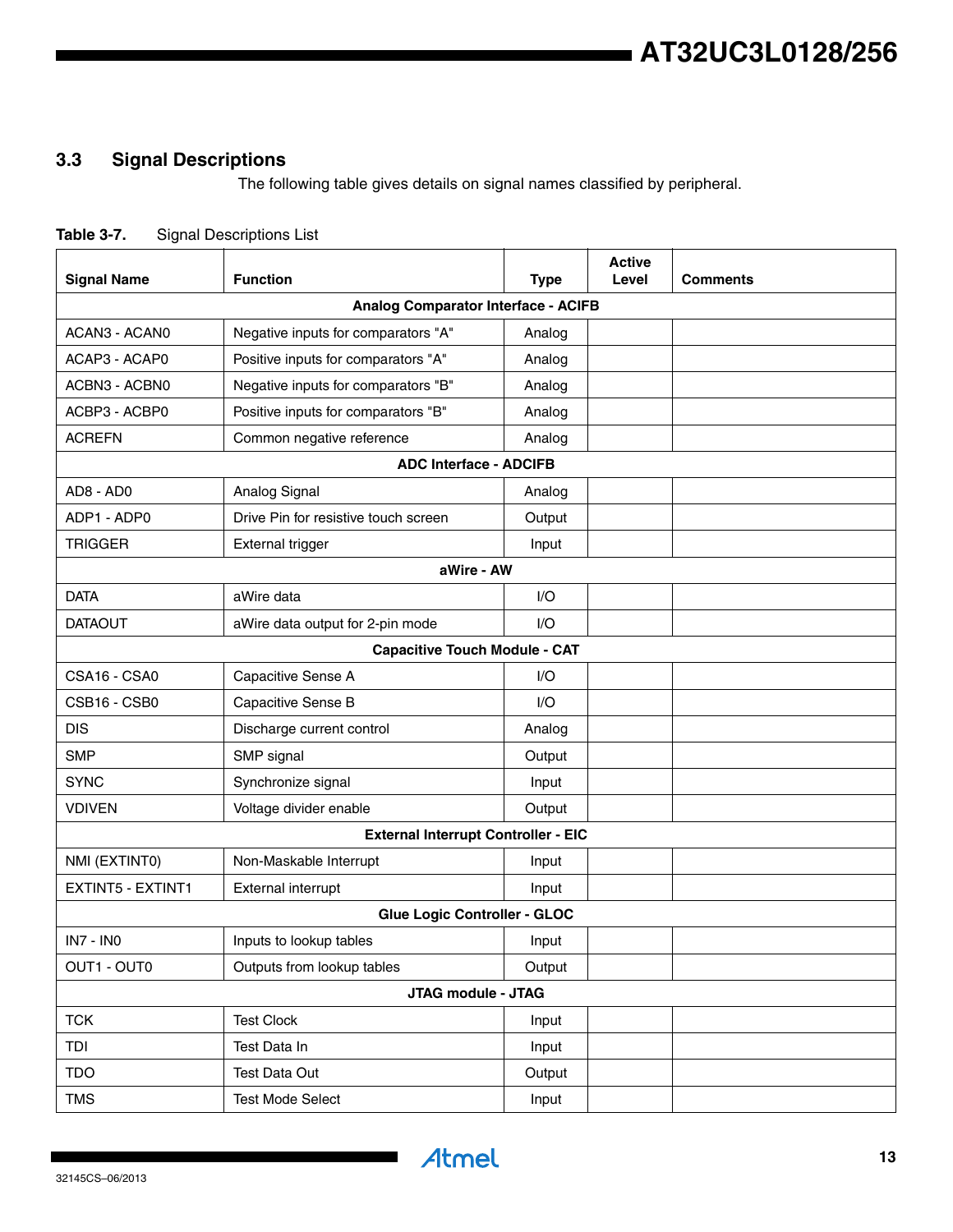# **Table 3-7.** Signal Descriptions List

| <b>Power Manager - PM</b>                       |                                            |                    |     |                                             |  |
|-------------------------------------------------|--------------------------------------------|--------------------|-----|---------------------------------------------|--|
| RESET_N                                         | Reset                                      | Input              | Low |                                             |  |
| <b>Pulse Width Modulation Controller - PWMA</b> |                                            |                    |     |                                             |  |
| PWMA35 - PWMA0                                  | PWMA channel waveforms                     | Output             |     |                                             |  |
| PWMAOD35 -<br>PWMAOD0                           | PWMA channel waveforms, open drain<br>mode | Output             |     | Not all channels support open<br>drain mode |  |
|                                                 | <b>System Control Interface - SCIF</b>     |                    |     |                                             |  |
| GCLK4 - GCLK0                                   | Generic Clock Output                       | Output             |     |                                             |  |
| GCLK_IN1 - GCLK_IN0                             | Generic Clock Input                        | Input              |     |                                             |  |
| RC32OUT                                         | RC32K output at startup                    | Output             |     |                                             |  |
| XIN <sub>0</sub>                                | Crystal 0 Input                            | Analog/<br>Digital |     |                                             |  |
| <b>XIN32</b>                                    | Crystal 32 Input (primary location)        | Analog/<br>Digital |     |                                             |  |
| XIN32_2                                         | Crystal 32 Input (secondary location)      | Analog/<br>Digital |     |                                             |  |
| XOUT0                                           | Crystal 0 Output                           | Analog             |     |                                             |  |
| XOUT32                                          | Crystal 32 Output (primary location)       | Analog             |     |                                             |  |
| XOUT32_2                                        | Crystal 32 Output (secondary location)     | Analog             |     |                                             |  |
|                                                 | Serial Peripheral Interface - SPI          |                    |     |                                             |  |
| <b>MISO</b>                                     | Master In Slave Out                        | I/O                |     |                                             |  |
| <b>MOSI</b>                                     | Master Out Slave In                        | 1/O                |     |                                             |  |
| NPCS3 - NPCS0                                   | SPI Peripheral Chip Select                 | I/O                | Low |                                             |  |
| <b>SCK</b>                                      | Clock                                      | I/O                |     |                                             |  |
|                                                 | Timer/Counter - TC0, TC1                   |                    |     |                                             |  |
| A0                                              | Channel 0 Line A                           | I/O                |     |                                             |  |
| A <sub>1</sub>                                  | Channel 1 Line A                           | 1/O                |     |                                             |  |
| A2                                              | Channel 2 Line A                           | I/O                |     |                                             |  |
| B <sub>0</sub>                                  | Channel 0 Line B                           | I/O                |     |                                             |  |
| <b>B1</b>                                       | Channel 1 Line B                           | I/O                |     |                                             |  |
| <b>B2</b>                                       | Channel 2 Line B                           | I/O                |     |                                             |  |
| CLK0                                            | Channel 0 External Clock Input             | Input              |     |                                             |  |
| CLK1                                            | Channel 1 External Clock Input             | Input              |     |                                             |  |
| CLK <sub>2</sub>                                | Channel 2 External Clock Input             | Input              |     |                                             |  |
|                                                 | Two-wire Interface - TWIMS0, TWIMS1        |                    |     |                                             |  |
| <b>TWALM</b>                                    | <b>SMBus SMBALERT</b>                      | I/O                | Low |                                             |  |
| <b>TWCK</b>                                     | Two-wire Serial Clock                      | I/O                |     |                                             |  |
| <b>TWD</b>                                      | Two-wire Serial Data                       | I/O                |     |                                             |  |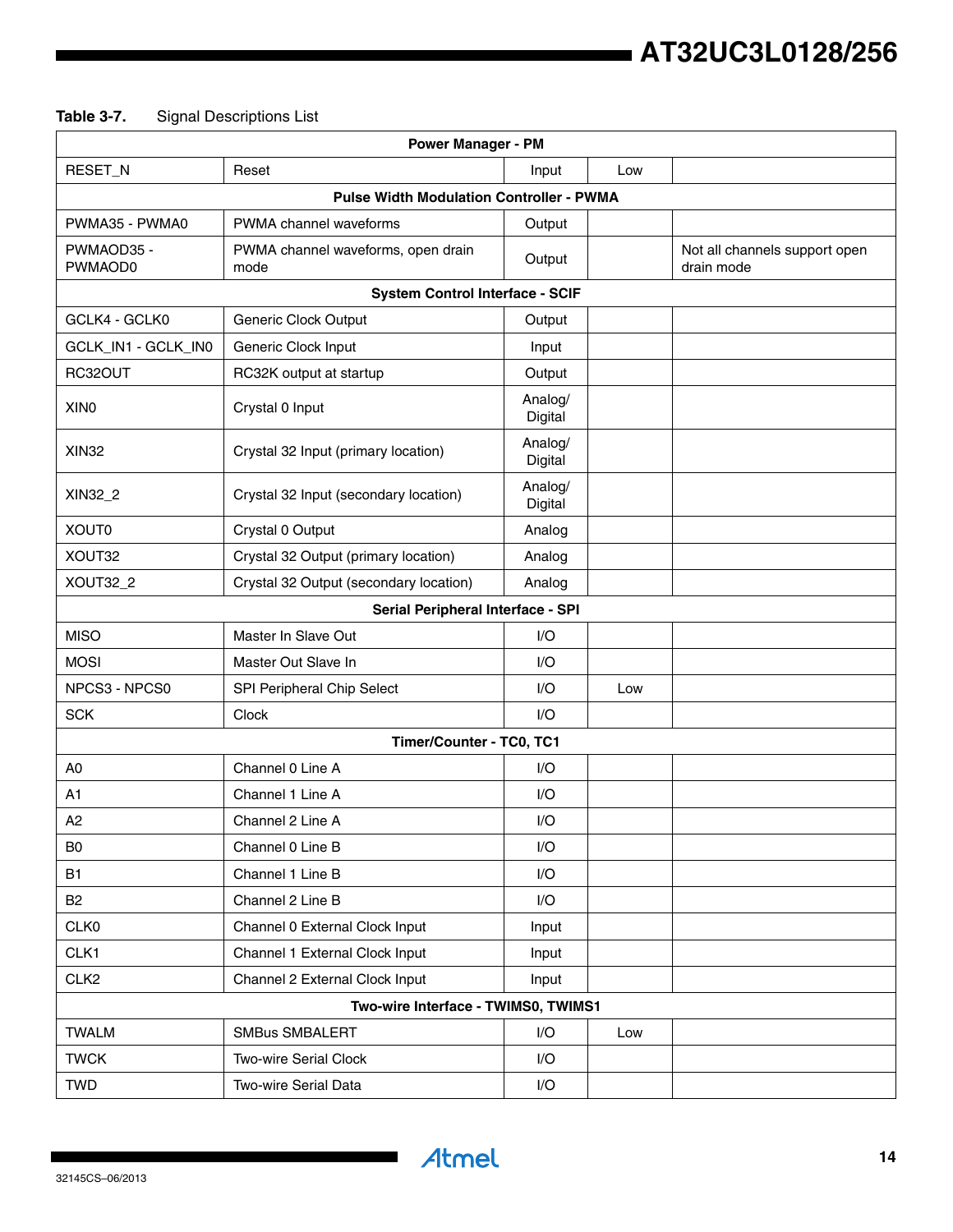| Universal Synchronous Asynchronous Receiver Transmitter - USART0, USART1, USART2, USART3 |                        |        |     |  |
|------------------------------------------------------------------------------------------|------------------------|--------|-----|--|
| <b>CLK</b>                                                                               | Clock                  | I/O    |     |  |
| <b>CTS</b>                                                                               | Clear To Send          | Input  | Low |  |
| <b>RTS</b>                                                                               | <b>Request To Send</b> | Output | Low |  |
| <b>RXD</b>                                                                               | Receive Data           | Input  |     |  |
| TXD                                                                                      | <b>Transmit Data</b>   | Output |     |  |

**Table 3-7.** Signal Descriptions List

Note: 1. ADCIFB: AD3 does not exist.

### **Table 3-8.** Signal Description List, Continued

| <b>Signal Name</b> | <b>Function</b>                              | <b>Type</b>           | <b>Active</b><br>Level | <b>Comments</b>                                                           |  |  |
|--------------------|----------------------------------------------|-----------------------|------------------------|---------------------------------------------------------------------------|--|--|
|                    | <b>Power</b>                                 |                       |                        |                                                                           |  |  |
| <b>VDDCORE</b>     | Core Power Supply / Voltage Regulator Output | Power<br>Input/Output |                        | 1.62V to 1.98V                                                            |  |  |
| <b>VDDIO</b>       | I/O Power Supply                             | Power Input           |                        | 1.62V to 3.6V. VDDIO should<br>always be equal to or lower than<br>VDDIN. |  |  |
| <b>VDDANA</b>      | Analog Power Supply                          | Power Input           |                        | 1.62V to 1.98V                                                            |  |  |
| <b>ADVREFP</b>     | Analog Reference Voltage                     | Power Input           |                        | 1.62V to 1.98V                                                            |  |  |
| <b>VDDIN</b>       | Voltage Regulator Input                      | Power Input           |                        | 1.62V to 3.6V $^{(1)}$                                                    |  |  |
| <b>GNDANA</b>      | Analog Ground                                | Ground                |                        |                                                                           |  |  |
| <b>GND</b>         | Ground                                       | Ground                |                        |                                                                           |  |  |
|                    | <b>Auxiliary Port - AUX</b>                  |                       |                        |                                                                           |  |  |
| <b>MCKO</b>        | <b>Trace Data Output Clock</b>               | Output                |                        |                                                                           |  |  |
| MDO5 - MDO0        | <b>Trace Data Output</b>                     | Output                |                        |                                                                           |  |  |
| MSEO1 - MSEO0      | <b>Trace Frame Control</b>                   | Output                |                        |                                                                           |  |  |
| EVTI_N             | Event In                                     | Input                 | Low                    |                                                                           |  |  |
| EVTO_N             | Event Out                                    | Output                | Low                    |                                                                           |  |  |
|                    | General Purpose I/O pin                      |                       |                        |                                                                           |  |  |
| PA22 - PA00        | Parallel I/O Controller I/O Port 0           | I/O                   |                        |                                                                           |  |  |
| PB12 - PB00        | Parallel I/O Controller I/O Port 1           | I/O                   |                        |                                                                           |  |  |

1. See Section 6.1 on page 36

**Atmel** 

 $\overline{\phantom{a}}$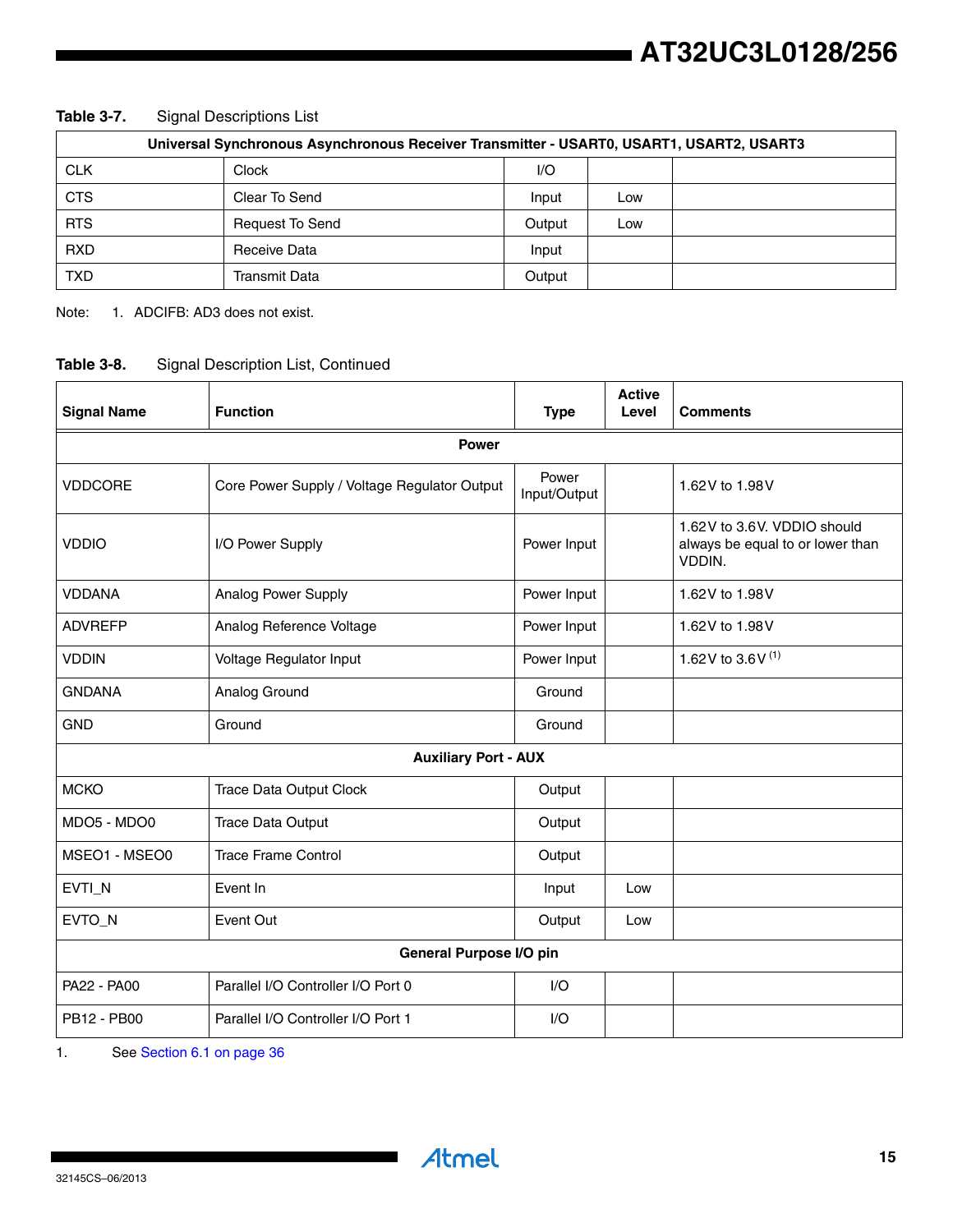### <span id="page-15-0"></span>**3.4 I/O Line Considerations**

#### **3.4.1 JTAG Pins**

The JTAG is enabled if TCK is low while the RESET\_N pin is released. The TCK, TMS, and TDI pins have pull-up resistors when JTAG is enabled. The TCK pin always has pull-up enabled during reset. The TDO pin is an output, driven at VDDIO, and has no pull-up resistor. The JTAG pins can be used as GPIO pins and multiplexed with peripherals when the JTAG is disabled. Please refer to [Section 3.2.4 on page 11](#page-10-0) for the JTAG port connections.

#### **3.4.2 PA00**

Note that PA00 is multiplexed with TCK. PA00 GPIO function must only be used as output in the application.

#### **3.4.3 RESET\_N Pin**

The RESET N pin is a schmitt input and integrates a permanent pull-up resistor to VDDIN. As the product integrates a power-on reset detector, the RESET\_N pin can be left unconnected in case no reset from the system needs to be applied to the product.

The RESET N pin is also used for the aWire debug protocol. When the pin is used for debugging, it must not be driven by external circuitry.

#### **3.4.4 TWI Pins PA21/PB04/PB05**

When these pins are used for TWI, the pins are open-drain outputs with slew-rate limitation and inputs with spike filtering. When used as GPIO pins or used for other peripherals, the pins have the same characteristics as other GPIO pins. Selected pins are also SMBus compliant (refer to [Section 3.2.1 on page 8\)](#page-7-0). As required by the SMBus specification, these pins provide no leakage path to ground when the AT32UC3L0128/256 is powered down. This allows other devices on the SMBus to continue communicating even though the AT32UC3L0128/256 is not powered.

After reset a TWI function is selected on these pins instead of the GPIO. Please refer to the GPIO Module Configuration chapter for details.

#### **3.4.5 TWI Pins PA05/PA07/PA17**

When these pins are used for TWI, the pins are open-drain outputs with slew-rate limitation and inputs with spike filtering. When used as GPIO pins or used for other peripherals, the pins have the same characteristics as other GPIO pins.

After reset a TWI function is selected on these pins instead of the GPIO. Please refer to the GPIO Module Configuration chapter for details.

#### **3.4.6 GPIO Pins**

All the I/O lines integrate a pull-up resistor. Programming of this pull-up resistor is performed independently for each I/O line through the GPIO Controllers. After reset, I/O lines default as inputs with pull-up resistors disabled, except PA00 which has the pull-up resistor enabled. PA20 selects SCIF-RC32OUT (GPIO Function F) as default enabled after reset.

#### **3.4.7 High-drive Pins**

The five pins PA02, PA06, PA08, PA09, and PB01 have high-drive output capabilities. Refer to Section 32. on page 791 for electrical characteristics.

Atmel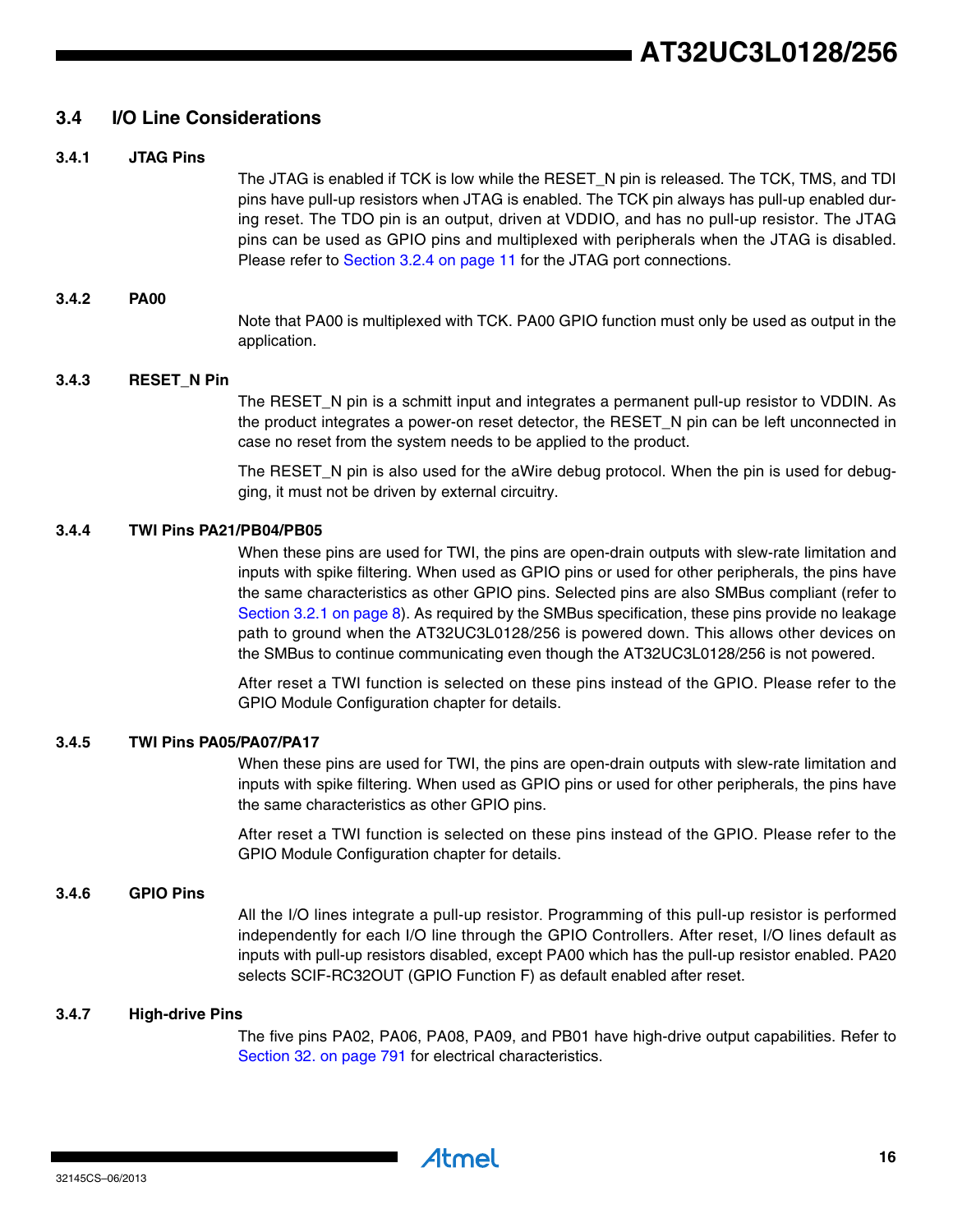# **AT32UC3L0128/256**

#### **3.4.8 RC32OUT Pin**

#### *3.4.8.1 Clock output at startup*

After power-up, the clock generated by the 32kHz RC oscillator (RC32K) will be output on PA20, even when the device is still reset by the Power-On Reset Circuitry. This clock can be used by the system to start other devices or to clock a switching regulator to rise the power supply voltage up to an acceptable value.

The clock will be available on PA20, but will be disabled if one of the following conditions are true:

- PA20 is configured to use a GPIO function other than F (SCIF-RC32OUT)
- PA20 is configured as a General Purpose Input/Output (GPIO)
- The bit FRC32 in the Power Manager PPCR register is written to zero (refer to the Power Manager chapter)

The maximum amplitude of the clock signal will be defined by VDDIN.

Once the RC32K output on PA20 is disabled it can never be enabled again.

#### *3.4.8.2 XOUT32\_2 function*

PA20 selects RC32OUT as default enabled after reset. This function is not automatically disabled when the user enables the XOUT32\_2 function on PA20. This disturbs the oscillator and may result in the wrong frequency. To avoid this, RC32OUT must be disabled when XOUT32\_2 is enabled.

#### **3.4.9 ADC Input Pins**

These pins are regular I/O pins powered from the VDDIO. However, when these pins are used for ADC inputs, the voltage applied to the pin must not exceed 1.98V. Internal circuitry ensures that the pin cannot be used as an analog input pin when the I/O drives to VDD. When the pins are not used for ADC inputs, the pins may be driven to the full I/O voltage range.

Atmel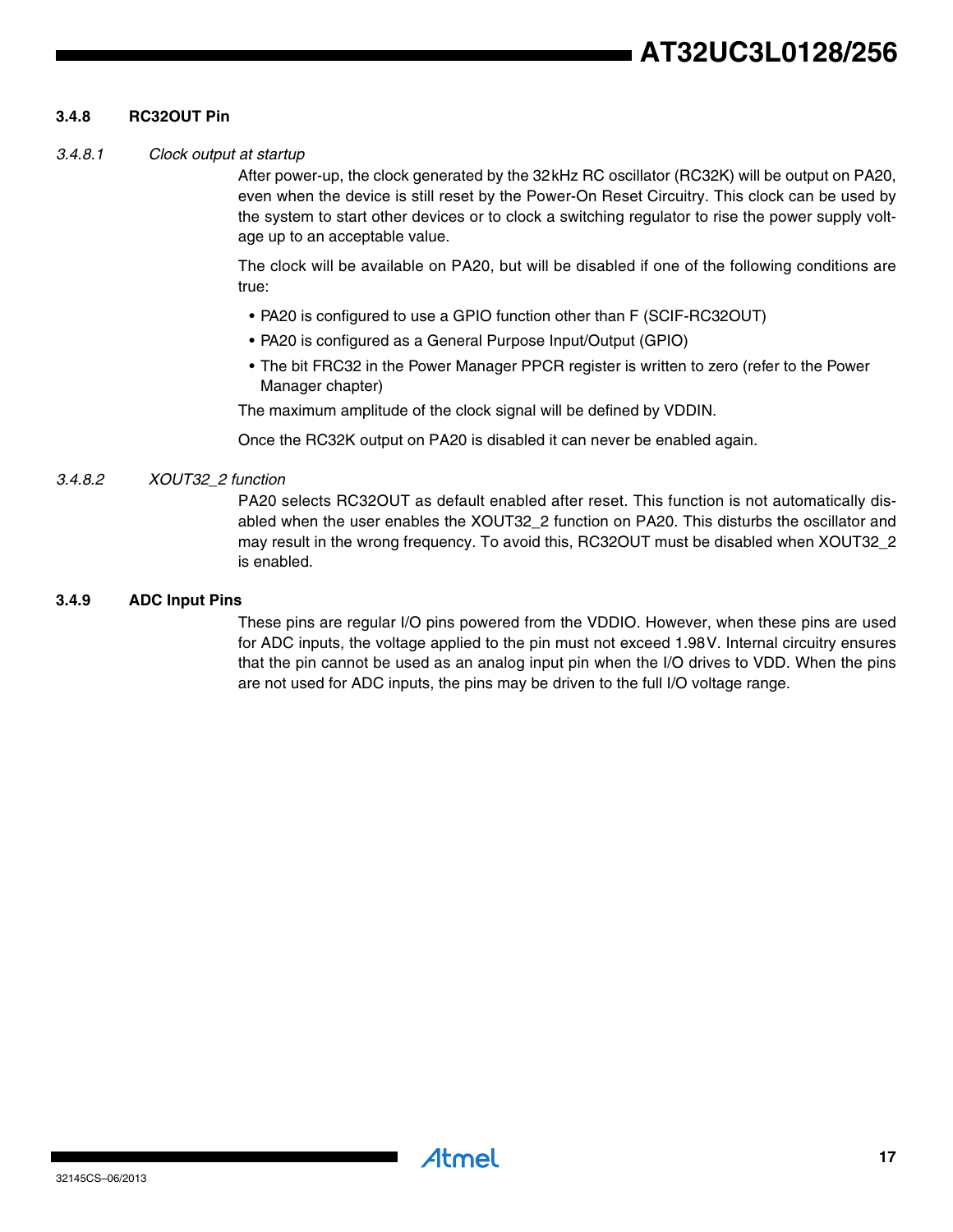# <span id="page-17-1"></span>**4. Mechanical Characteristics**

# <span id="page-17-2"></span>**4.1 Thermal Considerations**

# **4.1.1 Thermal Data**

[Table 4-1](#page-17-0) summarizes the thermal resistance data depending on the package.

| <b>Symbol</b>          | <b>Parameter</b>                       | <b>Condition</b> | Package | Typ  | Unit          |
|------------------------|----------------------------------------|------------------|---------|------|---------------|
| $\theta_{\mathsf{JA}}$ | Junction-to-ambient thermal resistance | Still Air        | TOFP48  | 54.4 |               |
| $\theta_{\text{JC}}$   | Junction-to-case thermal resistance    |                  | TOFP48  | 15.7 | $\degree$ C/W |
| $\theta_{\mathsf{JA}}$ | Junction-to-ambient thermal resistance | Still Air        | QFN48   | 26.0 |               |
| $\theta_{\text{JC}}$   | Junction-to-case thermal resistance    |                  | QFN48   | 1.6  | $\degree$ C/W |
| $\theta_{\mathsf{JA}}$ | Junction-to-ambient thermal resistance | Still Air        | TLLGA48 | 25.4 |               |
| $\theta_{\text{JC}}$   | Junction-to-case thermal resistance    |                  | TLLGA48 | 12.7 | $\degree$ C/W |

<span id="page-17-0"></span>**Table 4-1.** Thermal Resistance Data

# **4.1.2 Junction Temperature**

The average chip-junction temperature,  $T_{J}$ , in  $^{\circ}$ C can be obtained from the following:

$$
1. \quad T_J = T_A + (P_D \times \theta_{JA})
$$

2. 
$$
T_J = T_A + (P_D \times (\theta_{HEATSINK} + \theta_{JC}))
$$

where:

- $\theta_{JA}$  = package thermal resistance, Junction-to-ambient (°C/W), provided in [Table 4-1.](#page-17-0)
- $\theta_{\text{AC}}$  = package thermal resistance, Junction-to-case thermal resistance (°C/W), provided in [Table 4-1.](#page-17-0)
- $\theta_{HEAT \, SIM}$  = cooling device thermal resistance (°C/W), provided in the device datasheet.
- $P_D$  = device power consumption (W) estimated from data provided in Section 32.4 on page 792.
- $T_A$  = ambient temperature (°C).

From the first equation, the user can derive the estimated lifetime of the chip and decide if a cooling device is necessary or not. If a cooling device is to be fitted on the chip, the second equation should be used to compute the resulting average chip-junction temperature  $T<sub>J</sub>$  in °C.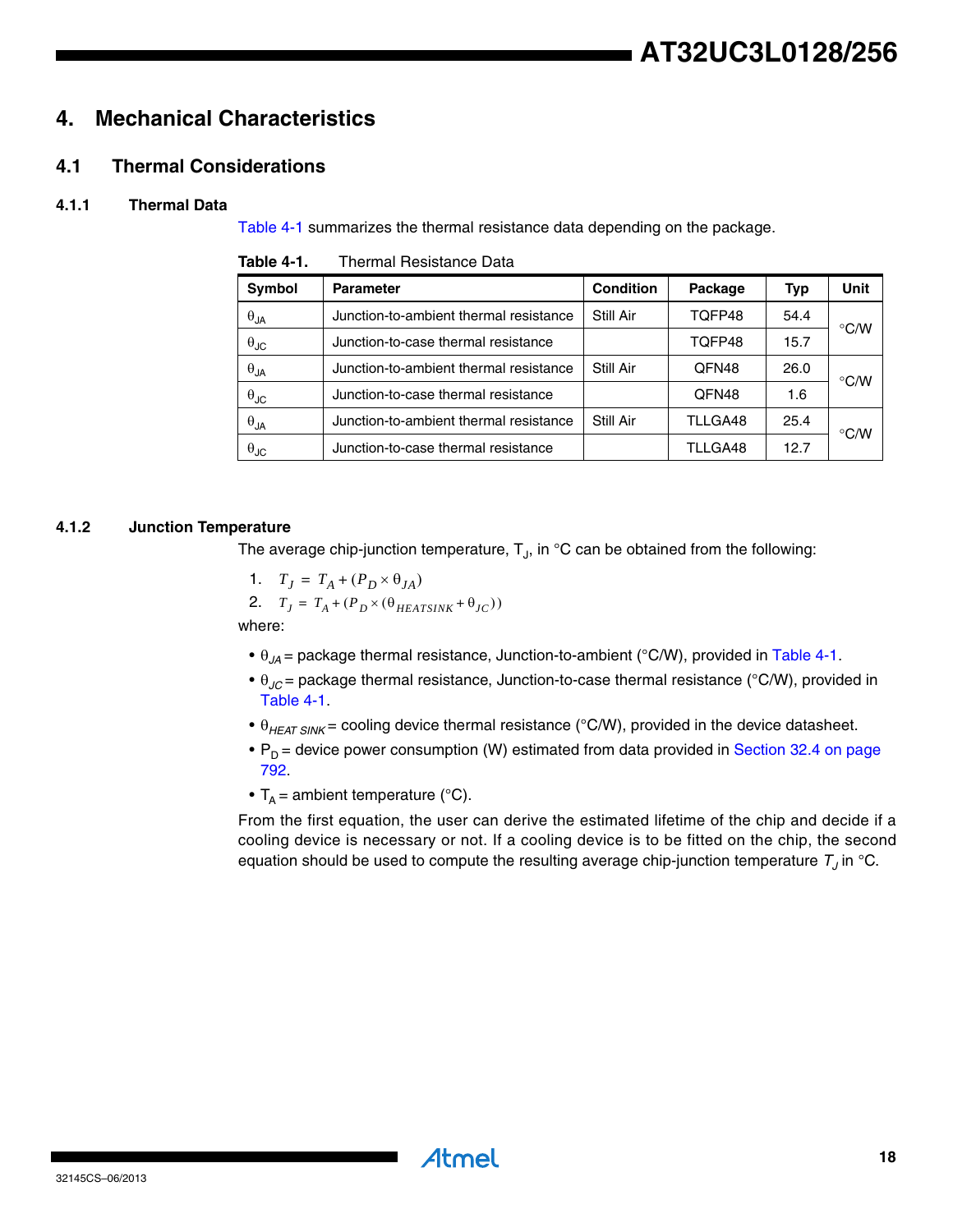# <span id="page-18-0"></span>**4.2 Package Drawings**

# **Figure 4-1.** TQFP-48 Package Drawing



Notes : 1. This drawing is for general information only. Refer to JEDEC Drawing MS-026, Variation ABC.<br>2. Dimensions D1 and E1 do not include mold protrusion. Allowable protrusion is 0.25mm per side.<br>- Dimensions D1 and E1 3. Lead coplananty is 0.10mm maximum.

10/04/2011

#### **Table 4-2.** Device and Package Maximum Weight

| 140 |    |
|-----|----|
| __  | mg |
|     |    |

### **Table 4-3.** Package Characteristics

| . .<br>. .<br>ever<br>Ö<br>isitivity<br>Mois | MS'<br>ור.<br>____ |
|----------------------------------------------|--------------------|
|                                              |                    |

#### **Table 4-4.** Package Reference

| <b>JEDEC Drawing Reference</b> | MS-026               |
|--------------------------------|----------------------|
| JESD97 Classification          | r <sub>o</sub><br>∟u |

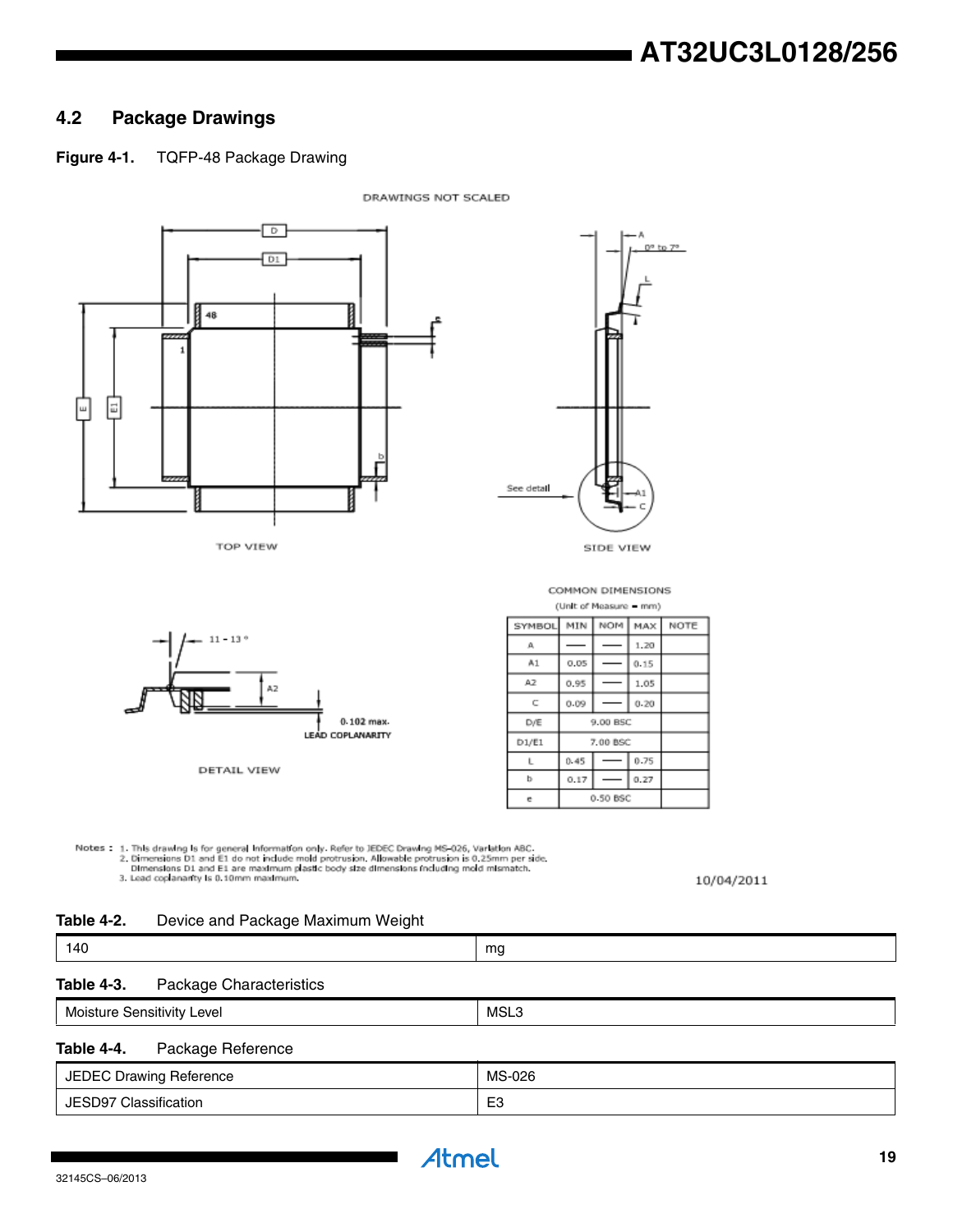# **AT32UC3L0128/256**

#### **Figure 4-2.** QFN-48 Package Drawing

 $\overline{D}$ N  $0.30$ DIA. TYP 面 SEATING PLANE G √⊡⊙⊛⊂⊺ TOP VIEW SIDE VIEW COMMON DIMENSIONS D<sub>2</sub> (Unit of Measure - mm) **SYMBOL** MIN NOM MAX NOTE ם טרטרט טוטרט גרווירטרט A  $0.80$  $0.85$  $0.90$ hnnn  $D/E$ 7.00 BSC  $D2/E2$ 5.25 5.05 5.15  $0.18$  $0.25$  $0.30$  $\mathbf b$ ⋶  $\alpha$ 0.50 BSC  $\equiv$ Ē  $\mathsf{L}$  $0.30$  $0.40$  $0.50$ c N  $48\,$ 8A n n Option A Option B. -60 See Options<br>A, B **EXPOSED DIE** ATTACH PAD **BOTTOM VIEW** # Chamfer Pin 14 Notch PIn  $(C 0.30)$  $(0.20 R)$ 

DRAWINGS NOT SCALED

Notes: 1. This drawing is for general information only. Refer to JEDEC Drawing MO-220, Variation VKKD-4, for proper dimensions, tolerances, datums, etc. 2. Dimension b applies to metallized terminal and is measured between 0.15mm and 0.30mm from the terminal tip<br>If the terminal has the optical radius on the other end of the terminal, the dimension should not be measured in

07/27/2011

Note: The exposed pad is not connected to anything internally, but should be soldered to ground to increase board level reliability.

| <b>Table 4-5.</b> | Device and Package Maximum Weight |  |  |  |
|-------------------|-----------------------------------|--|--|--|
|-------------------|-----------------------------------|--|--|--|

| 140        |                                | mg |  |
|------------|--------------------------------|----|--|
| Table 4-6. | <b>Package Characteristics</b> |    |  |

Moisture Sensitivity Level **MSL3** 

#### **Table 4-7.** Package Reference

| JEDEC Drawing Reference | M0-220             |
|-------------------------|--------------------|
| JESD97 Classification   | $\Gamma$<br>-<br>⊷ |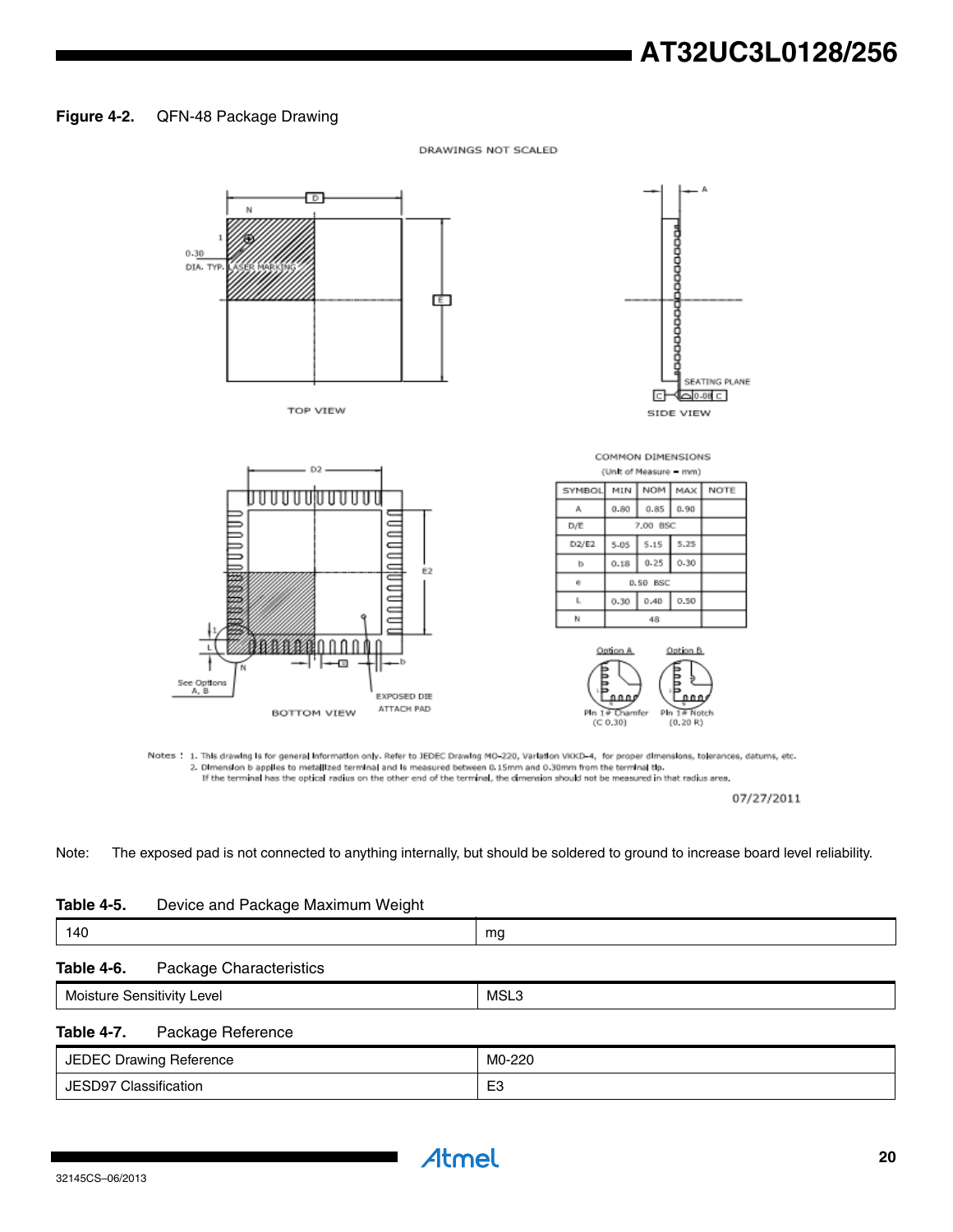#### **Figure 4-3.** TLLGA-48 Package Drawing



NOT RECOMMENDED TO MOUNT ON ANY FLEX OR FILM PCB or MCM DEVICE WHICH REQUIRES SECOND MOLD ABOVE THIS PACKAGE

19/05/08

NOTES

#### **Table 4-8.** Device and Package Maximum Weight

| 39.3       |                         | mg |  |
|------------|-------------------------|----|--|
| Table 4-9. | Package Characteristics |    |  |

# Moisture Sensitivity Level **MSL3 Table 4-10.** Package Reference JEDEC Drawing Reference N/A JESD97 Classification and the state of the state of the E4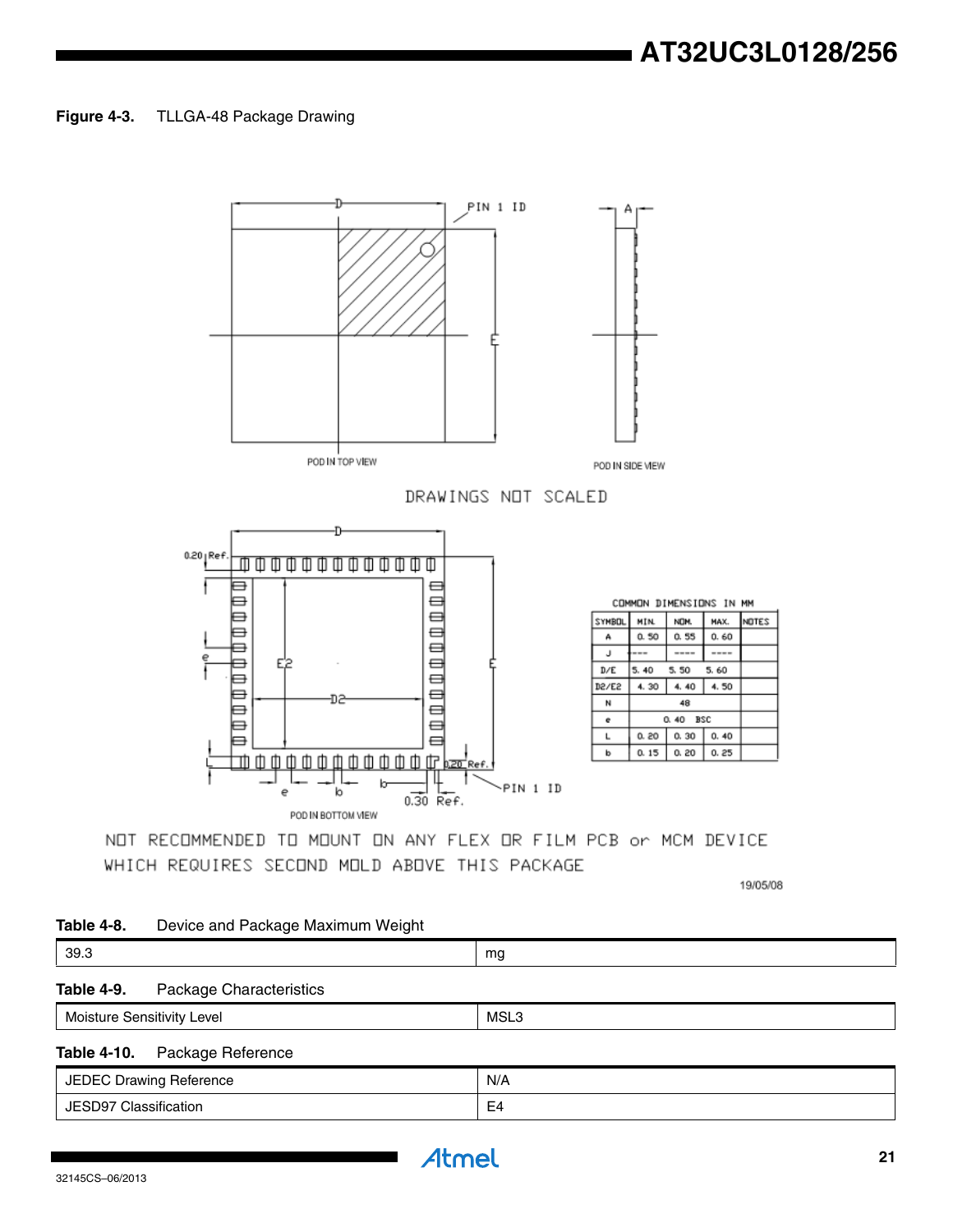# **AT32UC3L0128/256**

# <span id="page-21-1"></span>**4.3 Soldering Profile**

[Table 4-11](#page-21-0) gives the recommended soldering profile from J-STD-20.

<span id="page-21-0"></span>

| <b>Table 4-11.</b> | <b>Soldering Profile</b> |
|--------------------|--------------------------|
|--------------------|--------------------------|

| <b>Profile Feature</b>                                 | <b>Green Package</b> |
|--------------------------------------------------------|----------------------|
| Average Ramp-up Rate (217°C to Peak)                   | $3^{\circ}$ C/s max  |
| Preheat Temperature $175^{\circ}$ C $\pm 25^{\circ}$ C | 150-200°C            |
| Time Maintained Above 217°C                            | $60 - 150 s$         |
| Time within 5°C of Actual Peak Temperature             | 30 <sub>s</sub>      |
| Peak Temperature Range                                 | $260^{\circ}$ C      |
| Ramp-down Rate                                         | $6^{\circ}$ C/s max  |
| Time 25°C to Peak Temperature                          | 8 minutes max        |

A maximum of three reflow passes is allowed per component.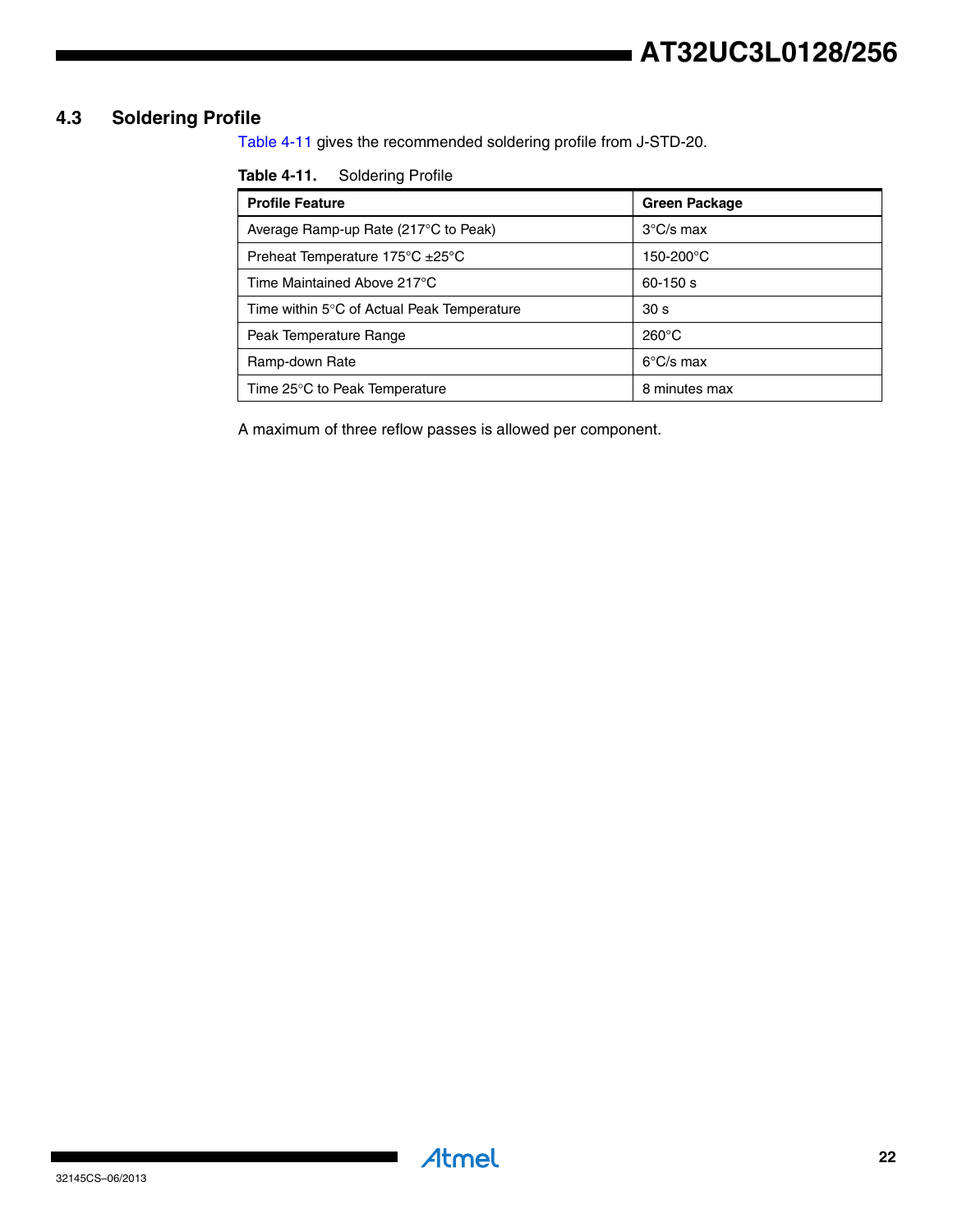# **AT32UC3L0128/256**

# <span id="page-22-0"></span>**5. Ordering Information**

# **Table 5-1.** Ordering Information

| <b>Device</b> | <b>Ordering Code</b> | <b>Carrier Type</b> | Package       | Package Type                    | <b>Temperature Operating</b><br>Range          |  |
|---------------|----------------------|---------------------|---------------|---------------------------------|------------------------------------------------|--|
|               | AT32UC3L0256-AUTES   | ES.                 |               |                                 |                                                |  |
|               | AT32UC3L0256-AUT     | Tray                | TQFP 48       |                                 |                                                |  |
|               | AT32UC3L0256-AUR     | Tape & Reel         |               | JESD97 Classification E3        |                                                |  |
|               | AT32UC3L0256-ZAUTES  | ES.                 |               |                                 |                                                |  |
| AT32UC3L0256  | AT32UC3L0256-ZAUT    | Tray                | QFN 48        |                                 |                                                |  |
|               | AT32UC3L0256-ZAUR    | Tape & Reel         |               |                                 |                                                |  |
|               | AT32UC3L0256-D3HES   | ES.                 |               |                                 | Industrial (-40 $\degree$ C to 85 $\degree$ C) |  |
|               | AT32UC3L0256-D3HT    | Tray                | TLLGA 48      | JESD97 Classification E4        |                                                |  |
|               | AT32UC3L0256-D3HR    | Tape & Reel         |               |                                 |                                                |  |
|               | AT32UC3L0128-AUT     | Tray                | TQFP 48       |                                 |                                                |  |
|               | AT32UC3L0128-AUR     | Tape & Reel         |               | <b>JESD97 Classification E3</b> |                                                |  |
|               | AT32UC3L0128-ZAUT    | Tray                | <b>QFN 48</b> |                                 |                                                |  |
| AT32UC3L0128  | AT32UC3L0128-ZAUR    | Tape & Reel         |               |                                 |                                                |  |
|               | AT32UC3L0128-D3HT    | Tray                |               |                                 |                                                |  |
|               | AT32UC3L0128-D3HR    | Tape & Reel         | TLLGA 48      | JESD97 Classification E4        |                                                |  |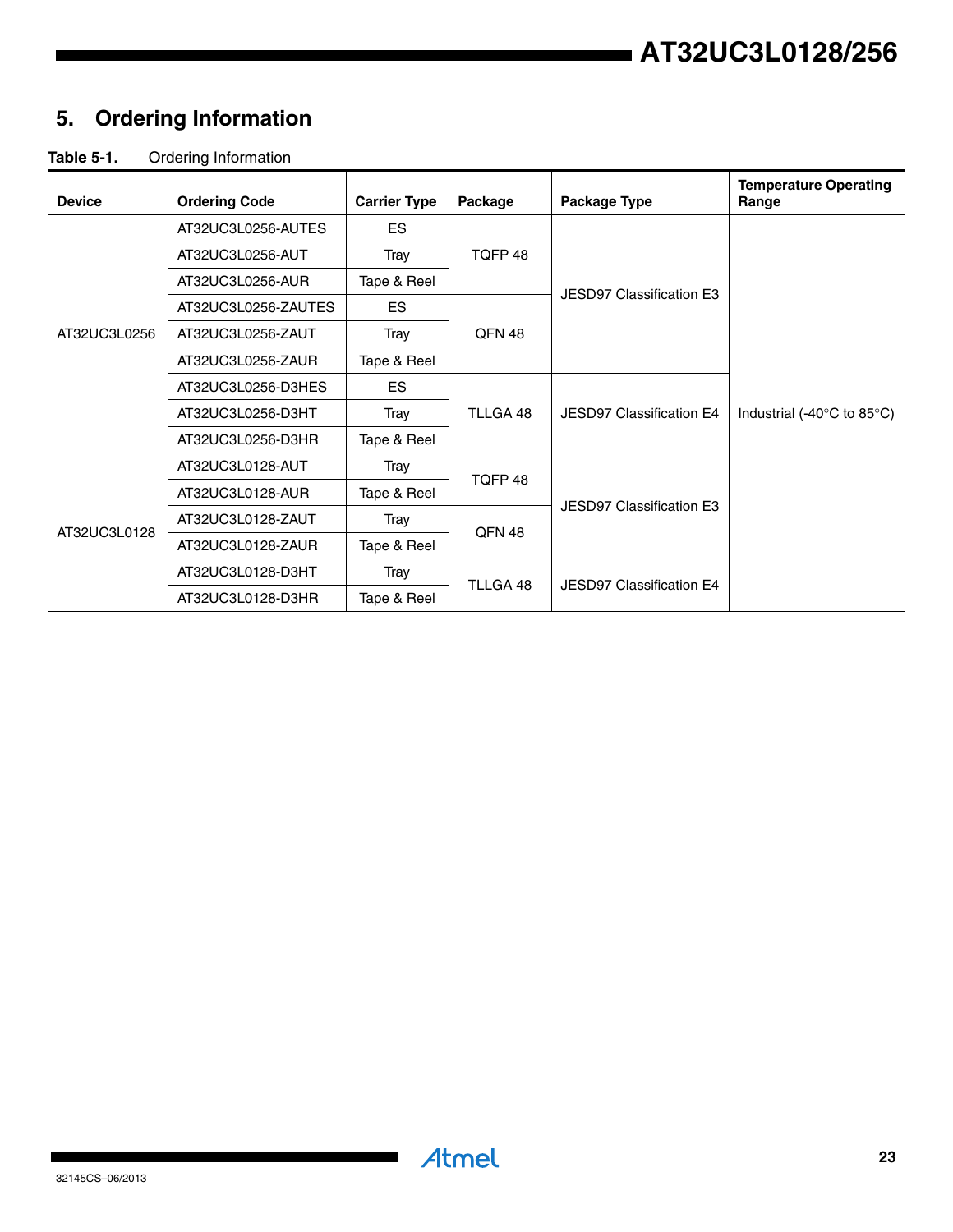# <span id="page-23-0"></span>**6. Errata**

- <span id="page-23-1"></span>**6.1 Rev. C**
- **6.1.1 SCIF**

#### **1. The RC32K output on PA20 is not always permanently disabled** The RC32K output on PA20 may sometimes re-appear.

**Fix/Workaround**

Before using RC32K for other purposes, the following procedure has to be followed in order to properly disable it:

- Run the CPU on RCSYS
- Disable the output to PA20 by writing a zero to PM.PPCR.RC32OUT

- Enable RC32K by writing a one to SCIF.RC32KCR.EN, and wait for this bit to be read as one

- Disable RC32K by writing a zero to SCIF.RC32KCR.EN, and wait for this bit to be read as zero.

#### **2. PLLCOUNT value larger than zero can cause PLLEN glitch**

Initializing the PLLCOUNT with a value greater than zero creates a glitch on the PLLEN signal during asynchronous wake up.

#### **Fix/Workaround**

The lock-masking mechanism for the PLL should not be used.

The PLLCOUNT field of the PLL Control Register should always be written to zero.

**3. Writing 0x5A5A5A5A to the SCIF memory range will enable the SCIF UNLOCK feature** The SCIF UNLOCK feature will be enabled if the value 0x5A5A5A5A is written to any location in the SCIF memory range. **Fix/Workaround**

None.

### **6.1.2 SPI**

### **1. SPI data transfer hangs with CSR0.CSAAT==1 and MR.MODFDIS==0**

When CSR0.CSAAT==1 and mode fault detection is enabled (MR.MODFDIS==0), the SPI module will not start a data transfer.

#### **Fix/Workaround**

Disable mode fault detection by writing a one to MR.MODFDIS.

#### **2. Disabling SPI has no effect on the SR.TDRE bit**

Disabling SPI has no effect on the SR.TDRE bit whereas the write data command is filtered when SPI is disabled. Writing to TDR when SPI is disabled will not clear SR.TDRE. If SPI is disabled during a PDCA transfer, the PDCA will continue to write data to TDR until its buffer is empty, and this data will be lost.

#### **Fix/Workaround**

Disable the PDCA, add two NOPs, and disable the SPI. To continue the transfer, enable the SPI and PDCA.

### **3. SPI disable does not work in SLAVE mode**

SPI disable does not work in SLAVE mode. **Fix/Workaround**

Read the last received data, then perform a software reset by writing a one to the Software Reset bit in the Control Register (CR.SWRST).

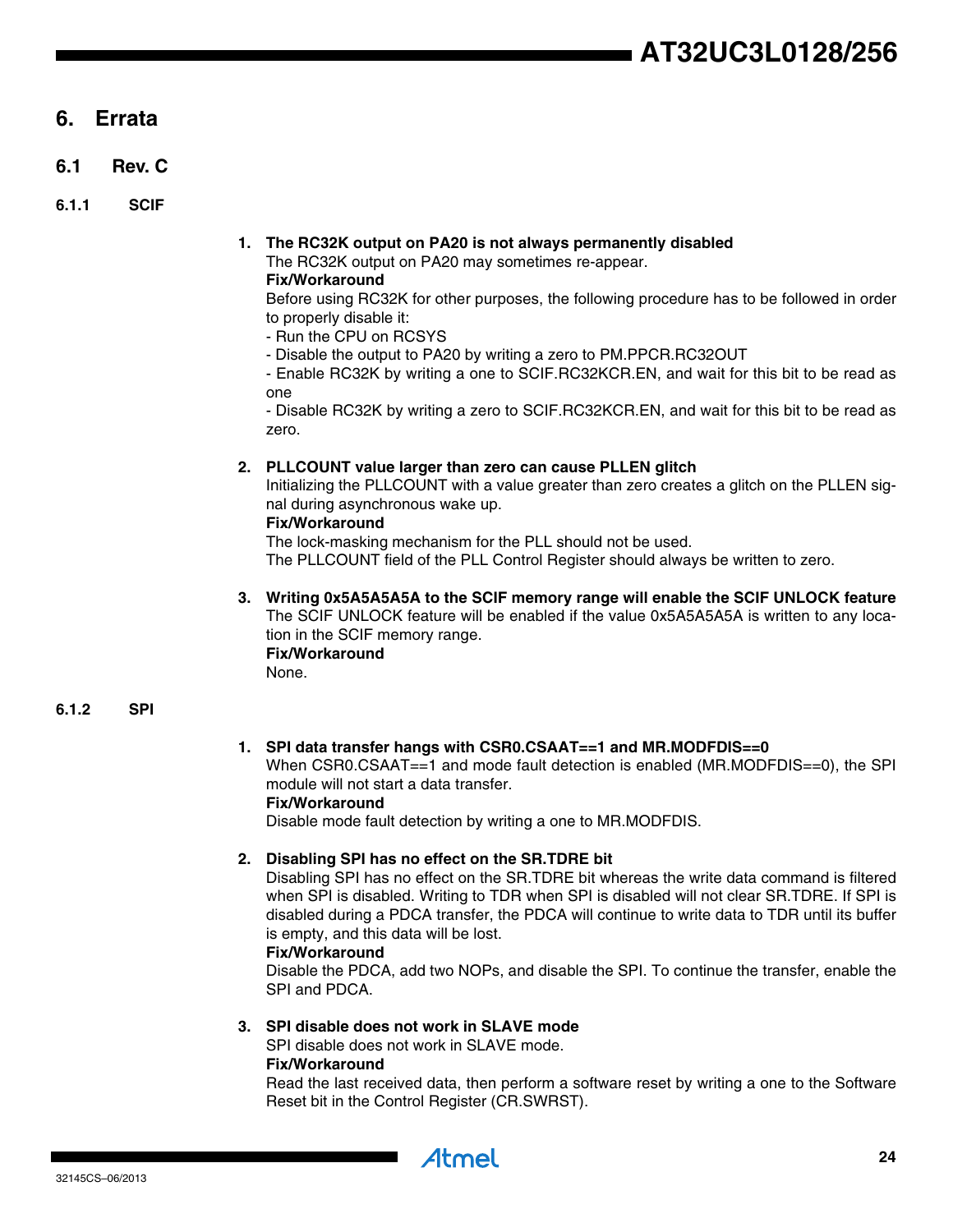#### **4. SPI bad serial clock generation on 2nd chip\_select when SCBR=1, CPOL=1, and NCPHA=0**

When multiple chip selects (CS) are in use, if one of the baudrates equal 1 while one (CSRn.SCBR=1) of the others do not equal 1, and CSRn.CPOL=1 and CSRn.NCPHA=0, then an additional pulse will be generated on SCK.

#### **Fix/Workaround**

When multiple CS are in use, if one of the baudrates equals 1, the others must also equal 1 if CSRn.CPOL=1 and CSRn.NCPHA=0.

#### **5. SPI mode fault detection enable causes incorrect behavior**

When mode fault detection is enabled (MR.MODFDIS==0), the SPI module may not operate properly.

#### **Fix/Workaround**

Always disable mode fault detection before using the SPI by writing a one to MR.MODFDIS.

#### **6. SPI RDR.PCS is not correct**

The PCS (Peripheral Chip Select) field in the SPI RDR (Receive Data Register) does not correctly indicate the value on the NPCS pins at the end of a transfer. **Fix/Workaround**

Do not use the PCS field of the SPI RDR.

#### **6.1.3 TWI**

#### **1. SMBALERT bit may be set after reset**

The SMBus Alert (SMBALERT) bit in the Status Register (SR) might be erroneously set after system reset.

#### **Fix/Workaround**

After system reset, clear the SR.SMBALERT bit before commencing any TWI transfer.

#### **2. Clearing the NAK bit before the BTF bit is set locks up the TWI bus**

When the TWIS is in transmit mode, clearing the NAK Received (NAK) bit of the Status Register (SR) before the end of the Acknowledge/Not Acknowledge cycle will cause the TWIS to attempt to continue transmitting data, thus locking up the bus.

### **Fix/Workaround**

Clear SR.NAK only after the Byte Transfer Finished (BTF) bit of the same register has been set.

#### **6.1.4 TC**

#### **1. Channel chaining skips first pulse for upper channel**

When chaining two channels using the Block Mode Register, the first pulse of the clock between the channels is skipped.

#### **Fix/Workaround**

Configure the lower channel with  $RA = 0x1$  and  $RC = 0x2$  to produce a dummy clock cycle for the upper channel. After the dummy cycle has been generated, indicated by the SR.CPCS bit, reconfigure the RA and RC registers for the lower channel with the real values.

#### **6.1.5 CAT**

#### **1. CAT QMatrix sense capacitors discharged prematurely**

At the end of a QMatrix burst charging sequence that uses different burst count values for different Y lines, the Y lines may be incorrectly grounded for up to n-1 periods of the periph-

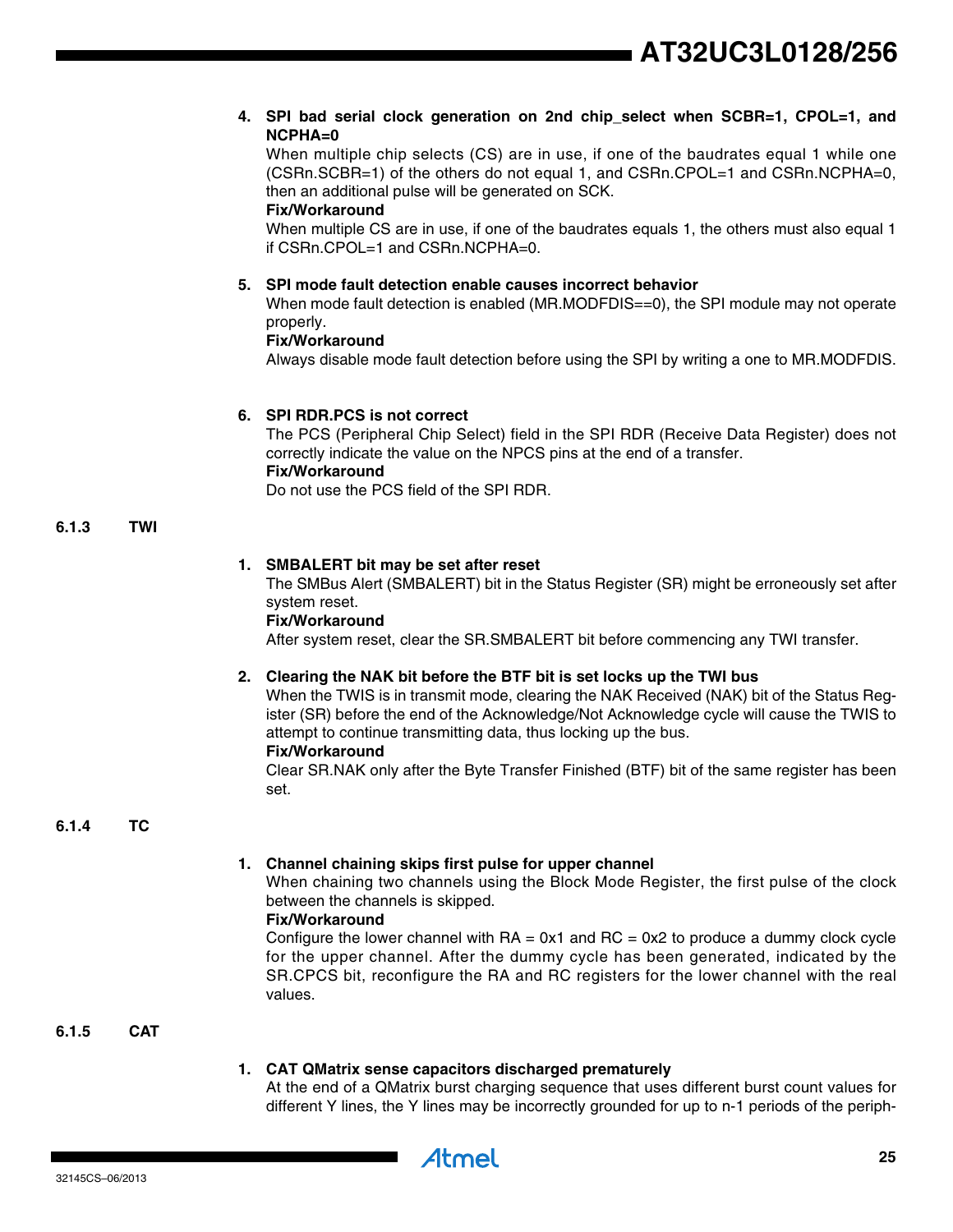eral bus clock, where n is the ratio of the PB clock frequency to the GCLK\_CAT frequency. This results in premature loss of charge from the sense capacitors and thus increased variability of the acquired count values.

#### **Fix/Workaround**

Enable the 1kOhm drive resistors on all implemented QMatrix Y lines (CSA 1, 3, 5, 7, 9, 11, 13, and/or 15) by writing ones to the corresponding odd bits of the CSARES register.

#### **2. Autonomous CAT acquisition must be longer than AST source clock period**

When using the AST to trigger CAT autonomous touch acquisition in sleep modes where the CAT bus clock is turned off, the CAT will start several acquisitions if the period of the AST source clock is larger than one CAT acquisition. One AST clock period after the AST trigger, the CAT clock will automatically stop and the CAT acquisition can be stopped prematurely, ruining the result.

#### **Fix/Workaround**

Always ensure that the ATCFG1.max field is set so that the duration of the autonomous touch acquisition is greater than one clock period of the AST source clock.

#### **6.1.6 aWire**

#### **1. aWire MEMORY\_SPEED\_REQUEST command does not return correct CV**

The aWire MEMORY\_SPEED\_REQUEST command does not return a CV corresponding to the formula in the aWire Debug Interface chapter.

#### **Fix/Workaround**

Issue a dummy read to address 0x100000000 before issuing the MEMORY\_SPEED\_REQUEST command and use this formula instead:

$$
f_{sab} = \frac{7 f_{aw}}{CV-3}
$$

#### **6.1.7 Flash**

#### **1. Corrupted data in flash may happen after flash page write operations**

After a flash page write operation from an external in situ programmer, reading (data read or code fetch) in flash may fail. This may lead to an exception or to others errors derived from this corrupted read access.

#### **Fix/Workaround**

Before any flash page write operation, each write in the page buffer must preceded by a write in the page buffer with 0xFFFF\_FFFF content at any address in the page.

#### <span id="page-25-0"></span>**6.2 Rev. B**

#### **6.2.1 SCIF**

#### **1. The RC32K output on PA20 is not always permanently disabled**

The RC32K output on PA20 may sometimes re-appear.

#### **Fix/Workaround**

Before using RC32K for other purposes, the following procedure has to be followed in order to properly disable it:

- Run the CPU on RCSYS
- Disable the output to PA20 by writing a zero to PM.PPCR.RC32OUT

- Enable RC32K by writing a one to SCIF.RC32KCR.EN, and wait for this bit to be read as one

32145CS–06/2013

Atmel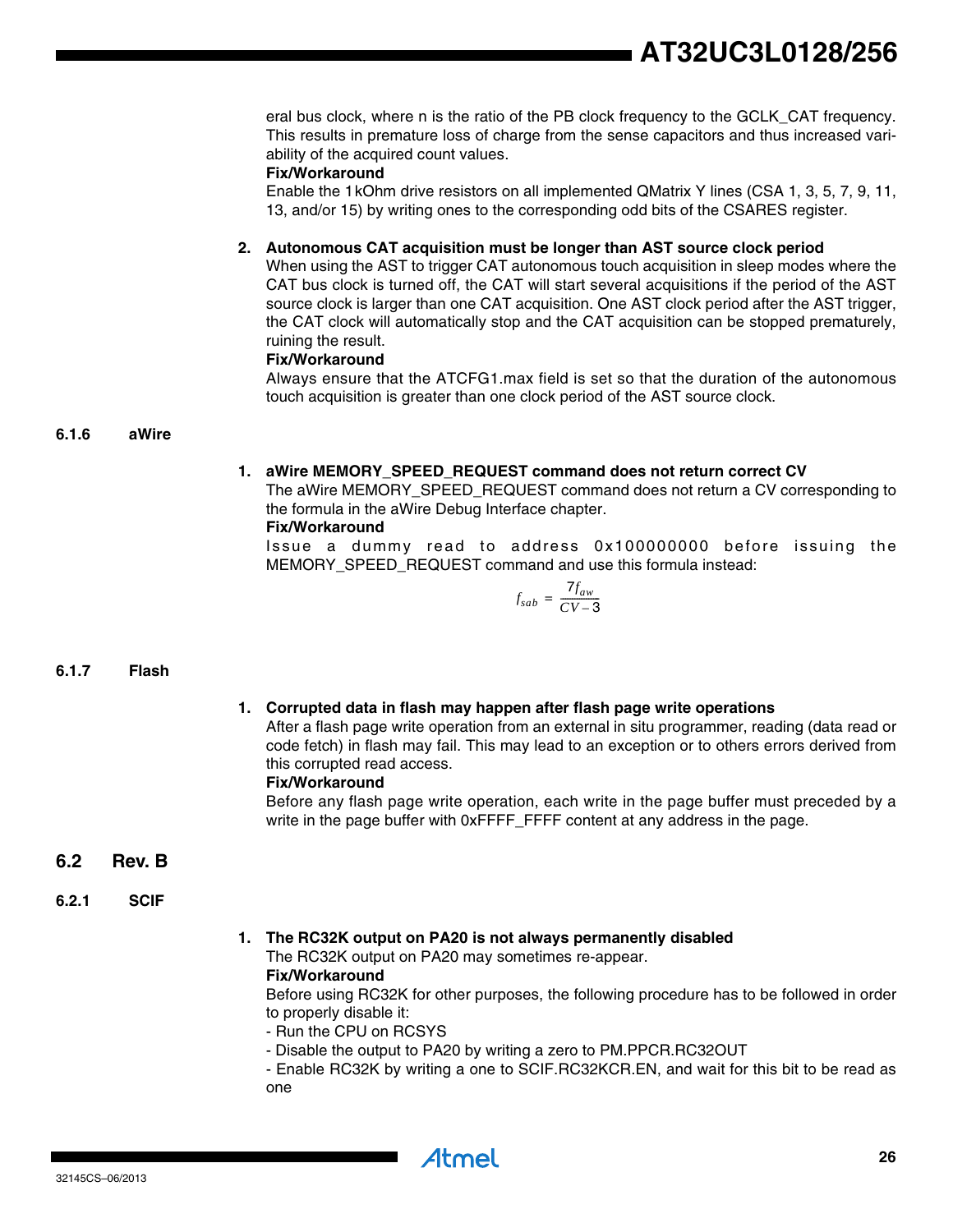- Disable RC32K by writing a zero to SCIF.RC32KCR.EN, and wait for this bit to be read as zero.

#### **2. PLLCOUNT value larger than zero can cause PLLEN glitch**

Initializing the PLLCOUNT with a value greater than zero creates a glitch on the PLLEN signal during asynchronous wake up.

#### **Fix/Workaround**

The lock-masking mechanism for the PLL should not be used.

The PLLCOUNT field of the PLL Control Register should always be written to zero.

**3. Writing 0x5A5A5A5A to the SCIF memory range will enable the SCIF UNLOCK feature** The SCIF UNLOCK feature will be enabled if the value 0x5A5A5A5A is written to any location in the SCIF memory range. **Fix/Workaround** None.

#### **6.2.2 WDT**

#### **1. WDT Control Register does not have synchronization feedback**

When writing to the Timeout Prescale Select (PSEL), Time Ban Prescale Select (TBAN), Enable (EN), or WDT Mode (MODE) fieldss of the WDT Control Register (CTRL), a synchronizer is started to propagate the values to the WDT clcok domain. This synchronization takes a finite amount of time, but only the status of the synchronization of the EN bit is reflected back to the user. Writing to the synchronized fields during synchronization can lead to undefined behavior.

#### **Fix/Workaround**

-When writing to the affected fields, the user must ensure a wait corresponding to 2 clock cycles of both the WDT peripheral bus clock and the selected WDT clock source.

-When doing writes that changes the EN bit, the EN bit can be read back until it reflects the written value.

#### **6.2.3 SPI**

#### **1. SPI data transfer hangs with CSR0.CSAAT==1 and MR.MODFDIS==0**

When CSR0.CSAAT==1 and mode fault detection is enabled (MR.MODFDIS==0), the SPI module will not start a data transfer. **Fix/Workaround**

Disable mode fault detection by writing a one to MR.MODFDIS.

#### **2. Disabling SPI has no effect on the SR.TDRE bit**

Disabling SPI has no effect on the SR.TDRE bit whereas the write data command is filtered when SPI is disabled. Writing to TDR when SPI is disabled will not clear SR.TDRE. If SPI is disabled during a PDCA transfer, the PDCA will continue to write data to TDR until its buffer is empty, and this data will be lost.

#### **Fix/Workaround**

Disable the PDCA, add two NOPs, and disable the SPI. To continue the transfer, enable the SPI and PDCA.

#### **3. SPI disable does not work in SLAVE mode**

SPI disable does not work in SLAVE mode.

#### **Fix/Workaround**

Read the last received data, then perform a software reset by writing a one to the Software Reset bit in the Control Register (CR.SWRST).

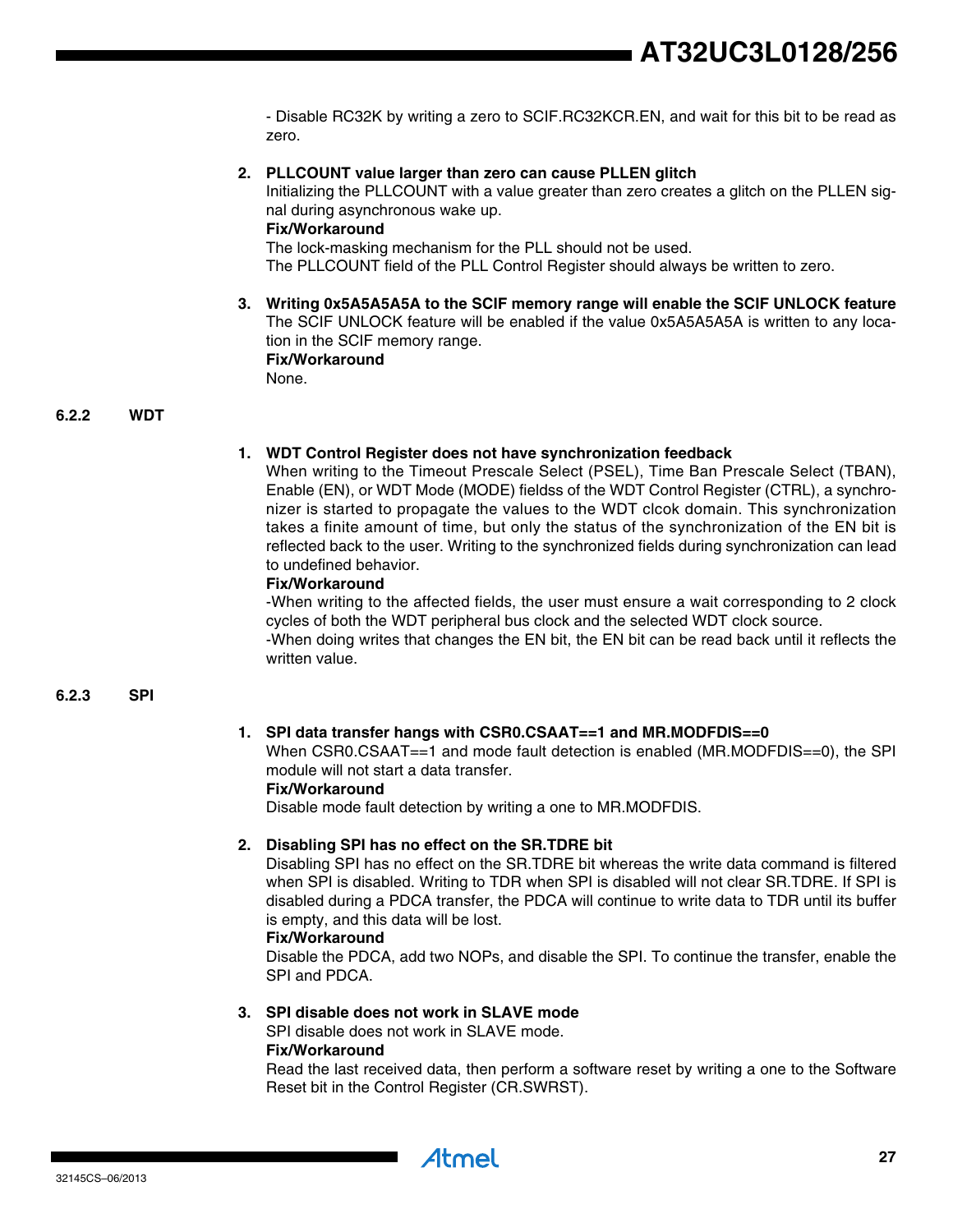#### **4. SPI bad serial clock generation on 2nd chip\_select when SCBR=1, CPOL=1, and NCPHA=0**

When multiple chip selects (CS) are in use, if one of the baudrates equal 1 while one (CSRn.SCBR=1) of the others do not equal 1, and CSRn.CPOL=1 and CSRn.NCPHA=0, then an additional pulse will be generated on SCK.

#### **Fix/Workaround**

When multiple CS are in use, if one of the baudrates equals 1, the others must also equal 1 if CSRn.CPOL=1 and CSRn.NCPHA=0.

#### **5. SPI mode fault detection enable causes incorrect behavior**

When mode fault detection is enabled (MR.MODFDIS==0), the SPI module may not operate properly.

#### **Fix/Workaround**

Always disable mode fault detection before using the SPI by writing a one to MR.MODFDIS.

#### **6. SPI RDR.PCS is not correct**

The PCS (Peripheral Chip Select) field in the SPI RDR (Receive Data Register) does not correctly indicate the value on the NPCS pins at the end of a transfer. **Fix/Workaround**

Do not use the PCS field of the SPI RDR.

#### **6.2.4 TWI**

#### **1. TWIS may not wake the device from sleep mode**

If the CPU is put to a sleep mode (except Idle and Frozen) directly after a TWI Start condition, the CPU may not wake upon a TWIS address match. The request is NACKed. **Fix/Workaround**

When using the TWI address match to wake the device from sleep, do not switch to sleep modes deeper than Frozen. Another solution is to enable asynchronous EIC wake on the TWIS clock (TWCK) or TWIS data (TWD) pins, in order to wake the system up on bus events.

#### **2. SMBALERT bit may be set after reset**

The SMBus Alert (SMBALERT) bit in the Status Register (SR) might be erroneously set after system reset.

#### **Fix/Workaround**

After system reset, clear the SR.SMBALERT bit before commencing any TWI transfer.

#### **3. Clearing the NAK bit before the BTF bit is set locks up the TWI bus**

When the TWIS is in transmit mode, clearing the NAK Received (NAK) bit of the Status Register (SR) before the end of the Acknowledge/Not Acknowledge cycle will cause the TWIS to attempt to continue transmitting data, thus locking up the bus.

#### **Fix/Workaround**

Clear SR.NAK only after the Byte Transfer Finished (BTF) bit of the same register has been set.

### **6.2.5 PWMA**

#### **1. The SR.READY bit cannot be cleared by writing to SCR.READY**

Atmel

The Ready bit in the Status Register will not be cleared when writing a one to the corresponding bit in the Status Clear register. The Ready bit will be cleared when the Busy bit is set.

**Fix/Workaround**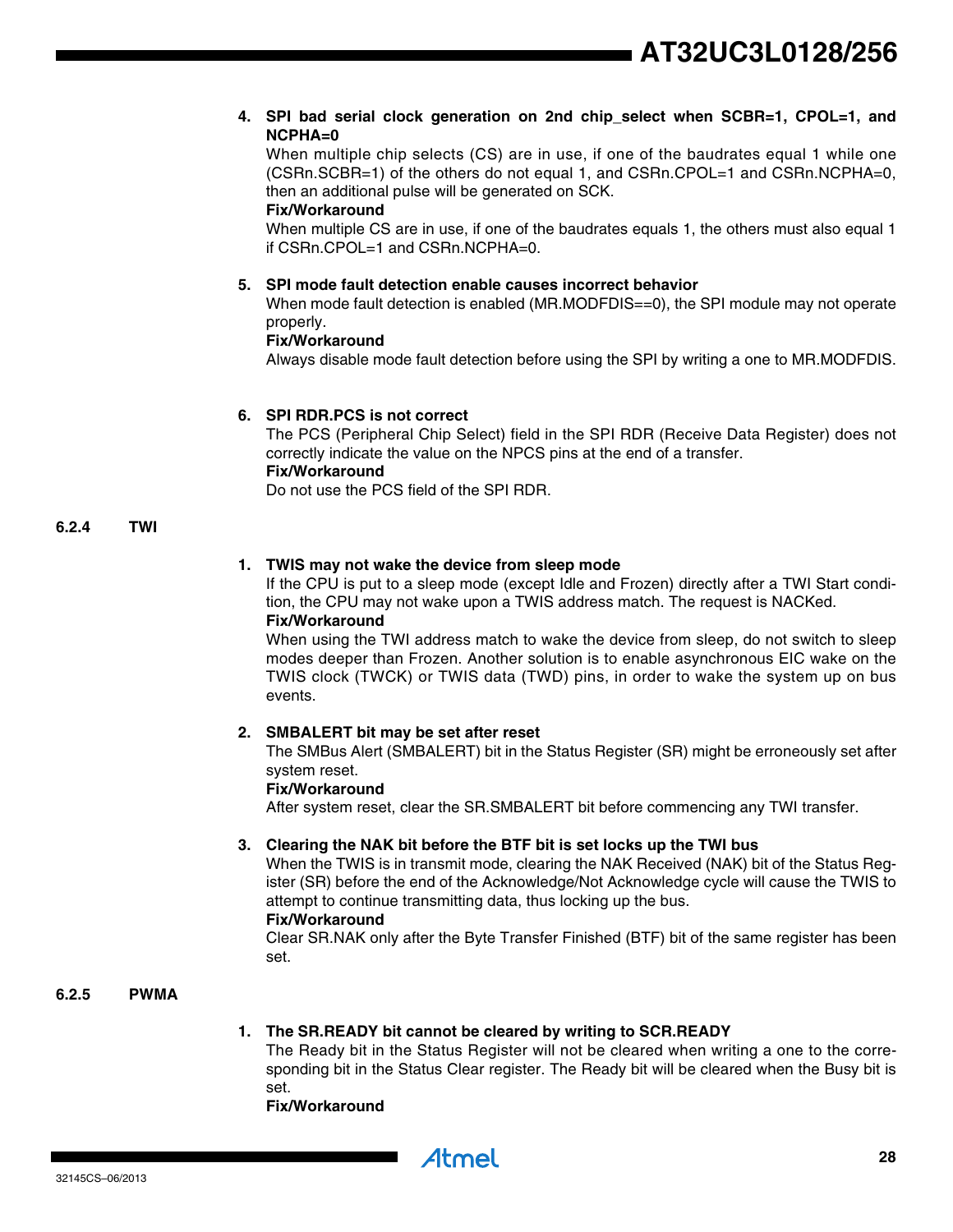Disable the Ready interrupt in the interrupt handler when receiving the interrupt. When an operation that triggers the Busy/Ready bit is started, wait until the ready bit is low in the Status Register before enabling the interrupt.

**6.2.6 TC**

#### **1. Channel chaining skips first pulse for upper channel**

When chaining two channels using the Block Mode Register, the first pulse of the clock between the channels is skipped.

#### **Fix/Workaround**

Configure the lower channel with  $RA = 0x1$  and  $RC = 0x2$  to produce a dummy clock cycle for the upper channel. After the dummy cycle has been generated, indicated by the SR.CPCS bit, reconfigure the RA and RC registers for the lower channel with the real values.

**6.2.7 CAT**

#### **1. CAT QMatrix sense capacitors discharged prematurely**

At the end of a QMatrix burst charging sequence that uses different burst count values for different Y lines, the Y lines may be incorrectly grounded for up to n-1 periods of the peripheral bus clock, where n is the ratio of the PB clock frequency to the GCLK\_CAT frequency. This results in premature loss of charge from the sense capacitors and thus increased variability of the acquired count values.

#### **Fix/Workaround**

Enable the 1kOhm drive resistors on all implemented QMatrix Y lines (CSA 1, 3, 5, 7, 9, 11, 13, and/or 15) by writing ones to the corresponding odd bits of the CSARES register.

#### **2. Autonomous CAT acquisition must be longer than AST source clock period**

When using the AST to trigger CAT autonomous touch acquisition in sleep modes where the CAT bus clock is turned off, the CAT will start several acquisitions if the period of the AST source clock is larger than one CAT acquisition. One AST clock period after the AST trigger, the CAT clock will automatically stop and the CAT acquisition can be stopped prematurely, ruining the result.

#### **Fix/Workaround**

Always ensure that the ATCFG1.max field is set so that the duration of the autonomous touch acquisition is greater than one clock period of the AST source clock.

#### **3. CAT consumes unnecessary power when disabled or when autonomous touch not used**

A CAT prescaler controlled by the ATCFG0.DIV field will be active even when the CAT module is disabled or when the autonomous touch feature is not used, thereby causing unnecessary power consumption.

#### **Fix/Workaround**

If the CAT module is not used, disable the CLK\_CAT clock in the PM module. If the CAT module is used but the autonomous touch feature is not used, the power consumption of the CAT module may be reduced by writing 0xFFFF to the ATCFG0.DIV field.

#### **6.2.8 aWire**

### **1. aWire MEMORY\_SPEED\_REQUEST command does not return correct CV**

The aWire MEMORY\_SPEED\_REQUEST command does not return a CV corresponding to the formula in the aWire Debug Interface chapter. **Fix/Workaround**

Atmel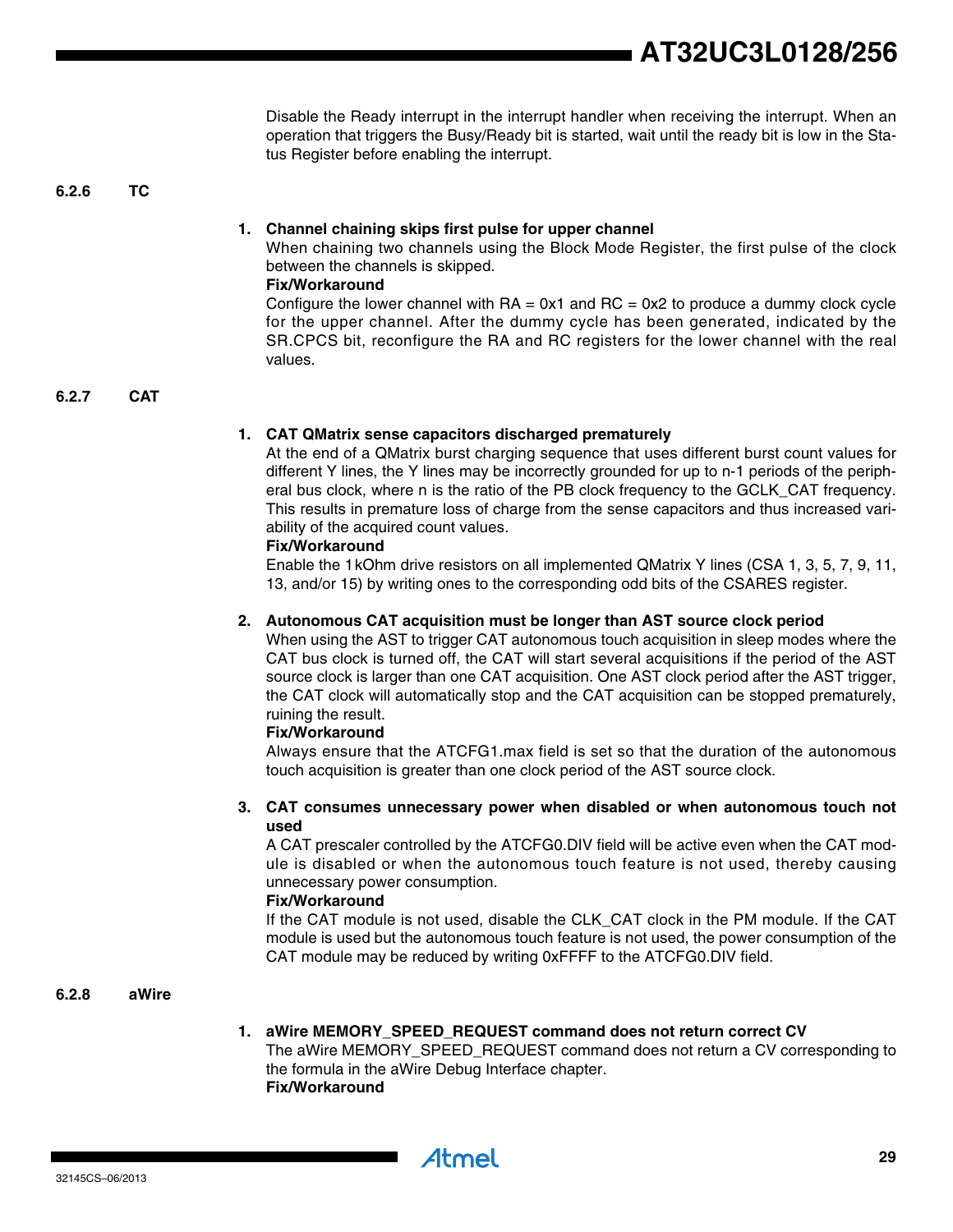Issue a dummy read to address 0x100000000 before issuing the MEMORY\_SPEED\_REQUEST command and use this formula instead:

$$
f_{sab} = \frac{7 f_{aw}}{CV-3}
$$

#### **6.2.9 Flash**

#### **1. Corrupted data in flash may happen after flash page write operations**

After a flash page write operation from an external in situ programmer, reading (data read or code fetch) in flash may fail. This may lead to an exception or to others errors derived from this corrupted read access.

#### **Fix/Workaround**

Before any flash page write operation, each write in the page buffer must preceded by a write in the page buffer with 0xFFFF\_FFFF content at any address in the page.

#### <span id="page-29-0"></span>**6.3 Rev. A**

#### **6.3.1 Device**

**1. JTAGID is wrong** The JTAGID is 0x021DF03F. **Fix/Workaround** None.

#### **6.3.2 FLASHCDW**

#### **1. General-purpose fuse programming does not work**

The general-purpose fuses cannot be programmed and are stuck at 1. Please refer to the Fuse Settings chapter in the FLASHCDW for more information about what functions are affected. **Fix/Workaround**

None.

# **2. Set Security Bit command does not work**

The Set Security Bit (SSB) command of the FLASHCDW does not work. The device cannot be locked from external JTAG, aWire, or other debug accesses. **Fix/Workaround** None.

**3. Flash programming time is longer than specified**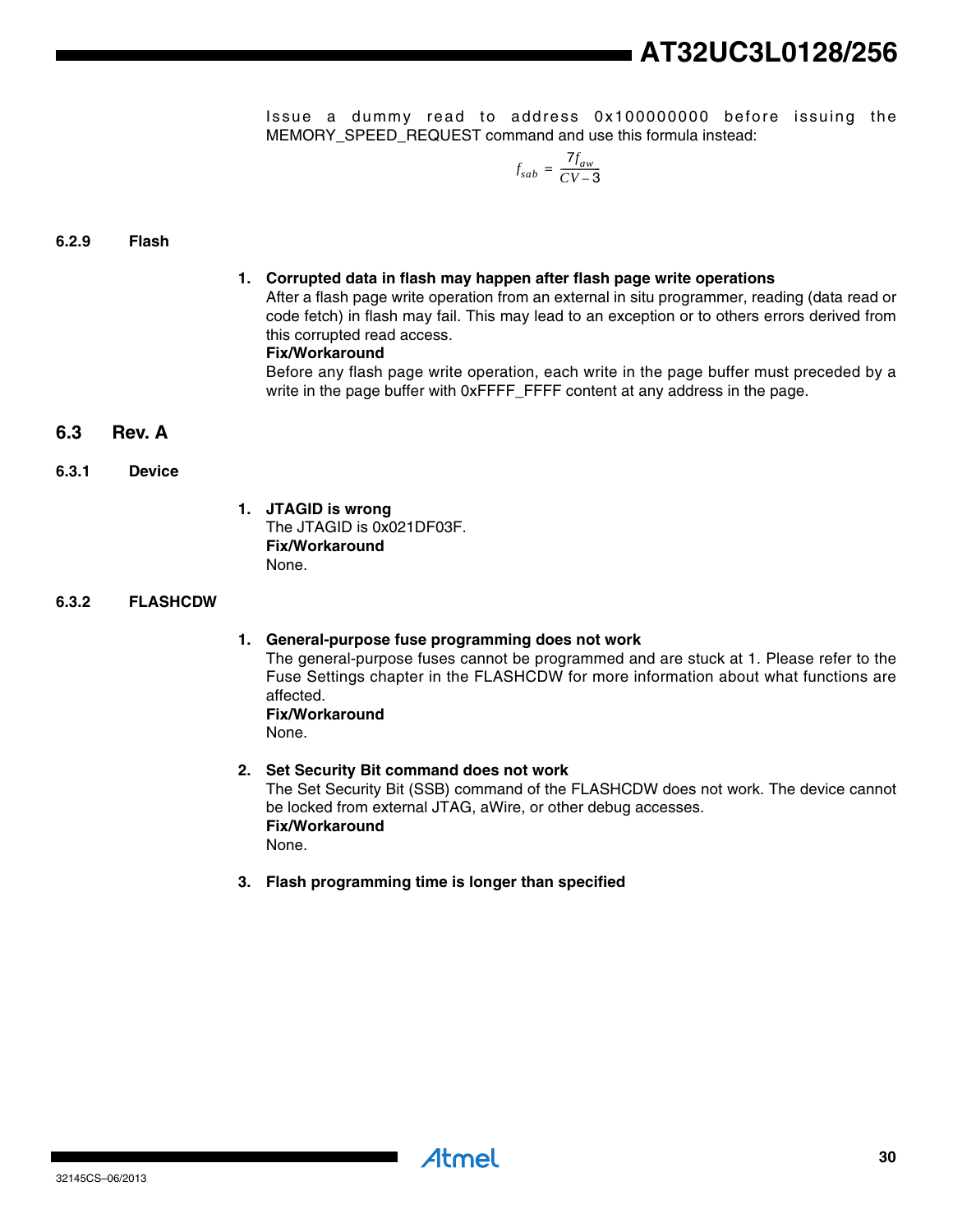# **AT32UC3L0128/256**

The flash programming time is now**:**

| <b>Flash Characteristics</b><br>Table 6-1. |
|--------------------------------------------|
|--------------------------------------------|

| <b>Symbol</b>               | <b>Parameter</b>                     | <b>Conditions</b>               | Min | Typ | Max | Unit |
|-----------------------------|--------------------------------------|---------------------------------|-----|-----|-----|------|
| ${\mathsf T}_{\mathsf FPP}$ | Page programming time                |                                 |     | 7.5 |     |      |
| $\mathsf{T}_{\mathsf{FPE}}$ | Page erase time                      |                                 |     | 7.5 |     |      |
| $\mathsf{T}_{\mathsf{FFP}}$ | Fuse programming time                | $\rm f_{CLK\_HSB}$ = 50 MHz     |     |     |     | ms   |
| $\mathsf{T}_{\mathsf{FEA}}$ | Full chip erase time (EA)            |                                 |     | 9   |     |      |
| $\mathsf{T}_{\mathsf{FCE}}$ | JTAG chip erase time<br>(CHIP_ERASE) | $\rm f_{\rm CLK\_HSB}$ = 115kHz |     | 250 |     |      |

#### **Fix/Workaround**

None.

#### **4. Power Manager**

#### **5. Clock Failure Detector (CFD) can be issued while turning off the CFD**

While turning off the CFD, the CFD bit in the Status Register (SR) can be set. This will change the main clock source to RCSYS.

#### **Fix/Workaround**

Solution 1: Enable CFD interrupt. If CFD interrupt is issues after turning off the CFD, switch back to original main clock source.

Solution 2: Only turn off the CFD while running the main clock on RCSYS.

#### **6. Sleepwalking in idle and frozen sleep mode will mask all other PB clocks**

If the CPU is in idle or frozen sleep mode and a module is in a state that triggers sleep walking, all PB clocks will be masked except the PB clock to the sleepwalking module. **Fix/Workaround**

Mask all clock requests in the PM.PPCR register before going into idle or frozen mode.

#### **2. Unused PB clocks are running**

Three unused PBA clocks are enabled by default and will cause increased active power consumption.

#### **Fix/Workaround**

Disable the clocks by writing zeroes to bits [27:25] in the PBA clock mask register.

#### **6.3.3 SCIF**

#### **1. The RC32K output on PA20 is not always permanently disabled**

The RC32K output on PA20 may sometimes re-appear.

# **Fix/Workaround**

Before using RC32K for other purposes, the following procedure has to be followed in order to properly disable it:

- Run the CPU on RCSYS
- Disable the output to PA20 by writing a zero to PM.PPCR.RC32OUT

- Enable RC32K by writing a one to SCIF.RC32KCR.EN, and wait for this bit to be read as one

- Disable RC32K by writing a zero to SCIF.RC32KCR.EN, and wait for this bit to be read as zero.

**2. PLL lock might not clear after disable**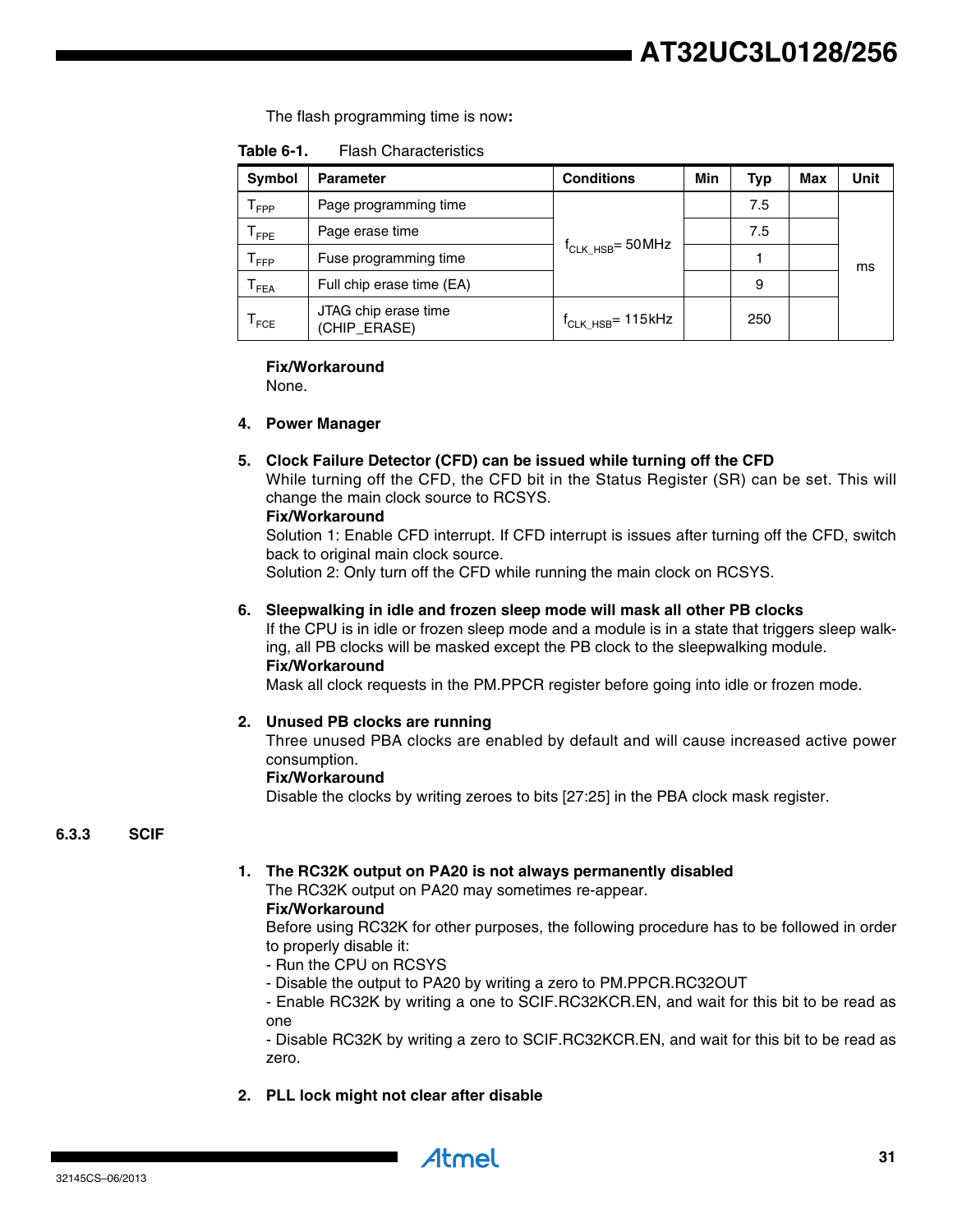Under certain circumstances, the lock signal from the Phase Locked Loop (PLL) oscillator may not go back to zero after the PLL oscillator has been disabled. This can cause the propagation of clock signals with the wrong frequency to parts of the system that use the PLL clock.

### **Fix/Workaround**

PLL must be turned off before entering STOP, DEEPSTOP or STATIC sleep modes. If PLL has been turned off, a delay of 30us must be observed after the PLL has been enabled again before the SCIF.PLL0LOCK bit can be used as a valid indication that the PLL is locked.

#### **3. PLLCOUNT value larger than zero can cause PLLEN glitch**

Initializing the PLLCOUNT with a value greater than zero creates a glitch on the PLLEN signal during asynchronous wake up.

#### **Fix/Workaround**

The lock-masking mechanism for the PLL should not be used.

The PLLCOUNT field of the PLL Control Register should always be written to zero.

#### **4. RCSYS is not calibrated**

The RCSYS is not calibrated and will run faster than 115.2kHz. Frequencies around 150kHz can be expected.

#### **Fix/Workaround**

If a known clock source is available the RCSYS can be runtime calibrated by using the frequency meter (FREQM) and tuning the RCSYS by writing to the RCCR register in SCIF.

#### **5. Writing 0x5A5A5A5A to the SCIF memory range will enable the SCIF UNLOCK feature** The SCIF UNLOCK feature will be enabled if the value 0x5A5A5A5A is written to any loca-

tion in the SCIF memory range.

### **Fix/Workaround**

None.

#### **6.3.4 WDT**

**1. Clearing the Watchdog Timer (WDT) counter in second half of timeout period will issue a Watchdog reset**

If the WDT counter is cleared in the second half of the timeout period, the WDT will immediately issue a Watchdog reset.

#### **Fix/Workaround**

Use twice as long timeout period as needed and clear the WDT counter within the first half of the timeout period. If the WDT counter is cleared after the first half of the timeout period, you will get a Watchdog reset immediately. If the WDT counter is not cleared at all, the time before the reset will be twice as long as needed.

#### **2. WDT Control Register does not have synchronization feedback**

When writing to the Timeout Prescale Select (PSEL), Time Ban Prescale Select (TBAN), Enable (EN), or WDT Mode (MODE) fieldss of the WDT Control Register (CTRL), a synchronizer is started to propagate the values to the WDT clcok domain. This synchronization takes a finite amount of time, but only the status of the synchronization of the EN bit is reflected back to the user. Writing to the synchronized fields during synchronization can lead to undefined behavior.

#### **Fix/Workaround**

-When writing to the affected fields, the user must ensure a wait corresponding to 2 clock cycles of both the WDT peripheral bus clock and the selected WDT clock source.

-When doing writes that changes the EN bit, the EN bit can be read back until it reflects the written value.

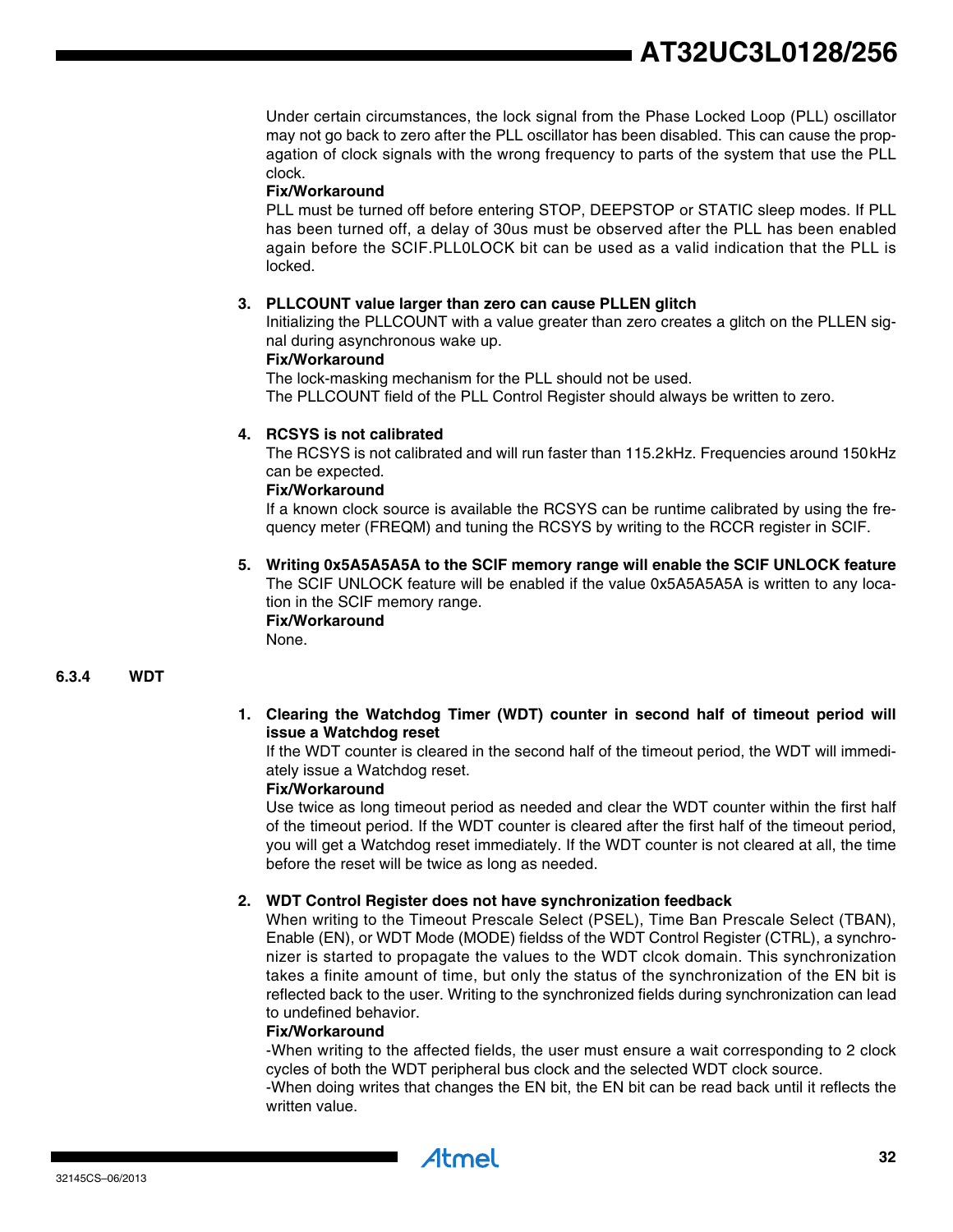#### **6.3.5 GPIO**

#### **1. Clearing Interrupt flags can mask other interrupts**

When clearing interrupt flags in a GPIO port, interrupts on other pins of that port, happening in the same clock cycle will not be registered.

#### **Fix/Workaround**

Read the PVR register of the port before and after clearing the interrupt to see if any pin change has happened while clearing the interrupt. If any change occurred in the PVR between the reads, they must be treated as an interrupt.

**6.3.6 SPI**

#### **1. SPI data transfer hangs with CSR0.CSAAT==1 and MR.MODFDIS==0**

When CSR0.CSAAT==1 and mode fault detection is enabled (MR.MODFDIS==0), the SPI module will not start a data transfer.

#### **Fix/Workaround**

Disable mode fault detection by writing a one to MR.MODFDIS.

#### **2. Disabling SPI has no effect on the SR.TDRE bit**

Disabling SPI has no effect on the SR.TDRE bit whereas the write data command is filtered when SPI is disabled. Writing to TDR when SPI is disabled will not clear SR.TDRE. If SPI is disabled during a PDCA transfer, the PDCA will continue to write data to TDR until its buffer is empty, and this data will be lost.

#### **Fix/Workaround**

Disable the PDCA, add two NOPs, and disable the SPI. To continue the transfer, enable the SPI and PDCA.

#### **3. SPI disable does not work in SLAVE mode**

SPI disable does not work in SLAVE mode.

#### **Fix/Workaround**

Read the last received data, then perform a software reset by writing a one to the Software Reset bit in the Control Register (CR.SWRST).

#### **4. SPI bad serial clock generation on 2nd chip\_select when SCBR=1, CPOL=1, and NCPHA=0**

When multiple chip selects (CS) are in use, if one of the baudrates equal 1 while one (CSRn.SCBR=1) of the others do not equal 1, and CSRn.CPOL=1 and CSRn.NCPHA=0, then an additional pulse will be generated on SCK.

#### **Fix/Workaround**

When multiple CS are in use, if one of the baudrates equals 1, the others must also equal 1 if CSRn.CPOL=1 and CSRn.NCPHA=0.

#### **5. SPI mode fault detection enable causes incorrect behavior**

When mode fault detection is enabled (MR.MODFDIS==0), the SPI module may not operate properly.

#### **Fix/Workaround**

Always disable mode fault detection before using the SPI by writing a one to MR.MODFDIS.

#### **6. SPI RDR.PCS is not correct**

The PCS (Peripheral Chip Select) field in the SPI RDR (Receive Data Register) does not correctly indicate the value on the NPCS pins at the end of a transfer. **Fix/Workaround**

Do not use the PCS field of the SPI RDR.

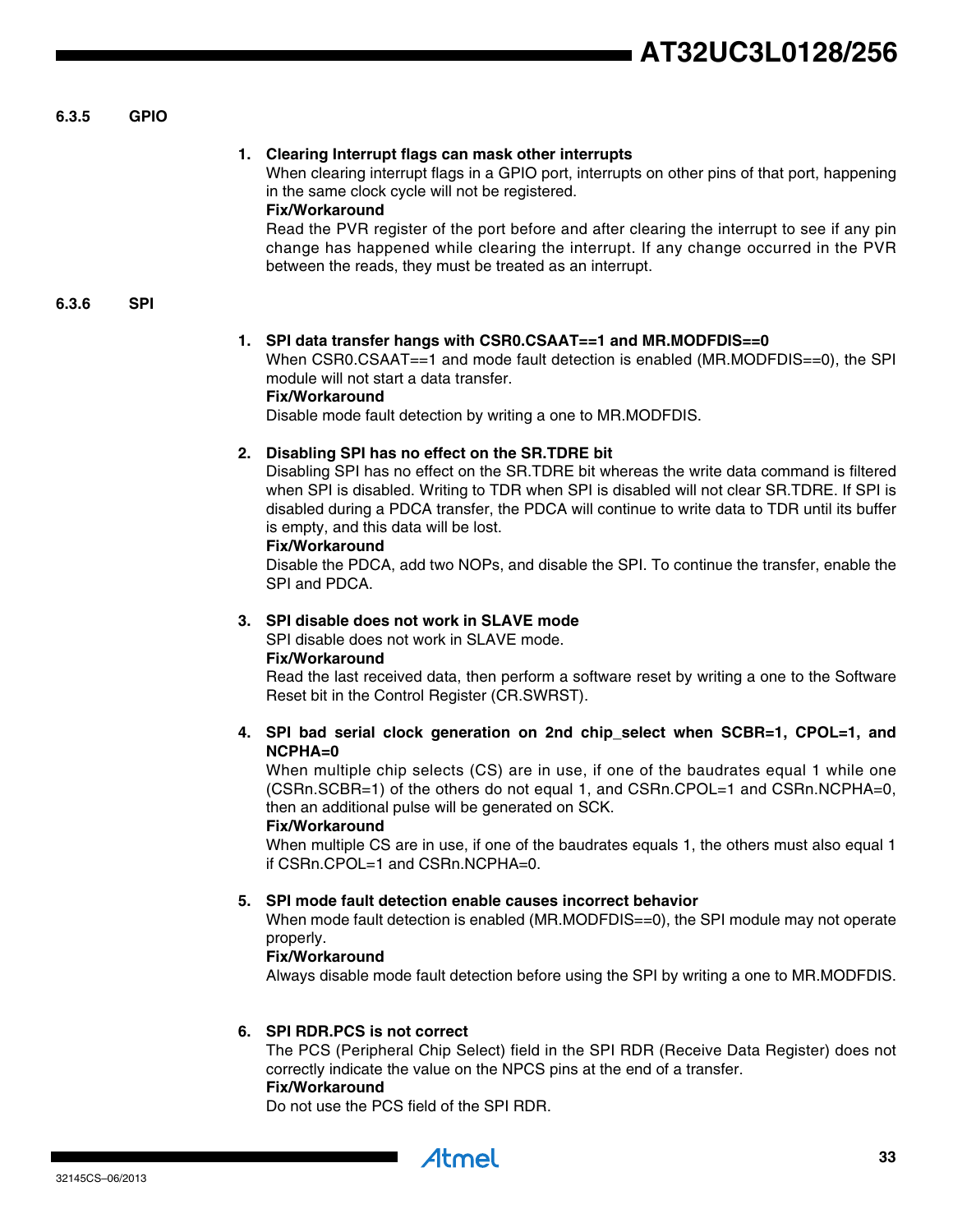#### **6.3.7 TWI**

#### **1. TWIS may not wake the device from sleep mode**

If the CPU is put to a sleep mode (except Idle and Frozen) directly after a TWI Start condition, the CPU may not wake upon a TWIS address match. The request is NACKed. **Fix/Workaround**

When using the TWI address match to wake the device from sleep, do not switch to sleep modes deeper than Frozen. Another solution is to enable asynchronous EIC wake on the TWIS clock (TWCK) or TWIS data (TWD) pins, in order to wake the system up on bus events.

#### **2. SMBALERT bit may be set after reset**

The SMBus Alert (SMBALERT) bit in the Status Register (SR) might be erroneously set after system reset.

#### **Fix/Workaround**

After system reset, clear the SR.SMBALERT bit before commencing any TWI transfer.

#### **3. Clearing the NAK bit before the BTF bit is set locks up the TWI bus**

When the TWIS is in transmit mode, clearing the NAK Received (NAK) bit of the Status Register (SR) before the end of the Acknowledge/Not Acknowledge cycle will cause the TWIS to attempt to continue transmitting data, thus locking up the bus.

#### **Fix/Workaround**

Clear SR.NAK only after the Byte Transfer Finished (BTF) bit of the same register has been set.

#### **4. TWIS stretch on Address match error**

When the TWIS stretches TWCK due to a slave address match, it also holds TWD low for the same duration if it is to be receiving data. When TWIS releases TWCK, it releases TWD at the same time. This can cause a TWI timing violation. **Fix/Workaround**

None.

#### **5. TWIM TWALM polarity is wrong**

The TWALM signal in the TWIM is active high instead of active low. **Fix/Workaround**

Use an external inverter to invert the signal going into the TWIM. When using both TWIM and TWIS on the same pins, the TWALM cannot be used.

#### **6.3.8 PWMA**

#### **1. The SR.READY bit cannot be cleared by writing to SCR.READY**

The Ready bit in the Status Register will not be cleared when writing a one to the corresponding bit in the Status Clear register. The Ready bit will be cleared when the Busy bit is set.

#### **Fix/Workaround**

Disable the Ready interrupt in the interrupt handler when receiving the interrupt. When an operation that triggers the Busy/Ready bit is started, wait until the ready bit is low in the Status Register before enabling the interrupt.

#### **6.3.9 TC**

#### **1. Channel chaining skips first pulse for upper channel**

When chaining two channels using the Block Mode Register, the first pulse of the clock between the channels is skipped.

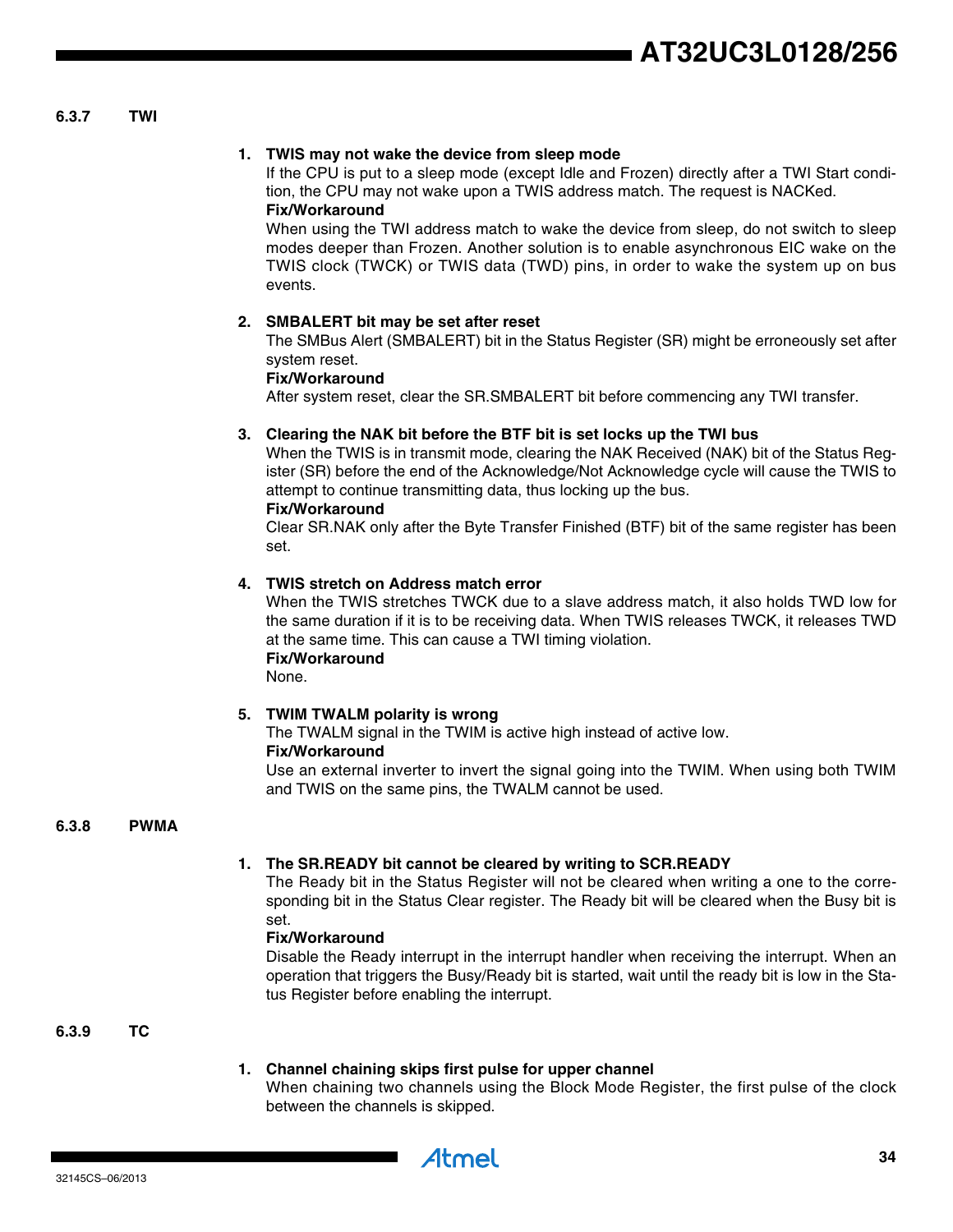#### **Fix/Workaround**

Configure the lower channel with  $RA = 0x1$  and  $RC = 0x2$  to produce a dummy clock cycle for the upper channel. After the dummy cycle has been generated, indicated by the SR.CPCS bit, reconfigure the RA and RC registers for the lower channel with the real values.

#### **6.3.10 ADCIFB**

#### **1. ADCIFB DMA transfer does not work with divided PBA clock**

DMA requests from the ADCIFB will not be performed when the PBA clock is slower than the HSB clock.

#### **Fix/Workaround**

Do not use divided PBA clock when the PDCA transfers from the ADCIFB.

#### **6.3.11 CAT**

#### **1. CAT QMatrix sense capacitors discharged prematurely**

At the end of a QMatrix burst charging sequence that uses different burst count values for different Y lines, the Y lines may be incorrectly grounded for up to n-1 periods of the peripheral bus clock, where n is the ratio of the PB clock frequency to the GCLK\_CAT frequency. This results in premature loss of charge from the sense capacitors and thus increased variability of the acquired count values.

#### **Fix/Workaround**

Enable the 1kOhm drive resistors on all implemented QMatrix Y lines (CSA 1, 3, 5, 7, 9, 11, 13, and/or 15) by writing ones to the corresponding odd bits of the CSARES register.

#### **2. Autonomous CAT acquisition must be longer than AST source clock period**

When using the AST to trigger CAT autonomous touch acquisition in sleep modes where the CAT bus clock is turned off, the CAT will start several acquisitions if the period of the AST source clock is larger than one CAT acquisition. One AST clock period after the AST trigger, the CAT clock will automatically stop and the CAT acquisition can be stopped prematurely, ruining the result.

#### **Fix/Workaround**

Always ensure that the ATCFG1.max field is set so that the duration of the autonomous touch acquisition is greater than one clock period of the AST source clock.

#### **3. CAT consumes unnecessary power when disabled or when autonomous touch not used**

A CAT prescaler controlled by the ATCFG0.DIV field will be active even when the CAT module is disabled or when the autonomous touch feature is not used, thereby causing unnecessary power consumption.

#### **Fix/Workaround**

If the CAT module is not used, disable the CLK\_CAT clock in the PM module. If the CAT module is used but the autonomous touch feature is not used, the power consumption of the CAT module may be reduced by writing 0xFFFF to the ATCFG0.DIV field.

#### **4. CAT module does not terminate QTouch burst on detect**

The CAT module does not terminate a QTouch burst when the detection voltage is reached on the sense capacitor. This can cause the sense capacitor to be charged more than necessary. Depending on the dielectric absorption characteristics of the capacitor, this can lead to unstable measurements.

#### **Fix/Workaround**

Use the minimum possible value for the MAX field in the ATCFG1, TG0CFG1, and TG1CFG1 registers.

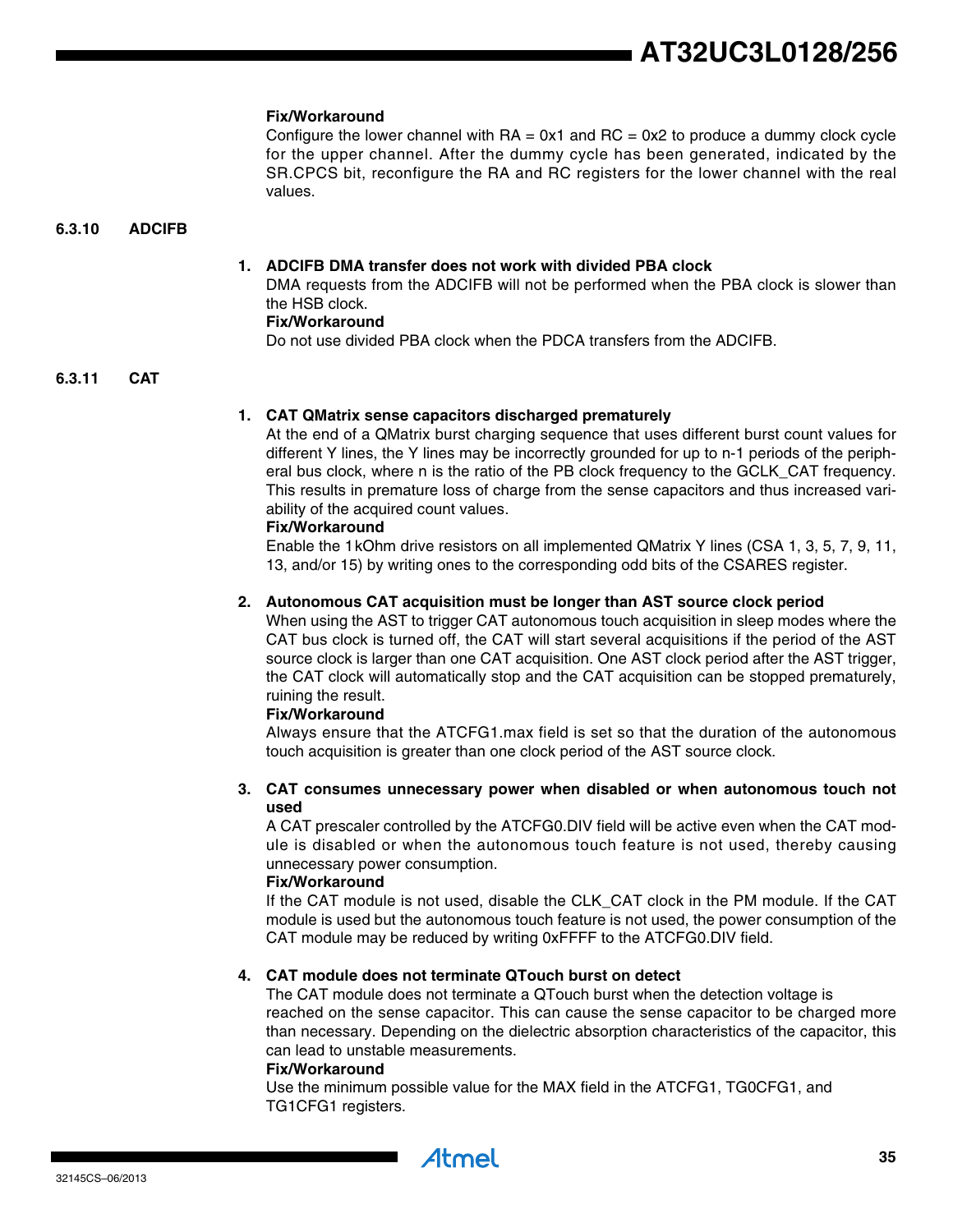#### **6.3.12 aWire**

#### **1. aWire MEMORY\_SPEED\_REQUEST command does not return correct CV**

The aWire MEMORY\_SPEED\_REQUEST command does not return a CV corresponding to the formula in the aWire Debug Interface chapter.

#### **Fix/Workaround**

Issue a dummy read to address 0x100000000 before issuing the MEMORY\_SPEED\_REQUEST command and use this formula instead:

$$
f_{sab} = \frac{7 f_{aw}}{CV-3}
$$

#### **6.3.13 Flash**

#### **1. Corrupted data in flash may happen after flash page write operations**

After a flash page write operation from an external in situ programmer, reading (data read or code fetch) in flash may fail. This may lead to an exception or to others errors derived from this corrupted read access.

### **Fix/Workaround**

Before any flash page write operation, each write in the page buffer must preceded by a write in the page buffer with 0xFFFF\_FFFF content at any address in the page.

#### **6.3.14 I/O Pins**

#### **1. PA05 is not 3.3V tolerant.**

PA05 should be grounded on the PCB and left unused if VDDIO is above 1.8V. **Fix/Workaround** None.

#### **2. No pull-up on pins that are not bonded**

PB13 to PB27 are not bonded on UC3L0256/128, but has no pull-up and can cause current consumption on VDDIO/VDDIN if left undriven.

#### **Fix/Workaround**

Enable pull-ups on PB13 to PB27 by writing 0x0FFFE000 to the PUERS1 register in the GPIO.

#### **3. PA17 has low ESD tolerance**

PA17 only tolerates 500V ESD pulses (Human Body Model). **Fix/Workaround**

Care must be taken during manufacturing and PCB design.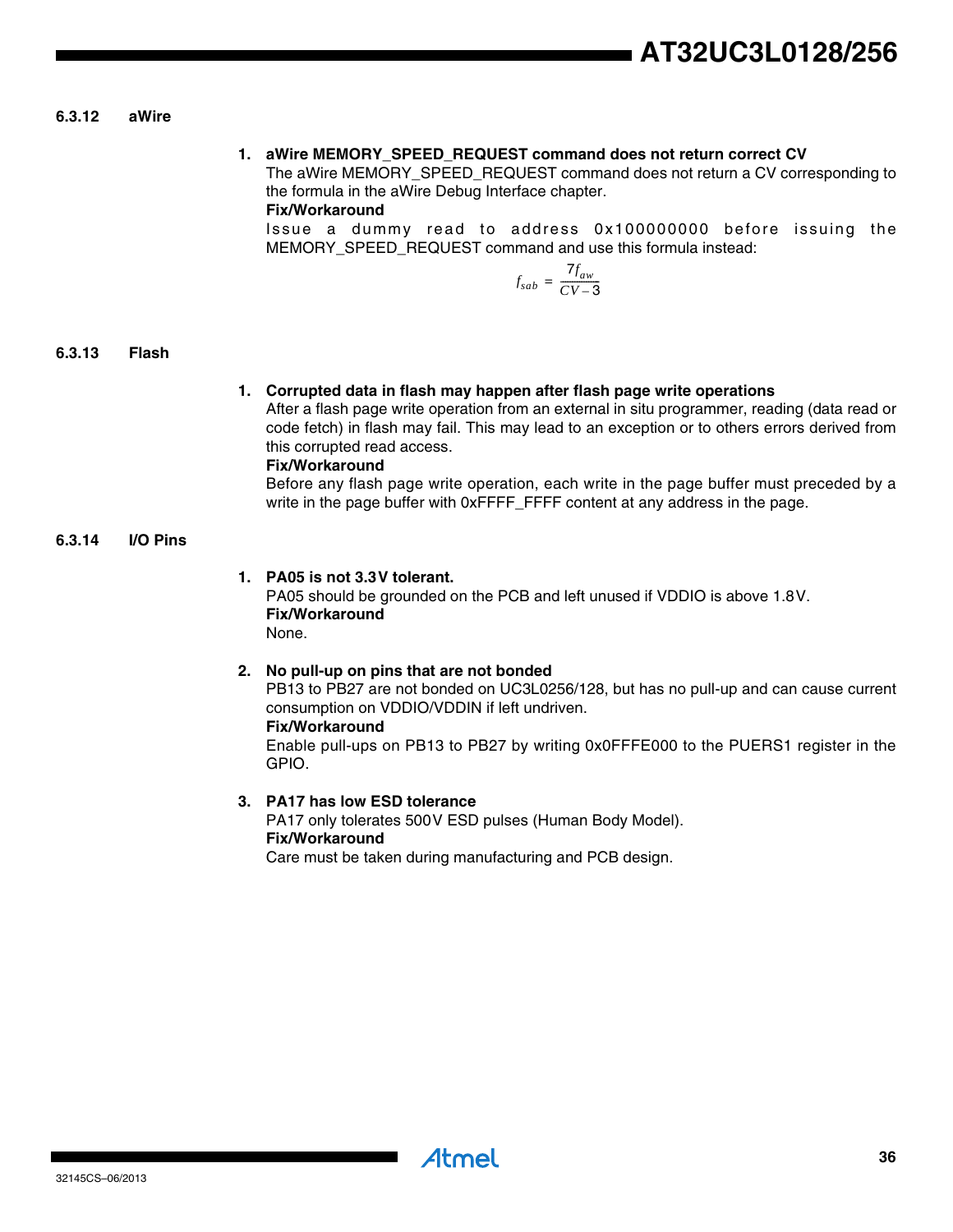# <span id="page-36-0"></span>**7. Datasheet Revision History**

Please note that the referring page numbers in this section are referred to this document. The referring revision in this section are referring to the document revision.

## <span id="page-36-1"></span>**7.1 Rev. C – 06/2013**

- 1. Updated the datasheet with new Atmel blue logo and the last page.
- 2. Added Flash errata.

# <span id="page-36-2"></span>**7.2 Rev. B – 01/2012**

- 1. Description: DFLL frequency is 20 to 150MHz, not 40 to 150MHz.
- 2. Description: "One touch sensor can be configured to operate autonomously..." replaced by "All touch sensors can be configured to operate autonomously...".
- 3. Block Diagram: GCLK\_IN is input, not output, and is 2 bits wide (GCLK\_IN[1..0]). CAT SMP corrected from I/O to output. SPI NPCS corrected from output to I/O.
- 4. Package and Pinout: PRND signal removed from Signal Descriptions List table and GPIO Controller Function Multiplexing table.
- 5. Supply and Startup Considerations: In 1.8V single supply mode figure, the input voltage is 1.62-1.98V, not 1.98-3.6V. "On system start-up, the DFLL is disabled" is replaced by "On system start-up, all high-speed clocks are disabled".
- 6. ADCIFB: PRND signal removed from block diagram.
- 7. Electrical Characteristics: Added PLL source clock in the Clock Frequencies table in the Maximum Clock Frequencies section. Removed 64-pin package information from I/O Pin Characteristics tables and Digital Clock Characteristics table.
- 8. Electrical Characteristics: Removed USB Transceiver Characteristics, as the device contains no USB.
- 9. Mechanical Characteristics: Added notes to package drawings.
- 10. Summary: Removed Programming and Debugging chapter, added Processor and Architecture chapter.
- 11. Datasheet Revision History: Corrected release date for datasheet rev. A; the correct date is 12/2011.

## <span id="page-36-3"></span>**7.3 Rev. A – 12/2011**

1. Initial revision.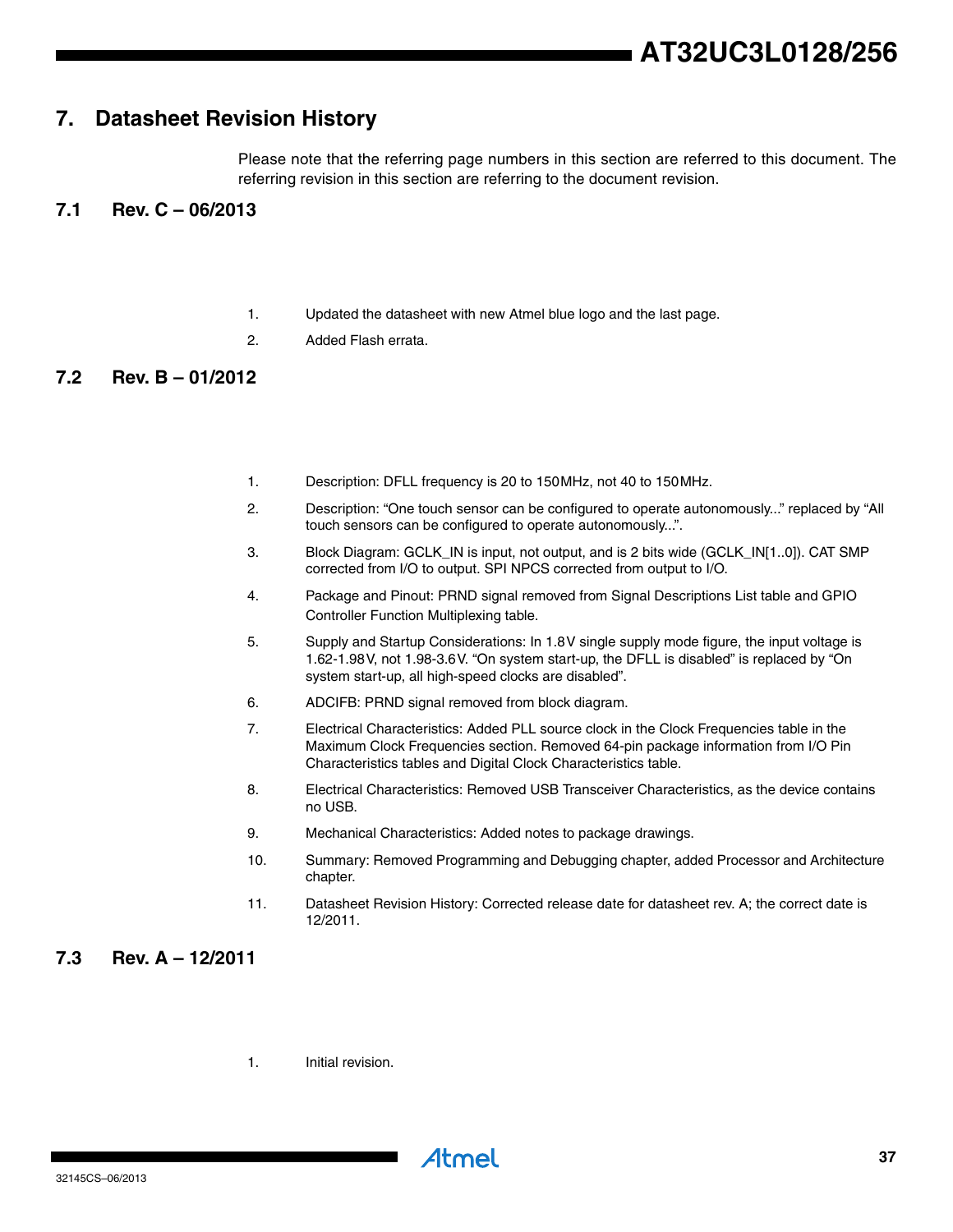# <span id="page-37-0"></span>**Table of Contents**

| 1                |     |  |
|------------------|-----|--|
| $\overline{2}$   |     |  |
|                  | 2.1 |  |
|                  | 2.2 |  |
| 3                |     |  |
|                  | 3.1 |  |
|                  | 3.2 |  |
|                  | 3.3 |  |
|                  | 3.4 |  |
| $\boldsymbol{4}$ |     |  |
|                  | 4.1 |  |
|                  | 4.2 |  |
|                  | 4.3 |  |
| 5                |     |  |
| 6                |     |  |
|                  | 6.1 |  |
|                  | 6.2 |  |
|                  | 6.3 |  |
| $\overline{z}$   |     |  |
|                  | 7.1 |  |
|                  | 7.2 |  |
|                  | 7.3 |  |
|                  |     |  |